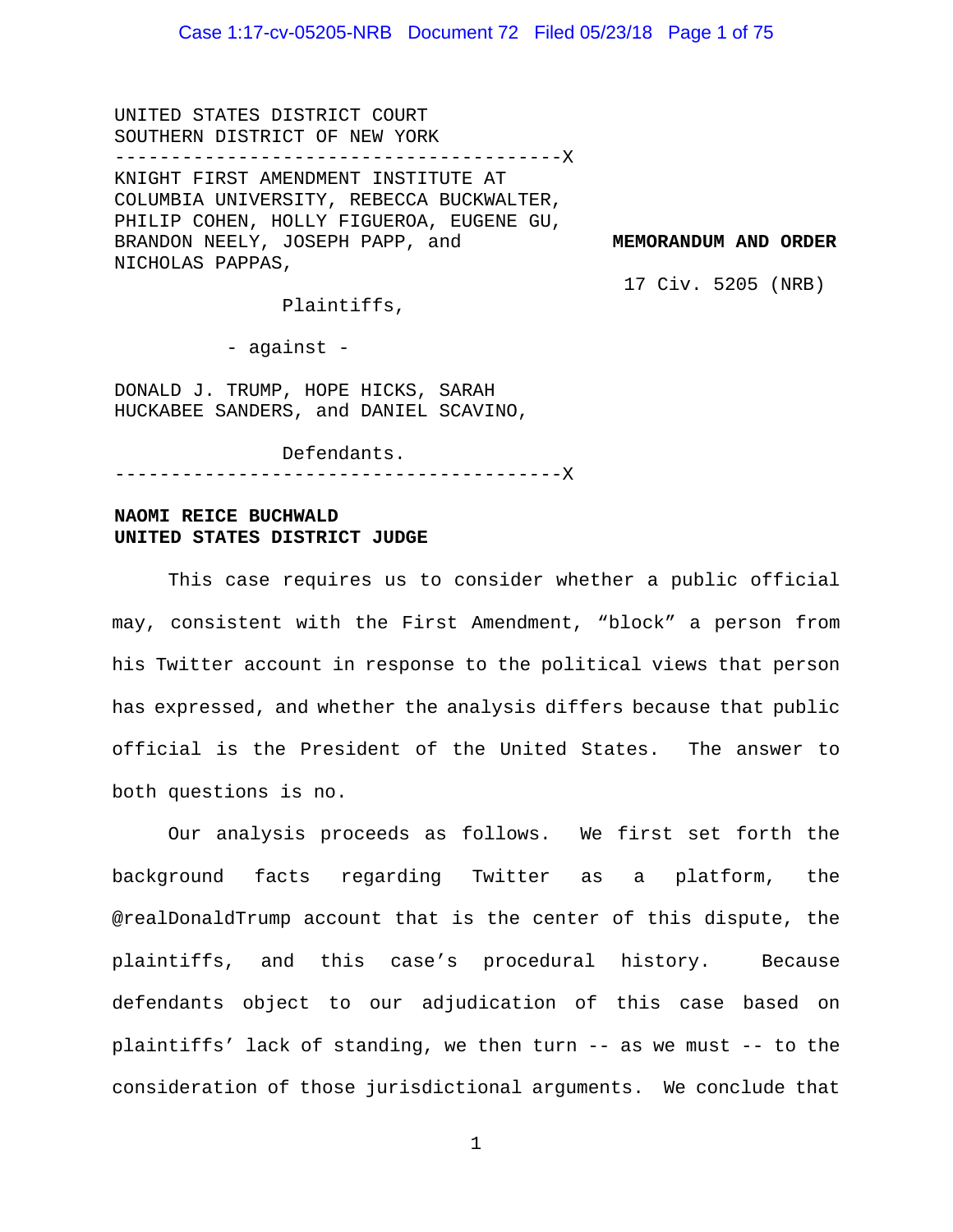## Case 1:17-cv-05205-NRB Document 72 Filed 05/23/18 Page 2 of 75

the plaintiffs have established the prerequisites to our jurisdiction: they have experienced a legally cognizable injury, those injuries are traceable to the President and Daniel Scavino's conduct, and a favorable judicial decision on the merits is likely to redress those injuries.

We then proceed to the substance of plaintiffs' First Amendment claims. We hold that portions of the @realDonaldTrump account -- the "interactive space" where Twitter users may directly engage with the content of the President's tweets -- are properly analyzed under the "public forum" doctrines set forth by the Supreme Court, that such space is a designated public forum, and that the blocking of the plaintiffs based on their political speech constitutes viewpoint discrimination that violates the First Amendment. In so holding, we reject the defendants' contentions that the First Amendment does not apply in this case and that the President's personal First Amendment interests supersede those of plaintiffs.

Finally, we consider what form of relief should be awarded, as plaintiffs seek both declaratory relief and injunctive relief. While we reject defendants' categorical assertion that injunctive relief cannot ever be awarded against the President, we nonetheless conclude that it is unnecessary to enter that legal thicket at this time. A declaratory judgment should be sufficient, as no government official -- including the President -- is above the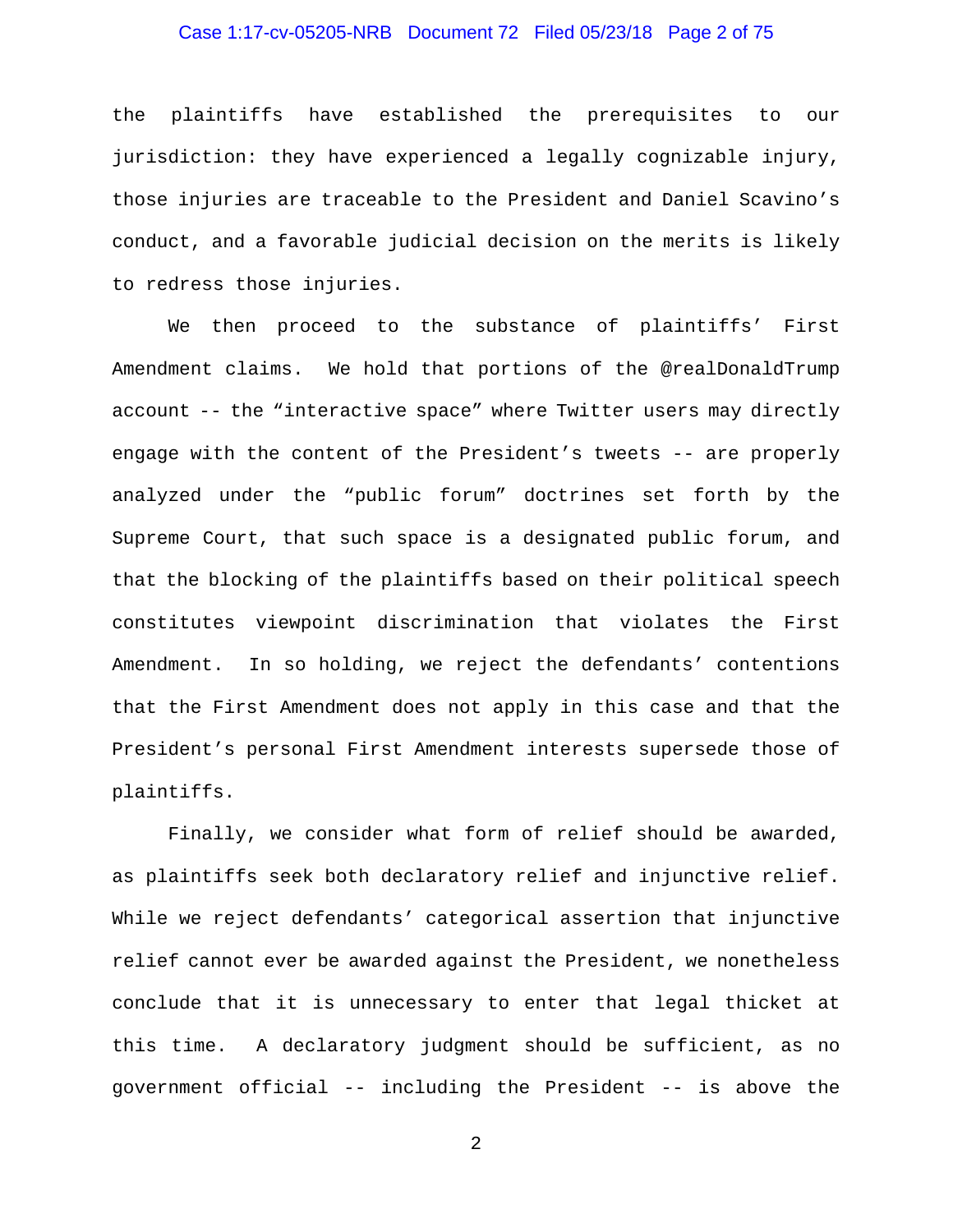#### Case 1:17-cv-05205-NRB Document 72 Filed 05/23/18 Page 3 of 75

law, and all government officials are presumed to follow the law as has been declared.

#### **I. Background**

The facts presented below are drawn almost entirely from the stipulation of facts between the parties, see Stipulation, Sept. 28, 2017, ECF No. 30-1, which "applies exclusively to this litigation and does not constitute an admission for purposes of any other proceeding," Stip. at 1.<sup>1</sup>

#### **A. The Twitter Platform**

"Twitter is a social media platform with more than 300 million active users worldwide, including some 70 million in the United States." Stip. ¶ 13. A "'user' is an individual who has created an account on the platform." Stip. ¶ 14. "A Twitter user must have an account name, which is an @ symbol followed by a unique identifier (e.g., @realDonaldTrump), and a descriptive name (e.g., Donald J. Trump). The account name is called the user's 'handle.'" Stip. ¶ 16.

Twitter "allows users to post short messages," Stip. ¶ 13, which are called "tweets," Stip. ¶ 14. Tweets may be "up to [280] characters in length,"2 may "include photographs, videos, and

 $1$  We appreciate the parties' professional response to our suggestion that they stipulate to the underlying facts so that the legal issues presented by this dispute could be addressed without the need to undertake a lengthy discovery process.<br><sup>2</sup> At the time of the parties' stipulation, most users were limited to 140

characters per tweet. The limit has since been increased to 280 characters. See Aliza Rosen, Tweeting Made Easier, Twitter (Nov. 7, 2017), https://blog .twitter.com/official/en\_us/topics/product/2017/tweetingmadeeasier.html.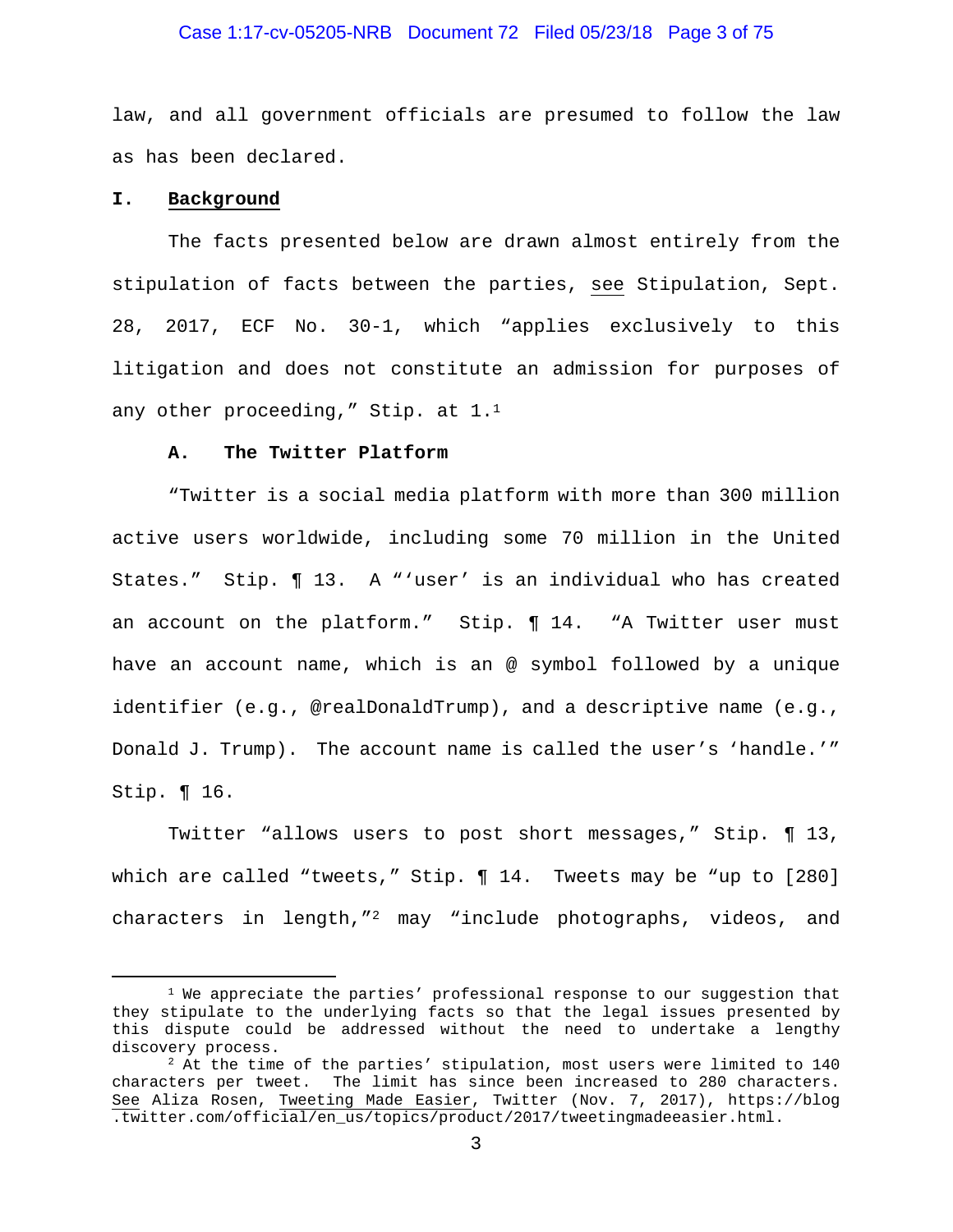## Case 1:17-cv-05205-NRB Document 72 Filed 05/23/18 Page 4 of 75

links," and are posted "to a webpage on Twitter that is attached to the user's account." Stip. ¶ 14. "An individual 'tweet' comprises the tweeted content (i.e., the message, including any embedded photograph, video, or link), the user's account name (with a link to the user's Twitter webpage), the user's profile picture, the date and time the tweet was generated, and the number of times the tweet has been replied to  $\ldots$ , retweeted by  $\ldots$ , or liked by . . . other users." Stip. ¶ 17.

The Twitter webpage that displays the collection of a user's tweets is known as the user's "timeline." Stip. ¶ 15. "When a user generates a tweet, the timeline updates immediately to include that tweet," and "[a]nyone who can view a user's Twitter webpage can see the user's timeline." Stip. ¶ 15. "A user's Twitter webpage may also include a short biographical description; a profile picture, such as a headshot; a 'header' image, which appears as a banner at the top of the webpage; the user's location; a button labeled 'Message,' which allows two users to correspond privately; and a small sample of photographs and videos posted to the user's timeline, which link to a full gallery." Stip. ¶ 16. "By default, Twitter webpages and their associated timelines are visible to everyone with internet access, including those who are not Twitter users. However, although non-users can view users' Twitter webpages (if the accounts are public), they cannot interact with users on the Twitter platform." Stip. ¶ 18.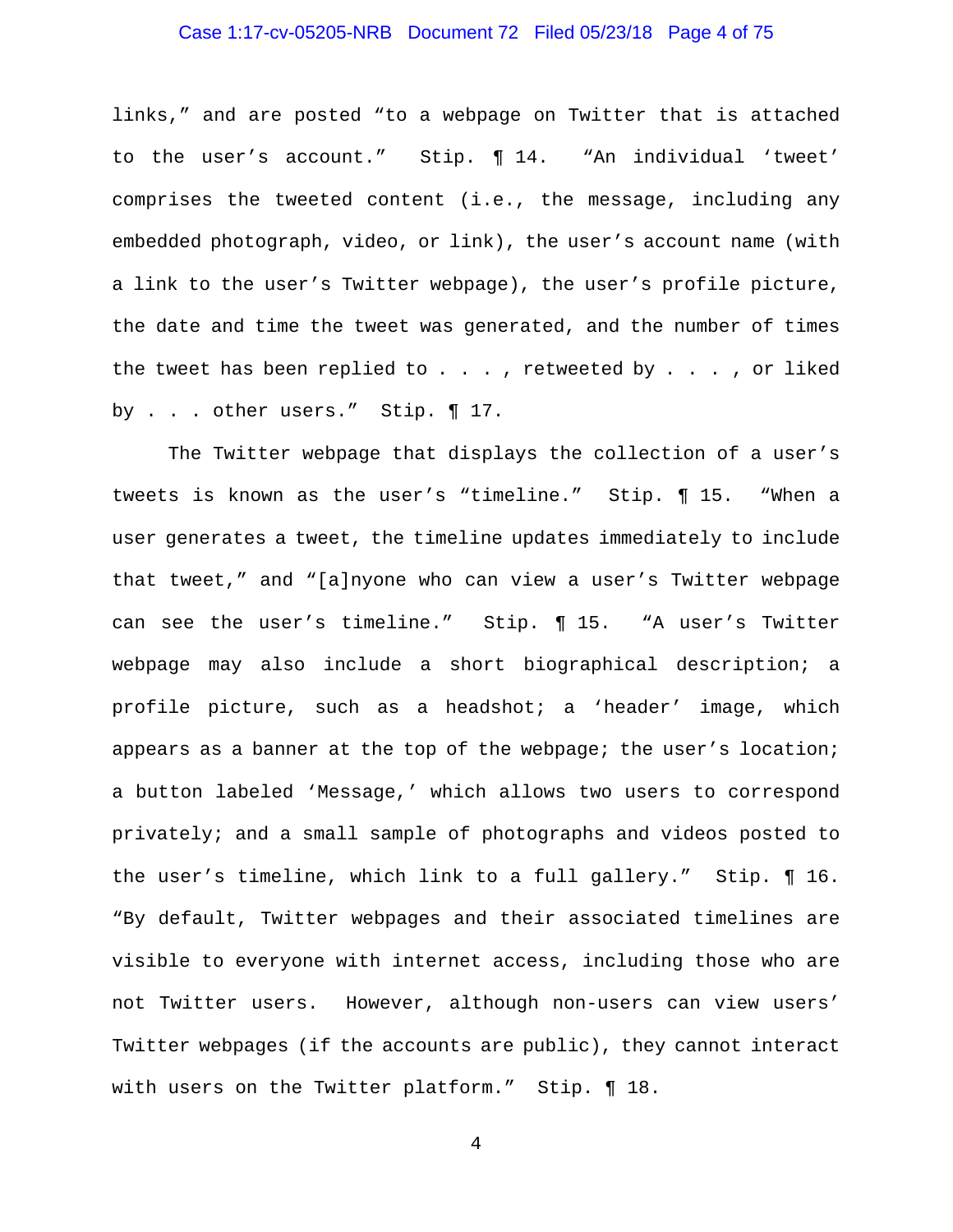## Case 1:17-cv-05205-NRB Document 72 Filed 05/23/18 Page 5 of 75

A defining feature of Twitter is a user's ability "to repost or respond to others' messages, and to interact with other Twitter users in relation to those messages." Stip. ¶ 13. "Beyond posting tweets . . . , Twitter users can engage with one another in a variety of ways." Stip. ¶ 21. First, "they can 'retweet' -- i.e., repost -- the tweets of other users, either by posting them directly to their own followers or by 'quoting' them in their own tweets. When a user retweets a tweet, it appears on the user's timeline in the same form as it did on the original user's timeline, but with a notation indicating that the post was retweeted." Stip. ¶ 21. Second, "[a] Twitter user can also reply to other users' tweets. Like any other tweet, a reply can be up to [280] characters in length and can include photographs, videos, and links." Stip. ¶ 22. This reply may be viewed in two places: when a user sends a reply, "the reply appears on the user's timeline under a tab labeled 'Tweets & replies.'" However, the reply may also be accessed from the feed of the user sending the tweet being replied to: "by clicking on the tweet that prompted the reply[,] the reply will appear below the original tweet, along with other users' replies to the same tweet." Stip. ¶ 22. Third, "[a] Twitter user can also 'favorite' or 'like' another user's tweet by clicking on the heart icon that appears under the tweet. By 'liking' a tweet, a user may mean to convey approval or to acknowledge having seen the tweet." Stip. ¶ 24. Fourth, "[a]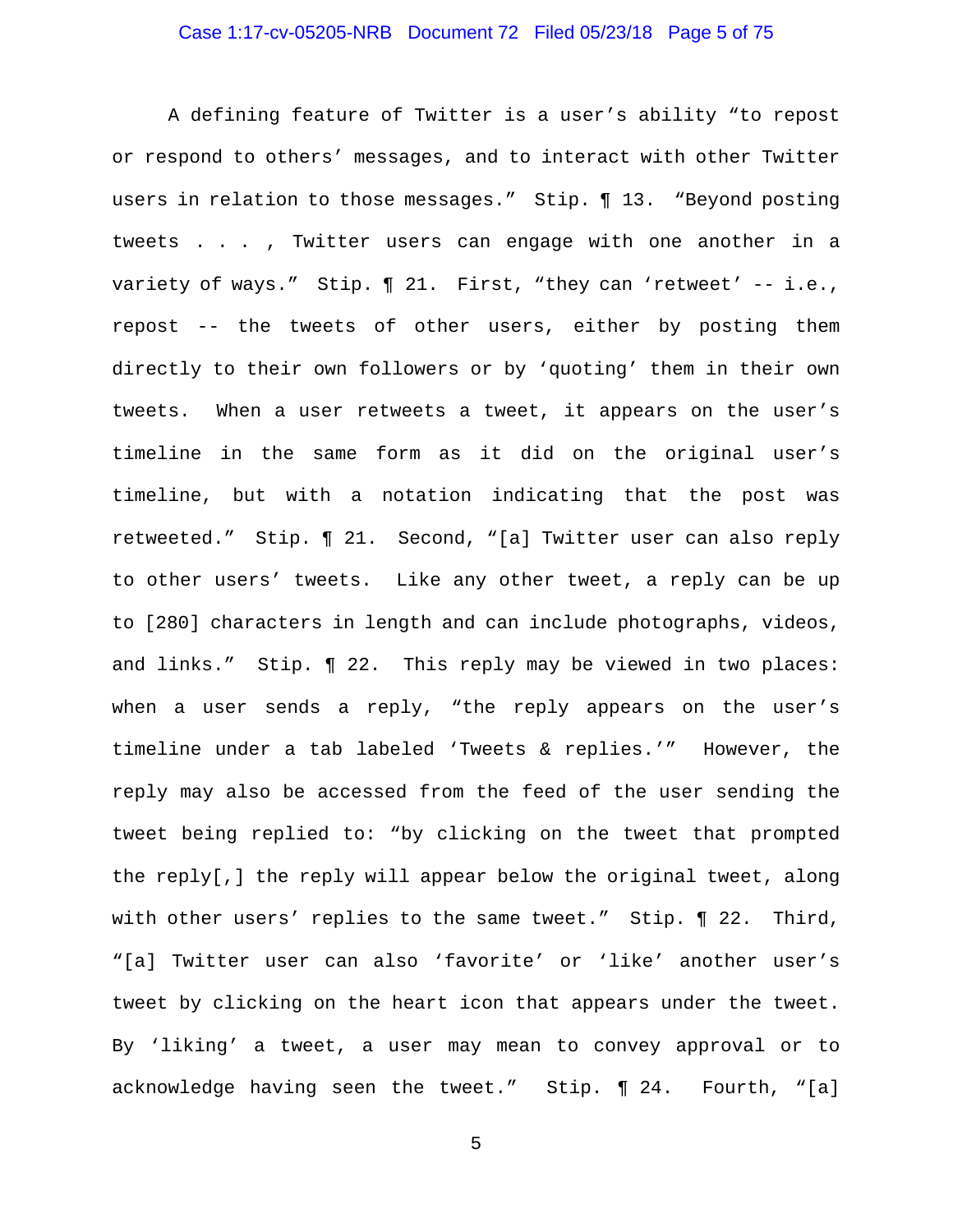## Case 1:17-cv-05205-NRB Document 72 Filed 05/23/18 Page 6 of 75

Twitter user can also 'mention' another user by including the other user's Twitter handle in a tweet. A Twitter user mentioned by another user will receive a 'notification' that he or she has been mentioned in another user's tweet." Stip. ¶ 25. Finally, "Twitter users can subscribe to other users' messages by 'following' those users' accounts. Users generally can see all tweets posted or retweeted by accounts they have followed." Stip. ¶ 19. "Tweets, retweets, replies, likes, and mentions are controlled by the user who generates them. No other Twitter user can alter the content of any retweet or reply, either before or after it is posted. Twitter users cannot prescreen tweets, replies, likes, or mentions that reference their tweets or accounts." Stip. ¶ 26.

Because a retweet or a reply to a tweet is itself a tweet, each retweet and reply, recursively, may be retweeted, replied to, or liked. "A Twitter user can also reply to other replies. A user whose tweet generates replies will see the replies below his or her original tweet, with any replies-to-replies nested below the replies to which they respond. The collection of replies and replies-to-replies is sometimes referred to as a 'comment thread.'" Stip. ¶ 23. "Twitter is called a 'social' media platform in large part because of comment threads, which reflect multiple overlapping 'conversations' among and across groups of users." Stip. ¶ 23.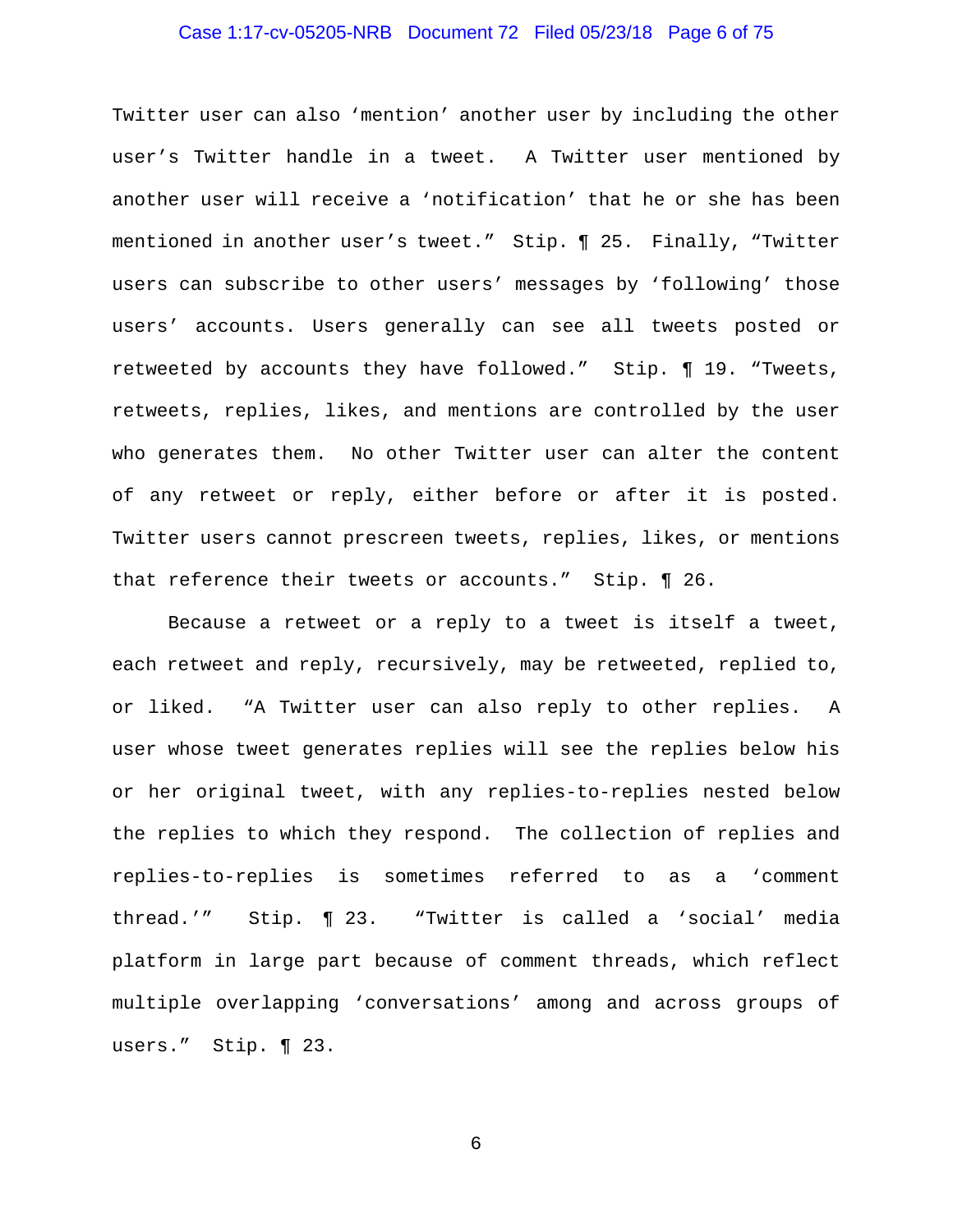## Case 1:17-cv-05205-NRB Document 72 Filed 05/23/18 Page 7 of 75

In addition to these means of interaction, Twitter offers two means of limiting interaction with other users: blocking and muting. First, "[a] user who wants to prevent another user from interacting with her account on the Twitter platform can do so by 'blocking' that user. (Twitter provides users with the capability to block other users, but it is the users themselves who decide whether to make use of this capability.) When a user is signed in to a Twitter account that has been blocked, the blocked user cannot see or reply to the blocking user's tweets, view the blocking user's list of followers or followed accounts, or use the Twitter platform to search for the blocking user's tweets. The blocking user will not be notified if the blocked user mentions her or posts a tweet; nor, when signed in to her account, will the blocking user see any tweets posted by the blocked user." Stip. ¶ 28. "If, while signed in to the blocked account, the blocked user attempts to follow the blocking user, or to access the Twitter webpage from which the user is blocked, the blocked user will see a message indicating that the other user has blocked him or her from following the account and viewing the tweets associated with the account." Stip. ¶ 29.

While blocking precludes the blocked user from directly interacting with the blocking user's tweets -- including from replying or retweeting those tweets, blocking does not eliminate all interaction between the blocked user and the blocking user.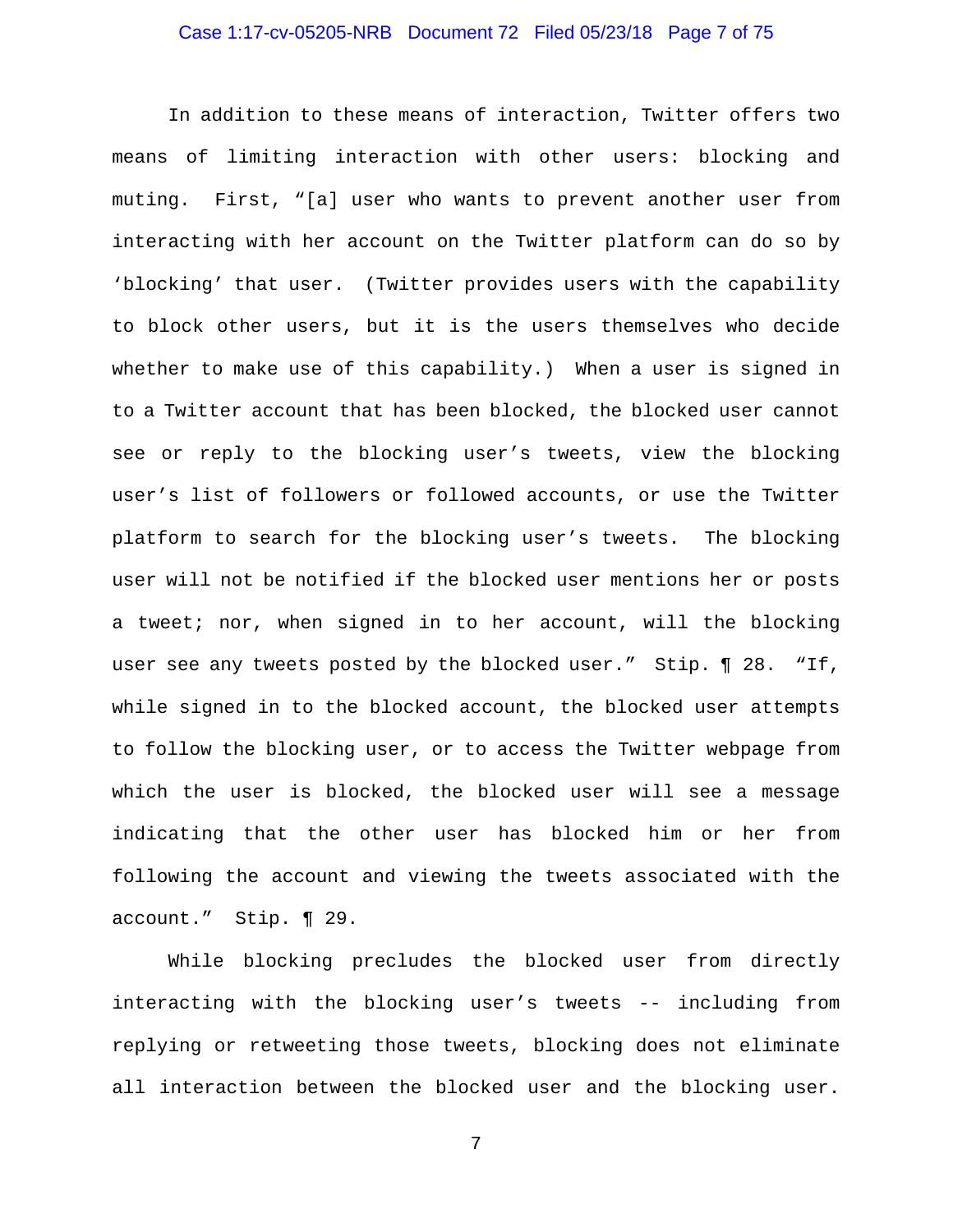## Case 1:17-cv-05205-NRB Document 72 Filed 05/23/18 Page 8 of 75

"After a user has been blocked, the blocked user can still mention the blocking user. Tweets mentioning the blocking user will be visible to anyone who can view the blocked user's tweets and replies. A blocked user can also reply to users who have replied to the blocking user's tweets, although the blocked user cannot see the tweet by the blocking user that prompted the original reply. These replies-to-replies will appear in the comment thread, beneath the reply to the blocking user's original tweet." Stip. ¶ 30. Further, "[i]f a blocked user is not signed in to Twitter, he or she can view all of the content on Twitter that is accessible to anyone without a Twitter account." Stip. ¶ 31.

As distinguished from blocking, "[m]ut[ing] is a feature that allows [a user] to remove an account's Tweets from [his or her] timeline without unfollowing or blocking that account. Muted accounts will not know that [the muting user has] muted them and [the muting user] can unmute them at any time." How to Mute Accounts on Twitter, Twitter (last visited May 22, 2018), https:// help.twitter.com/en/using-twitter/twitter-mute [hereinafter How to Mute].3 "Muted accounts can follow [the muting user] and [the muting user] can follow muted accounts. Muting an account will not cause [the muting user] to unfollow them." Id. If a muting user follows a muted user, "[r]eplies and mentions by the muted

 <sup>3</sup> The parties agree that we "may take judicial notice of the information published in the 'Using Twitter' and 'Policies and reporting' guides available on Twitter's 'Twitter Support' webpage." Stip. at 3 n.2.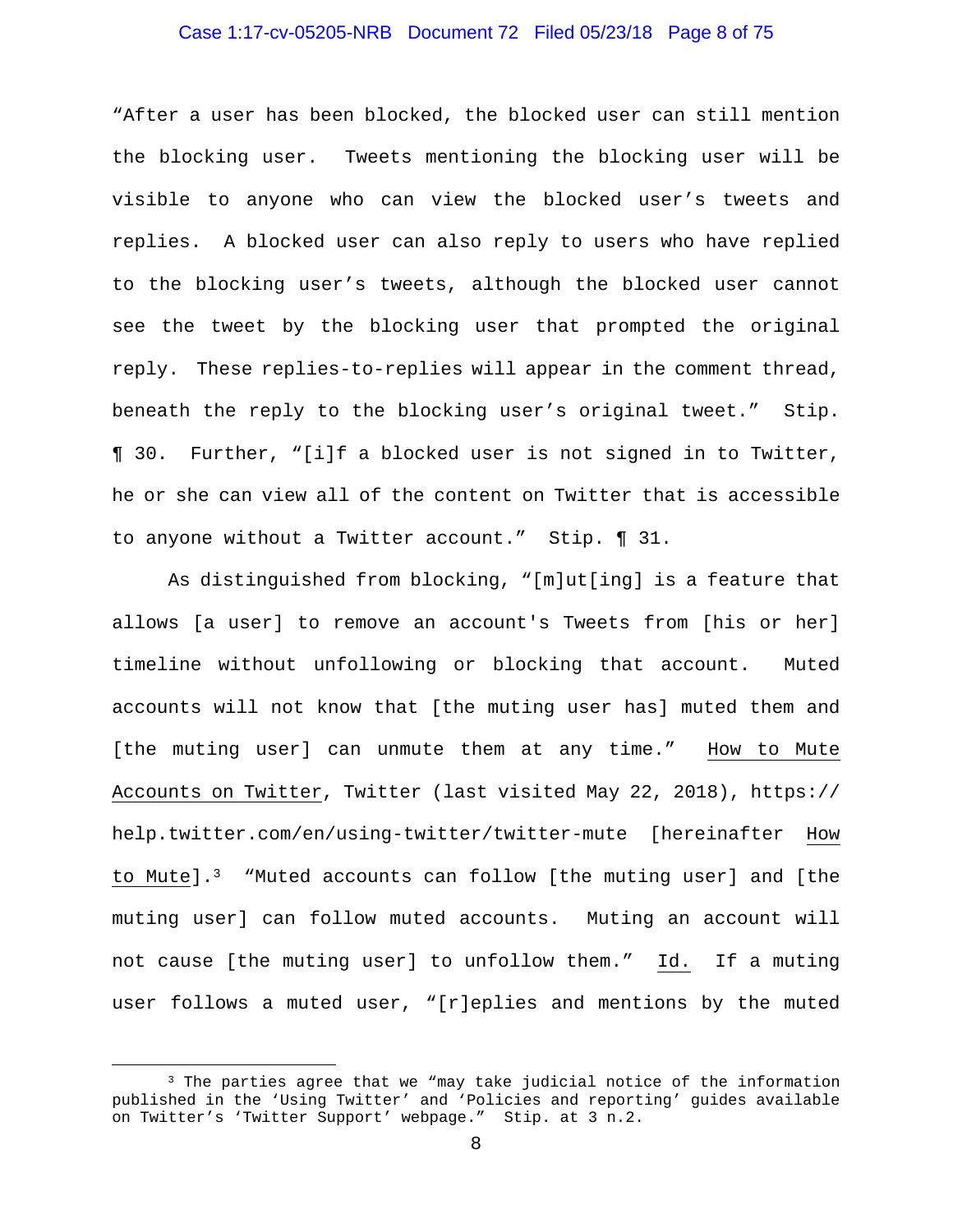## Case 1:17-cv-05205-NRB Document 72 Filed 05/23/18 Page 9 of 75

account will still appear in [the muting user's] Notifications tab," and "[w]hen [the muting user] click[s] or tap[s] into a conversation, replies from muted accounts will be visible." Id. By contrast, if a muting user does not follow a muted user, "[r]eplies and mentions will not appear in [the muting user's] Notifications tab," and "[w]hen [the muting user] click[s] or tap[s] into a conversation, replies from muted accounts will be not visible." Id.

## **B. The @realDonaldTrump Account**

"Donald Trump established @realDonaldTrump in March 2009. Before his inauguration, he used this account to tweet about a variety of topics, including popular culture and politics. Since his inauguration in January 2017, President Trump has used the @realDonaldTrump account as a channel for communicating and interacting with the public about his administration. He also has continued to use the account, on occasion, to communicate about other issues not directly related to official government business." Stip. ¶ 32. "The Twitter page associated with the account is registered to Donald J. Trump, '45th President of the United States of America, Washington, D.C.'" Stip. ¶ 35. "The @realDonaldTrump account is generally accessible to the public at large without regard to political affiliation or any other limiting criteria." Stip. ¶ 36. "[A]ny member of the public can view his tweets without being signed in to Twitter, and anyone who wants to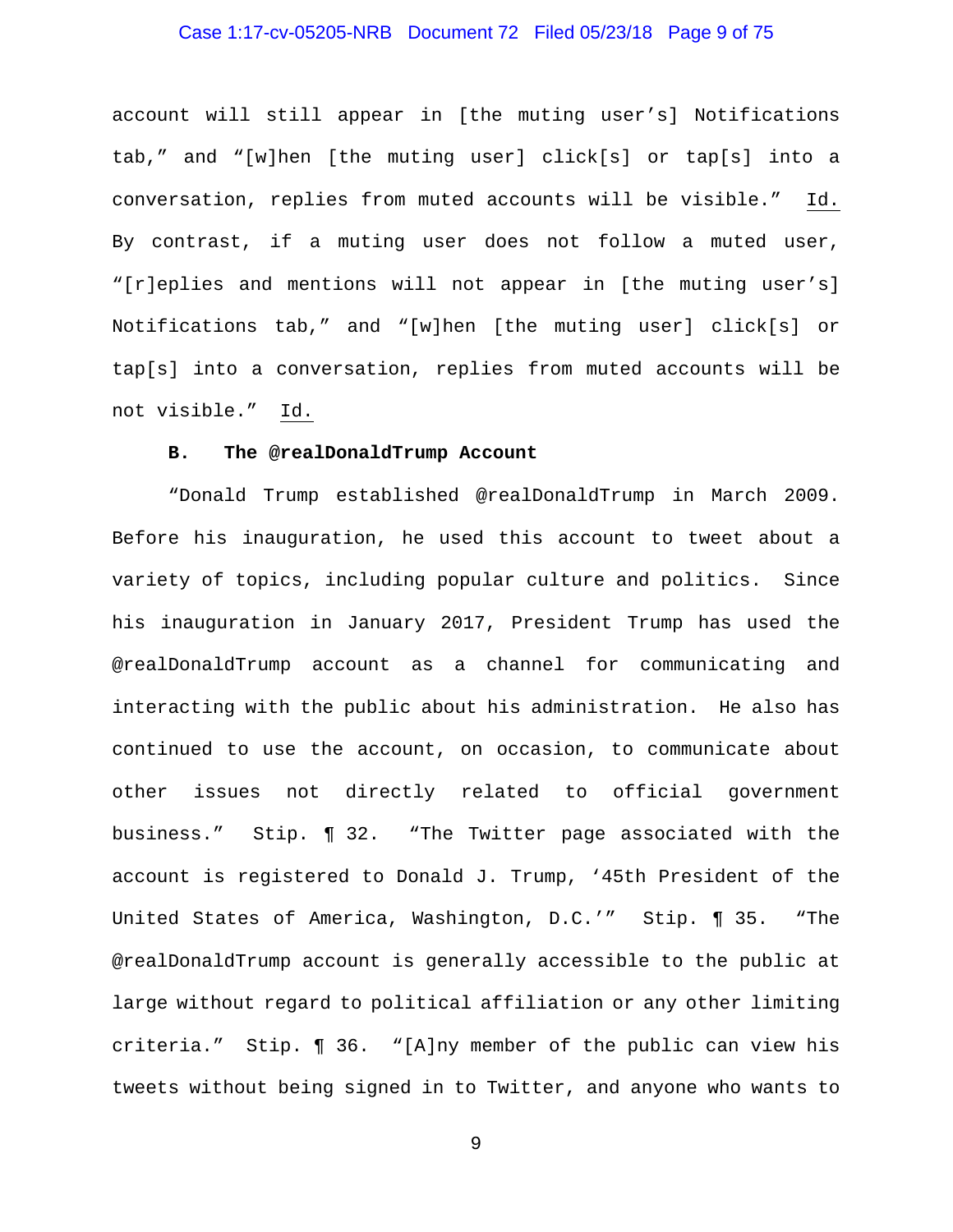## Case 1:17-cv-05205-NRB Document 72 Filed 05/23/18 Page 10 of 75

follow the account can do so. President Trump has not issued any rule or statement purporting to limit (by form or subject matter) the speech of those who reply to his tweets." Stip. ¶ 36.

Since the President's inauguration, the @realDonaldTrump account has been operated with the assistance of defendant Daniel Scavino, "the White House Social Media Director and Assistant to the President [who] is sued in his official capacity only." Stip. ¶ 12. "With the assistance of Mr. Scavino in certain instances, President Trump uses @realDonaldTrump, often multiple times a day, to announce, describe, and defend his policies; to promote his Administration's legislative agenda; to announce official decisions; to engage with foreign political leaders; to publicize state visits; to challenge media organizations whose coverage of his Administration he believes to be unfair; and for other statements, including on occasion statements unrelated to official government business. President Trump sometimes uses the account to announce matters related to official government business before those matters are announced to the public through other official channels." Stip. ¶ 38. "For example, the President used @realDonaldTrump to announce on June 7, 2017, for the first time, that he intended to nominate Christopher Wray for the position of FBI director." Stip. 1 38. Since the parties' stipulation, the President has also used the @realDonaldTrump account in removing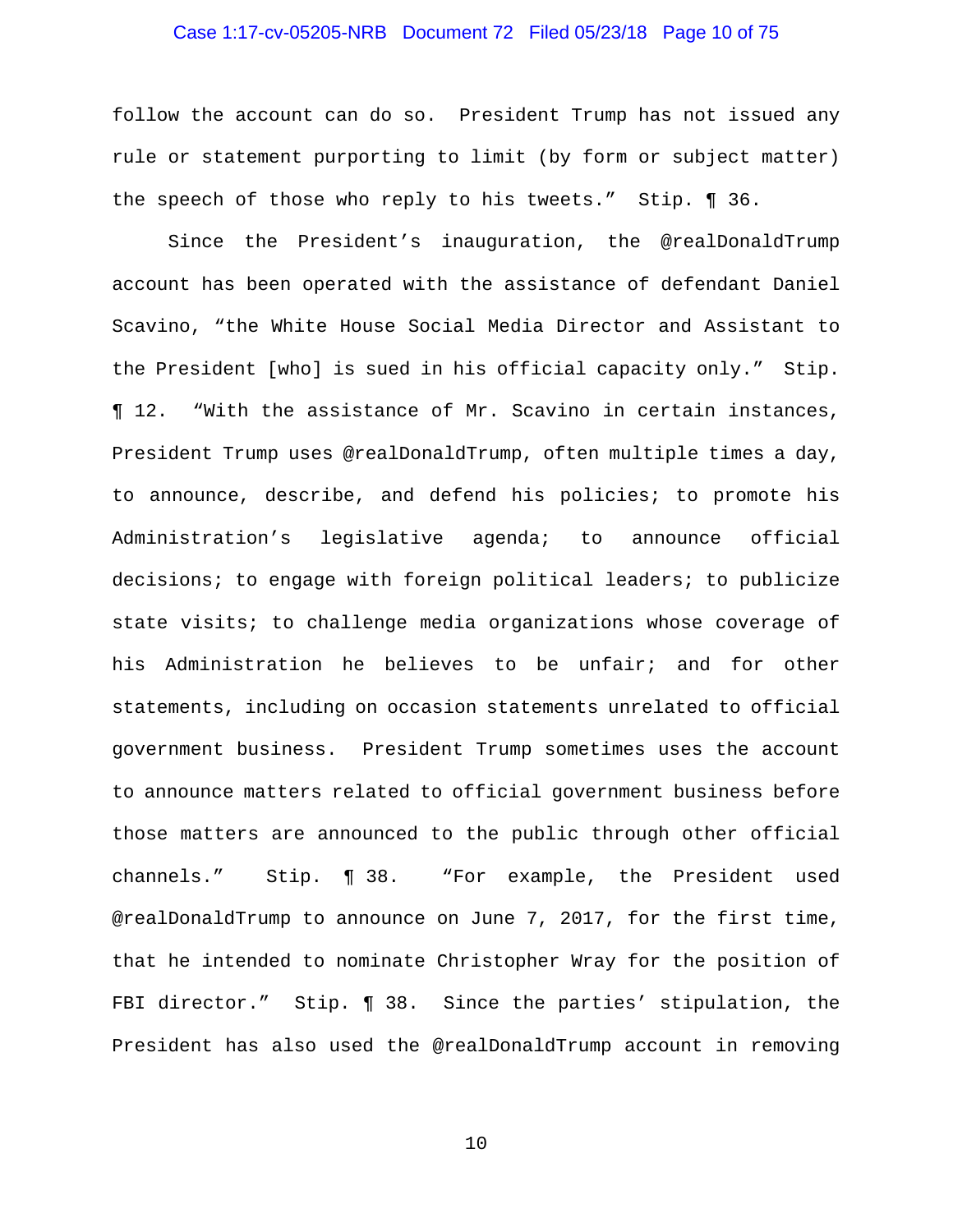## Case 1:17-cv-05205-NRB Document 72 Filed 05/23/18 Page 11 of 75

then-Secretary of State Rex Tillerson4 and then-Secretary of Veterans Affairs David Shulkin.5 Additionally, "[t]he National Archives and Records Administration has advised the White House that the President's tweets from @realDonaldTrump . . . are official records that must be preserved under the Presidential Records Act." Stip. ¶ 40.

"Mr. Scavino in certain instances assists President Trump in operating the @realDonaldTrump account, including by drafting and posting tweets to the account. Other White House aides besides Mr. Scavino will, in certain instances, also suggest content for @realDonaldTrump tweets. President Trump also sometimes dictates tweets to Mr. Scavino, who then posts them on Twitter. President Trump and/or Mr. Scavino sometimes retweet the tweets of those who participate in comment threads associated with the @realDonaldTrump account." Stip. ¶ 39. "Mr. Scavino has access to the @realDonaldTrump account, including the access necessary to block and unblock individuals from the @realDonaldTrump account," Stip. ¶ 12, and has explained that @realDonaldTrump is a channel "through which 'President Donald J. Trump . . . [c]ommunicat[es]

<sup>&</sup>lt;sup>4</sup> Michael C. Bender & Felicia Schwartz, Rex Tillerson Is out as Secretary of State; Donald Trump Taps Mike Pompeo, Wall St. J. (Mar. 13, 2018, 7:20 P.M.), https://www.wsj.com/articles/rex-tillerson-is-out-as-secretary-of-state -donald-trump-taps-mike-pompeo-1520978116.<br><sup>5</sup> Donovan Slack, Veterans Affairs Secretary David Shulkin Is Out, Trump

Announces by Tweet, USA Today (Mar. 28, 2018, 8:46 P.M.), https://www.usatoday .com/story/news/politics/2018/03/28/david-shulkin-veterans-affairs-secretary -forced-out-john-kelly/346741002/.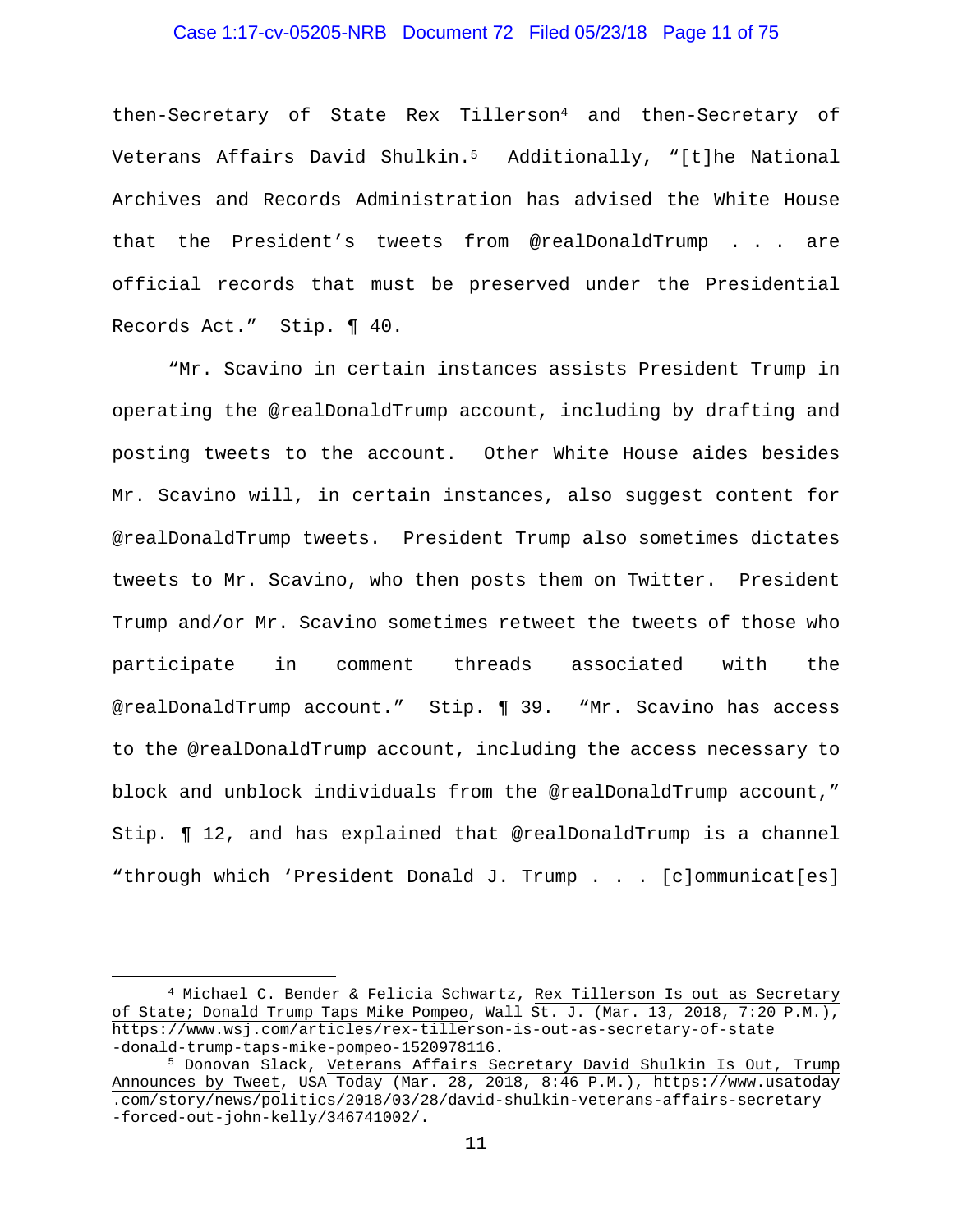## Case 1:17-cv-05205-NRB Document 72 Filed 05/23/18 Page 12 of 75

directly with you, the American people!'" Stip. ¶ 37 (alterations and omissions in original).

Twitter users engage frequently with the President's tweets. "Typically, tweets from @realDonaldTrump generate thousands of replies from members of the public, and some of those replies generate hundreds or thousands of replies in turn." Stip. ¶ 41. "For example, on July 26, 2017, President Trump issued a series of tweets . . . announcing 'that the United States Government will not accept or allow . . . Transgender individuals to serve' in the military, and after less than three hours, the three tweets, collectively, had been retweeted nearly 70,000 times, liked nearly 180,000 times, and replied to about 66,000 times." Stip. ¶ 41 (second omission in original). "This level of engagement is typical for President Trump's tweets," Stip. ¶ 42, which "frequently receive 15,000–20,000 retweets or more," Stip. ¶ 42, and "are each replied to tens of thousands of times," Stip. ¶ 43.

#### **C. The Individual Plaintiffs**

Rebecca Buckwalter, Philip Cohen, Holly Figueroa, Eugene Gu, Brandon Neely, Joseph Papp, and Nicholas Pappas (collectively, the "individual plaintiffs"), are all Twitter users. Stip. ¶¶ 2-8. They each tweeted a message critical of the President or his policies in reply to a tweet from the @realDonaldTrump account. Stip. ¶¶ 46-52. Each individual plaintiff had his or her account blocked shortly thereafter, and each account remains blocked.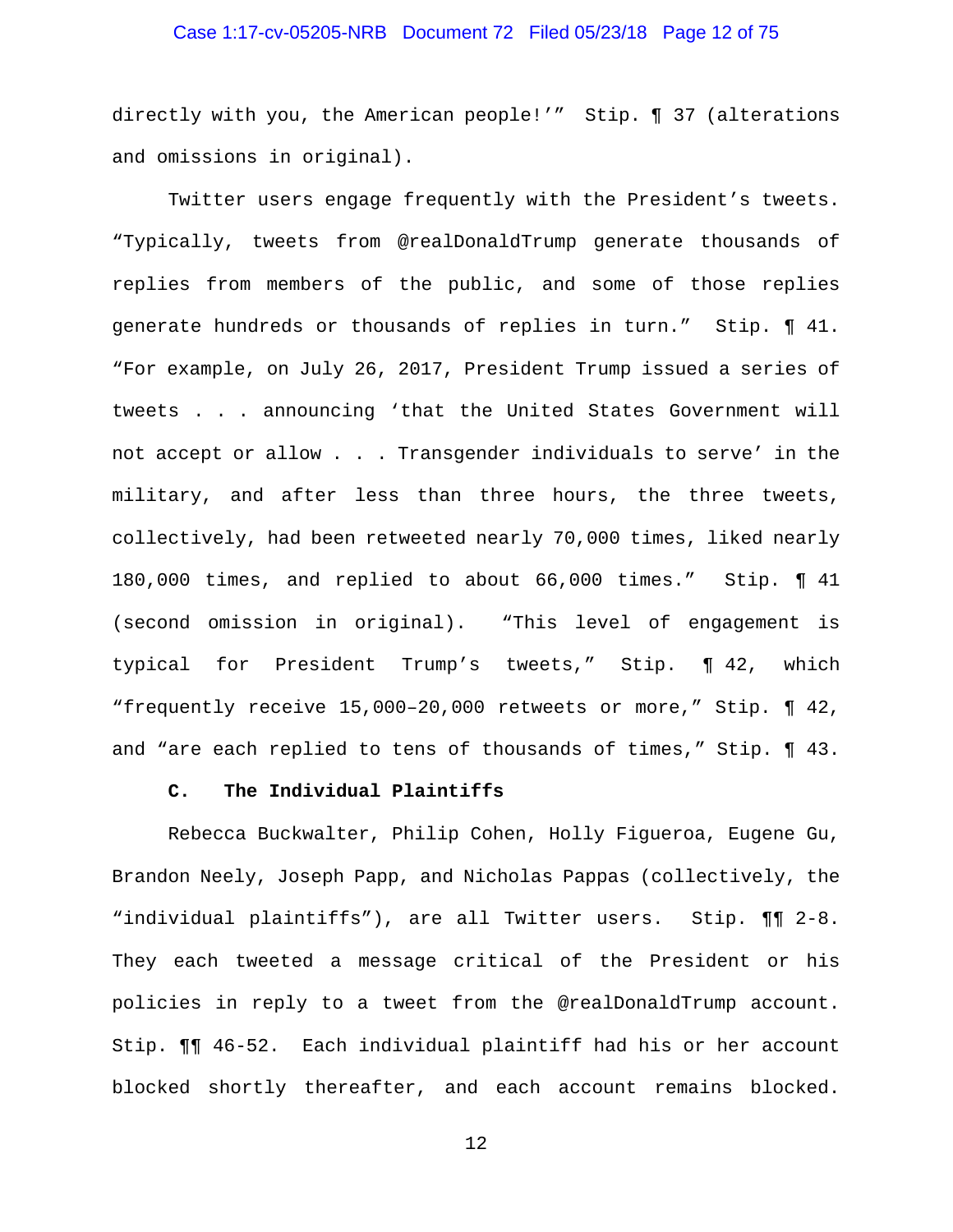## Case 1:17-cv-05205-NRB Document 72 Filed 05/23/18 Page 13 of 75

Stip. ¶¶ 46-52. Defendants do "not contest Plaintiffs' allegation that the Individual Plaintiffs were blocked from the President's Twitter account because the Individual Plaintiffs posted tweets that criticized the President or his policies." Stip. at 1.

"As a result of the President's blocking of the Individual Plaintiffs from @realDonaldTrump, the Individual Plaintiffs cannot view the President's tweets; directly reply to these tweets; or use the @realDonaldTrump webpage to view the comment threads associated with the President's tweets while they are logged in to their verified accounts." Stip. ¶ 54. However, "[t]he Individual Plaintiffs can view tweets from @realDonaldTrump when using an internet browser or other application that is not logged in to Twitter, or that is logged in to a Twitter account that is not blocked by @realDonaldTrump." Stip. ¶ 55. Additionally, "[s]ome of the Individual Plaintiffs have established second accounts so that they can view the President's tweets." Stip. ¶ 56.

Blocking does not completely eliminate the individual plaintiffs' ability to interact with the President's tweets. "The Individual Plaintiffs can view replies to @realDonaldTrump tweets, and can post replies to those replies, while logged in to the blocked accounts. Replies-to-replies appear in the comment threads that originate with @realDonaldTrump tweets and are visible to users who have not blocked (or been blocked by) the Individual Plaintiffs." Stip. ¶ 57. "Although the Individual Plaintiffs who have been blocked have the ability to view and reply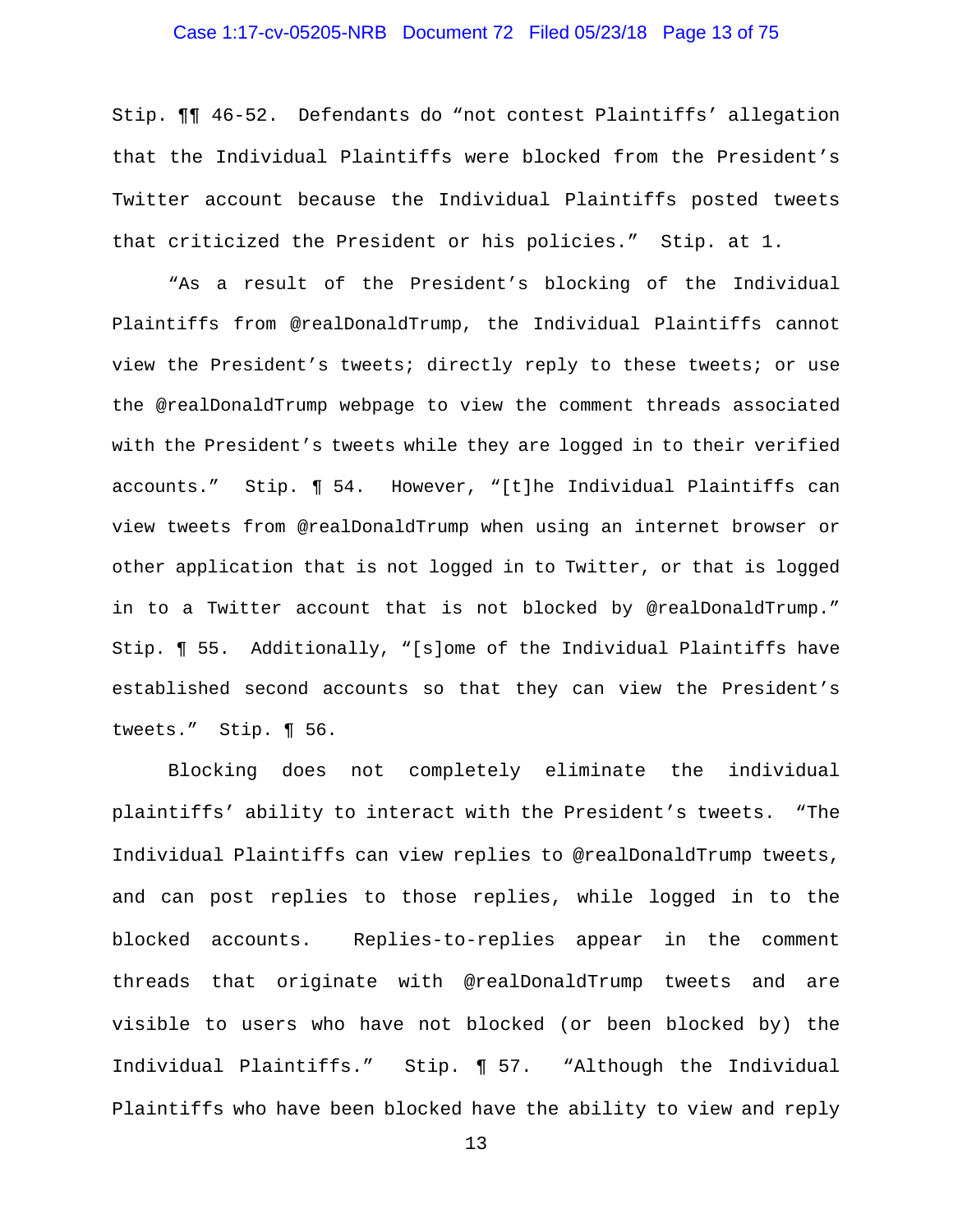## Case 1:17-cv-05205-NRB Document 72 Filed 05/23/18 Page 14 of 75

to replies to @realDonaldTrump tweets, they cannot see the original @realDonaldTrump tweets themselves when signed in to their blocked accounts, and in many instances it is difficult to understand the reply tweets without the context of the original @realDonaldTrump tweets." Stip. ¶ 58. While "[i]n the past, Plaintiffs Holly Figueroa, Eugene Gu, and Brandon Neely used a third-party service called Favstar that could be used by blocked users to view and reply to a blocking account's tweets if the blocked user established a Favstar account and followed certain steps[,] [t]he parties' understanding is that it is no longer possible for blocked users to use the Favstar service to view and reply to a blocking account's tweets." Stip. ¶ 59.

These workarounds "require [the individual plaintiffs] to take more steps than non-blocked, signed-in users to view the President's tweets." Stip. ¶ 55. "All of the Individual Plaintiffs have found these various 'workarounds' to be burdensome and to delay their ability to respond to @realDonaldTrump tweets. As a result, four of the Individual Plaintiffs do not use them and the others use them infrequently." Stip. ¶ 60.

## **D. The Knight Institute**

The "Knight First Amendment Institute at Columbia University is a 501(c)(3) organization that works to defend and strengthen the freedoms of speech and the press in the digital age through strategic litigation, research, and public education. Staff at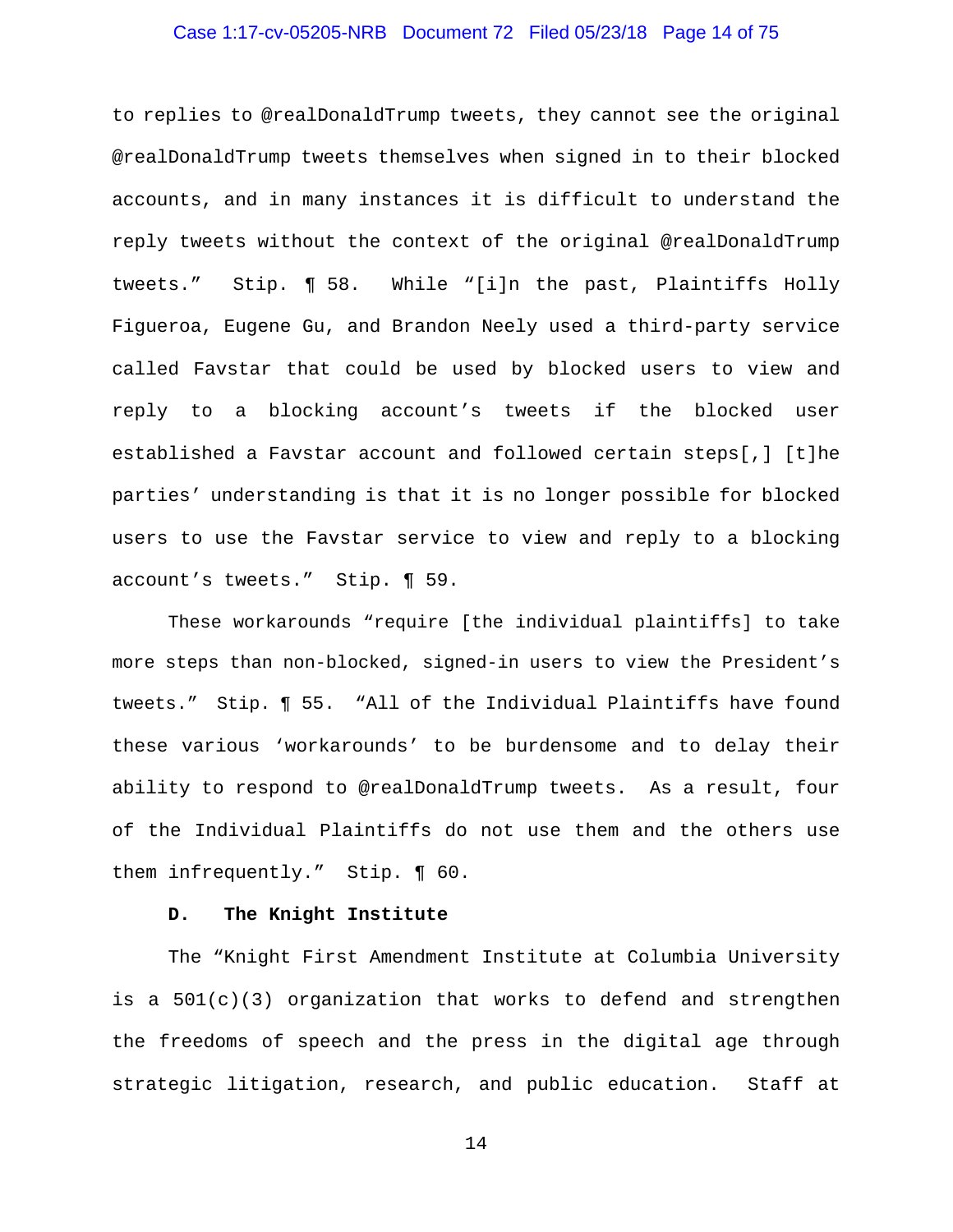## Case 1:17-cv-05205-NRB Document 72 Filed 05/23/18 Page 15 of 75

the Knight First Amendment Institute operate a Twitter account under the handle @knightcolumbia, and this account follows @realDonaldTrump." Stip. ¶ 1. In contrast to the individual plaintiffs, "[t]he Knight Institute has not been blocked from the @realDonaldTrump account." Stip. ¶ 61. However, "[t]he Knight Institute desires to read comments that otherwise would have been posted by the blocked Plaintiffs, and by other accounts blocked by @realDonaldTrump, in direct reply to @realDonaldTrump tweets," Stip. ¶ 61, and "[t]he @knightcolumbia account follows Professor Cohen's account, @familyunequal," Stip. ¶ 62. "As of August 22, 2017," however, "the Knight Institute did not follow the other six Individual Plaintiffs on Twitter." Stip. ¶ 62.

#### **E. Procedural History**

The Knight Institute and the individual plaintiffs filed suit in July 2017, seeking declaratory and injunctive relief and naming the President, Scavino, and then-White House Press Secretary Sean Spicer as defendants. Compl., July 11, 2017, ECF No. 1. After Spicer's resignation in late July 2017, his successor as White House Press Secretary, Sarah Huckabee Sanders, and White House Communications Director Hope Hicks were substituted in his place pursuant to Rule 25(d) of the Federal Rules of Civil Procedure.<sup>6</sup>

 <sup>6</sup> Hicks has since resigned her position as White House Communications Director. See Katie Rogers & Maggie Haberman, Hope Hicks is Gone, and It's Not Clear Who Can Replace Her, N.Y. Times (Mar. 29, 2018), https://www.nytimes.com /2018/03/29/us/politics/hope-hicks-white-house.html. Because plaintiffs seek only prospective relief and Hicks was sued only in her official capacity, Stip.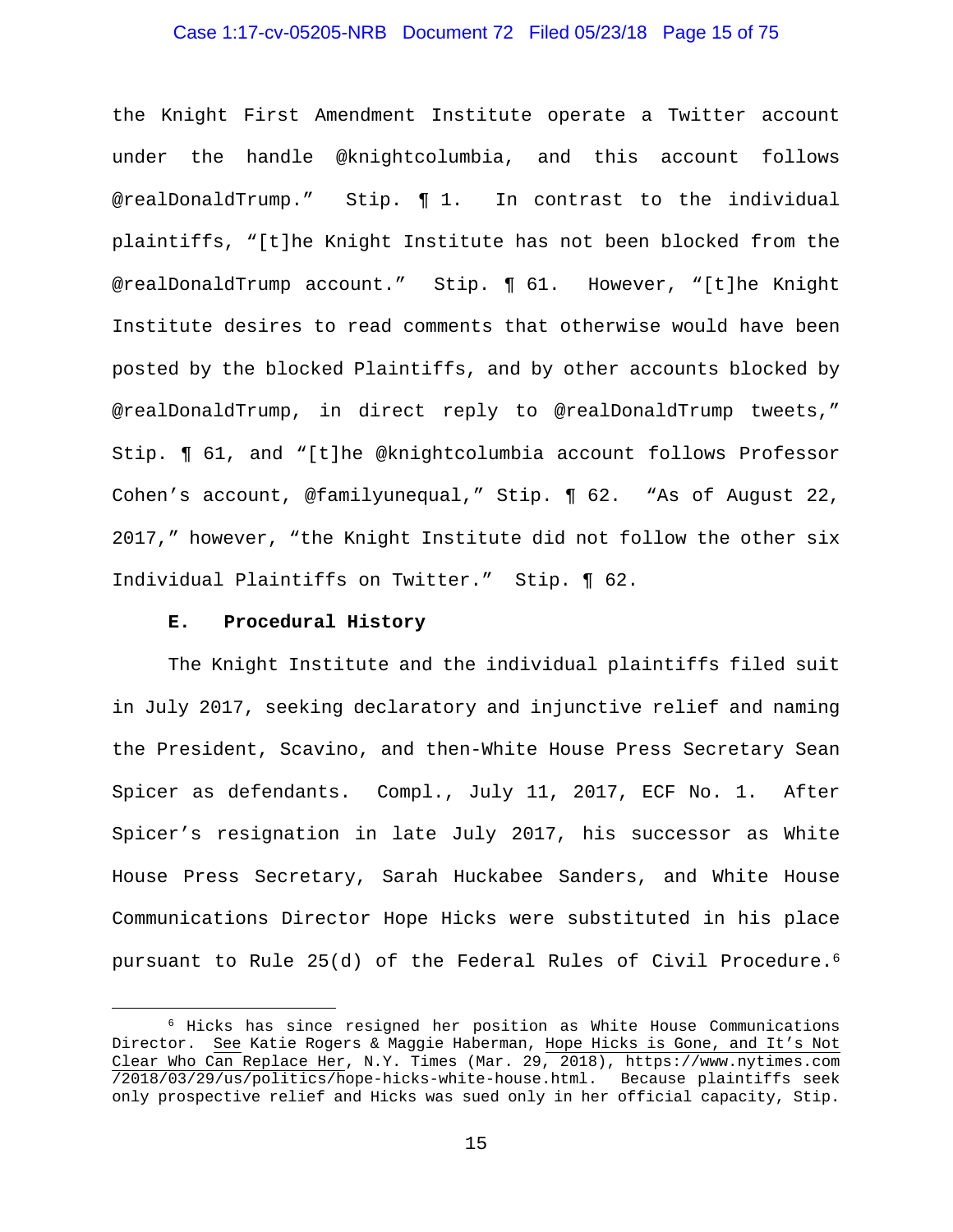#### Case 1:17-cv-05205-NRB Document 72 Filed 05/23/18 Page 16 of 75

See Letter from Jameel Jaffer and Michael H. Baer to the Court, Sept. 25, 2017, ECF No. 28. After entering into the stipulation of facts, defendants moved for summary judgment on October 13, 2017 and plaintiffs cross-moved for summary judgment on November 3, 2017. We heard oral argument on March 8, 2018.

#### **II. Standing**

i<br>Li

Before turning to the merits of this dispute, "we are required to assure ourselves of jurisdiction." Am. Atheists, Inc. v. Port Auth. of N.Y. & N.J., 760 F.3d 227, 237 n.11 (2d Cir. 2014). At bottom, the "judicial Power of the United States" is constitutionally limited to "Cases" and "Controversies." U.S. Const. art. III, § 2. Because "[s]tanding to sue is a doctrine rooted in the traditional understanding of a case or controversy," Spokeo, Inc. v. Robins, 136 S. Ct. 1540, 1547 (2016), "[w]hether a claimant has standing is the threshold question in every federal case, determining the power of the court to entertain the suit," Fair Hous. in Huntington Comm. Inc. v. Town of Huntington, 316 F.3d 357, 361 (2d Cir. 2003). "If plaintiffs lack Article III standing, a court has no subject matter jurisdiction to hear their claim." Cent. States Se. & Sw. Areas Health & Welfare Fund v. Merck-Medco Managed Care, L.L.C., 433 F.3d 181, 198 (2d Cir. 2005).

<sup>¶ 10,</sup> the fact of Hicks's resignation alone warrants summary judgment in her favor. Further, because the President has not yet appointed Hicks's successor, no substitution by operation of Rule 25(d) can occur. Hicks will therefore be dismissed as a defendant, and no one will be substituted in her stead at this time. The Clerk of the Court is directed to amend the caption of this case accordingly.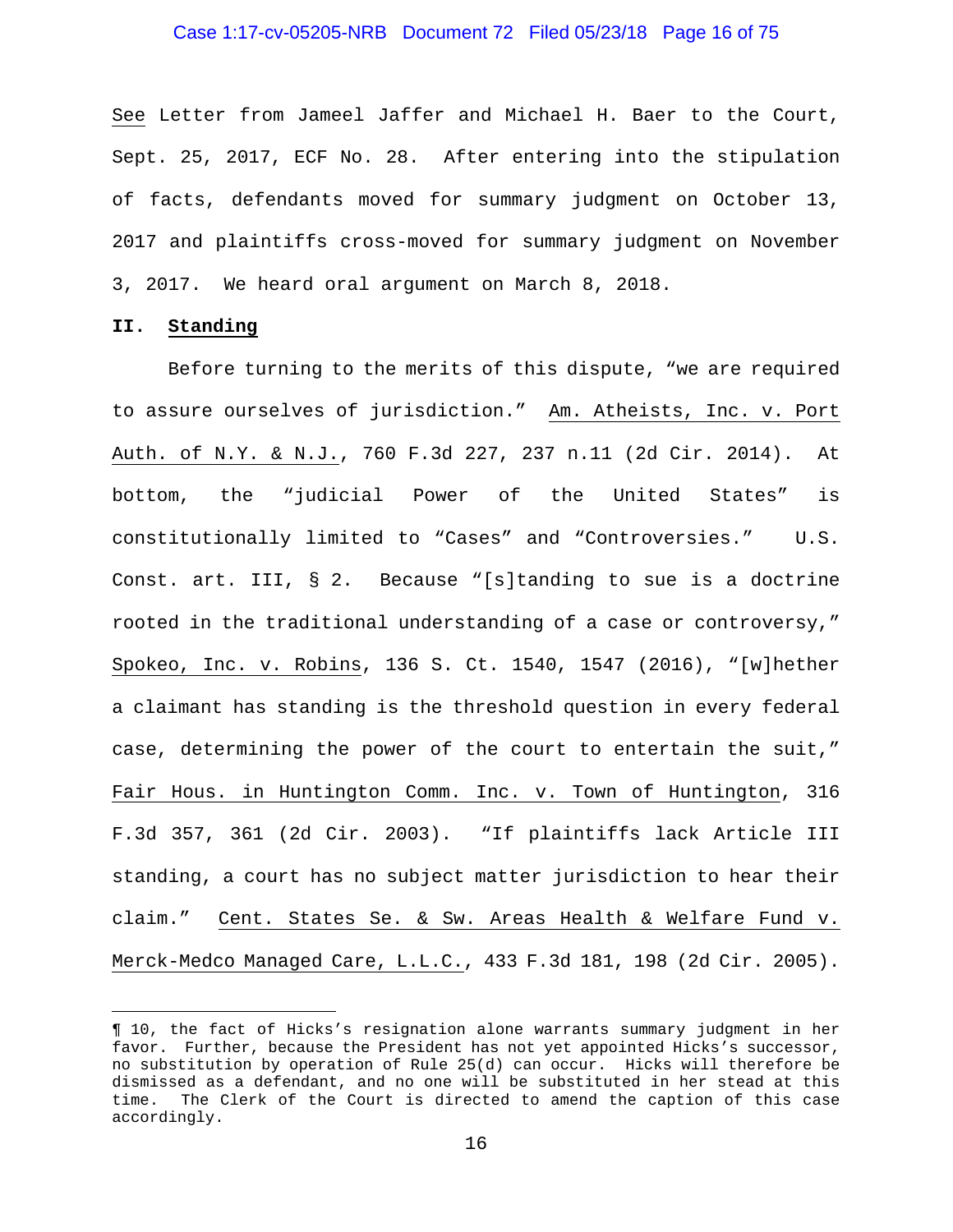## Case 1:17-cv-05205-NRB Document 72 Filed 05/23/18 Page 17 of 75

The Supreme Court has "established that the 'irreducible constitutional minimum' of standing consists of three elements." Spokeo, 136 S. Ct. at 1547 (quoting Lujan v. Defs. of Wildlife, 504 U.S. 555, 560 (1992)). "The plaintiff must have (1) suffered an injury in fact, (2) that is fairly traceable to the challenged conduct of the defendant, and (3) that is likely to be redressed by a favorable judicial decision." Id. "The plaintiff, as the party invoking federal jurisdiction, bears the burden of establishing these elements." Id. "Since they are not mere pleading requirements but rather an indispensable part of the plaintiff's case, each element must be supported in the same way as any other matter on which the plaintiff bears the burden of proof, i.e., with the manner and degree of evidence required at the successive stages of the litigation." Defs. of Wildlife, 504 U.S. at 561. "In response to a summary judgment motion, however, the plaintiff can no longer rest on such 'mere allegations,' but must 'set forth' by affidavit or other evidence 'specific facts'" supporting its standing. Id. (quoting Fed. R. Civ. P. 56(e)). Conversely, in order to grant summary judgment in a plaintiff's favor, there must be no genuine issue of material fact as to that plaintiff's standing.

Because "the standing inquiry requires careful judicial examination of . . . whether the particular plaintiff is entitled to an adjudication of the particular claims asserted," Allen v.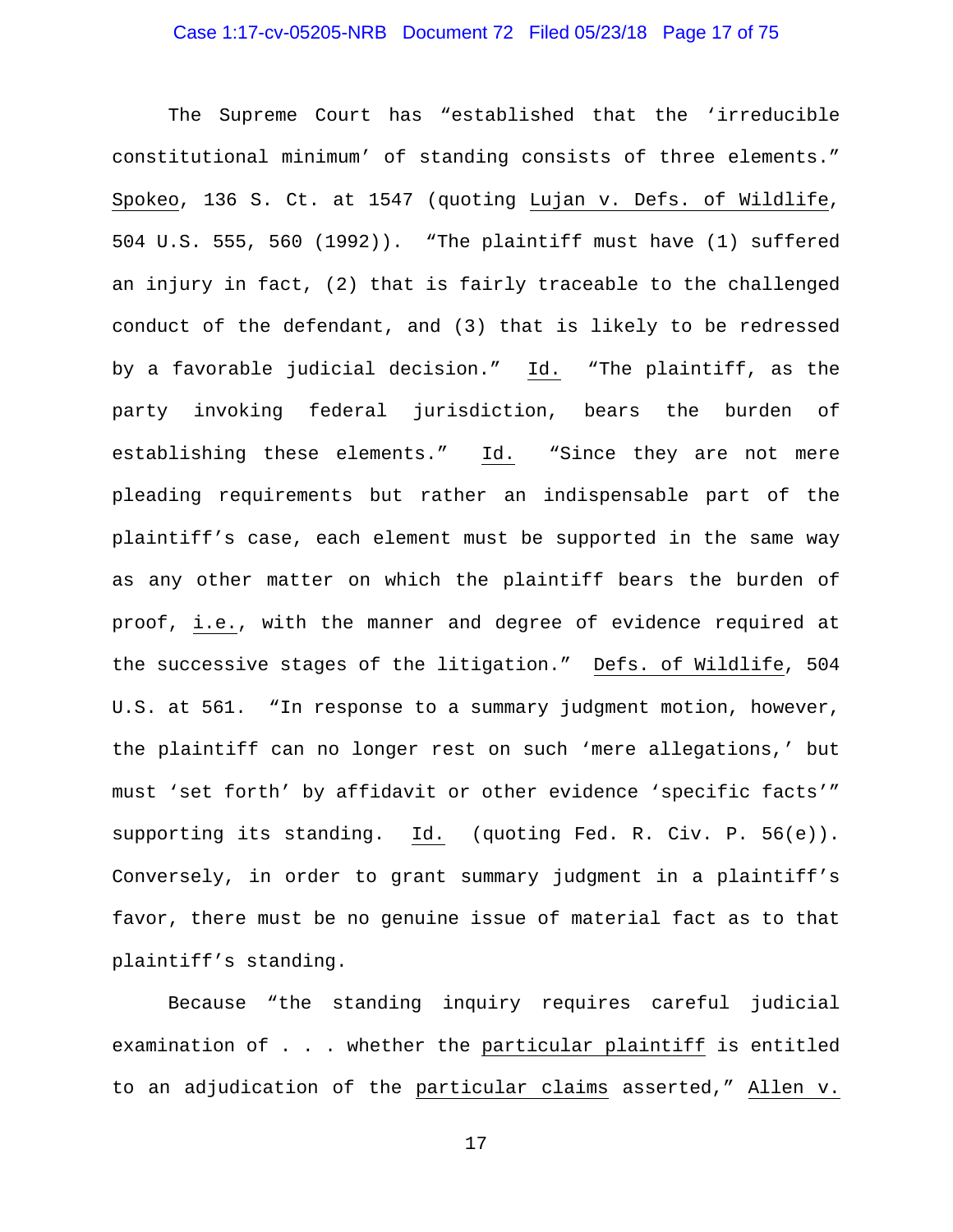## Case 1:17-cv-05205-NRB Document 72 Filed 05/23/18 Page 18 of 75

Wright, 468 U.S. 737, 752 (1984) (emphasis added), standing must be assessed as to each plaintiff and each "plaintiff must demonstrate standing separately for each form of relief sought," Friends of the Earth, Inc. v. Laidlaw Envtl. Servs. (TOC), Inc., 528 U.S. 167, 185 (2000). Further, because Article III does not "permit[] suits against non-injurious defendants as long as one of the defendants in the suit injured the plaintiff," standing must also be assessed as against each defendant. Mahon v. Ticor Title Ins. Co., 683 F.3d 59, 62 (2d Cir. 2012).

We consider the three elements of standing as to the individual plaintiffs before turning to the Knight Institute's standing.

#### **A. Injury-in-Fact**

"To establish injury in fact, a plaintiff must show that he or she suffered an invasion of a legally protected interest that is concrete and particularized and actual or imminent, not conjectural or hypothetical." Spokeo, 136 S. Ct. at 1548 (internal quotation marks omitted). However, "[p]ast exposure to illegal conduct does not in itself show a present case or controversy regarding injunctive relief . . . if unaccompanied by any continuing, present adverse effects." City of Los Angeles v. Lyons, 461 U.S. 95, 102 (1983) (alteration and omission in original) (quoting O'Shea v. Littleton, 414 U.S. 488, 495-96 (1974)). Though "[p]ast wrongs" serve as "evidence bearing on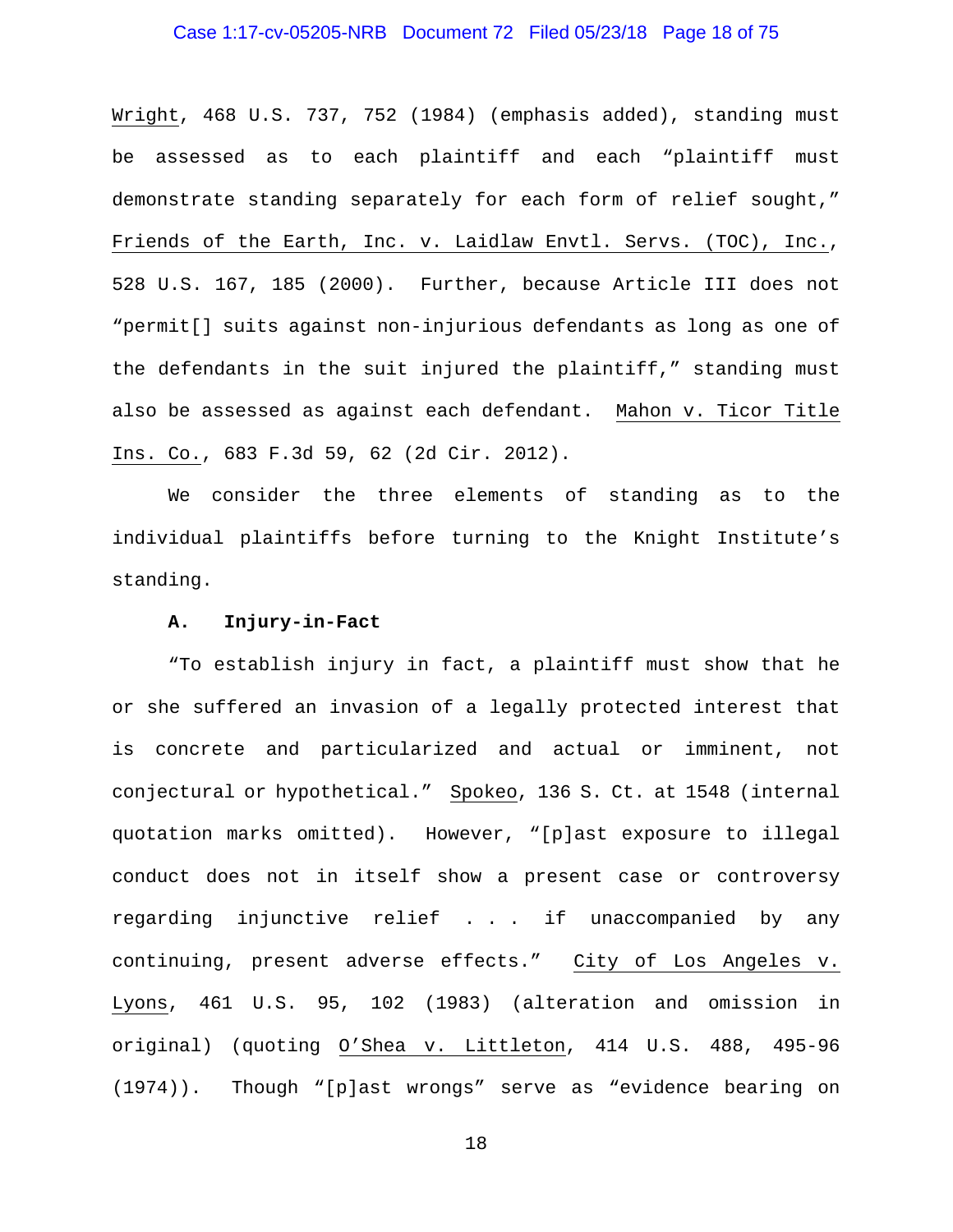## Case 1:17-cv-05205-NRB Document 72 Filed 05/23/18 Page 19 of 75

whether there is a real and immediate threat of repeated injury," id. (internal quotation marks omitted), "[a] plaintiff seeking injunctive or declaratory relief cannot rely on past injury to satisfy the injury requirement," Deshawn E. ex rel. Charlotte E. v. Safir, 156 F.3d 340, 344 (2d Cir. 1998). Rather, that plaintiff "must show a likelihood that he or she will be injured in the future." Id.7

"Although imminence is concededly a somewhat elastic concept, it cannot be stretched beyond its purpose, which is to ensure that the alleged injury is not too speculative for Article III purposes." Clapper v. Amnesty Int'l USA, 568 U.S. 398, 409 (2013) (quoting Defs. of Wildlife, 504 U.S. at 565 n.2). Therefore, "threatened injury must be 'certainly impending' to constitute injury in fact" that satisfies Article III's requirements. Whitmore v. Arkansas, 495 U.S. 149, 158 (1990) (quoting Babbitt v. United Farm Workers Nat'l Union, 442 U.S. 289, 298 (1979)). A "theory of standing [that] relies on a highly attenuated chain of possibilities[] does not satisfy the requirement that threatened injury must be certainly impending," nor does an "objectively reasonable likelihood" that the injury will occur. Clapper, 568

 $7$  The absence of future injury also precludes a finding of redressability, thereby defeating standing to seek injunctive relief on a second basis. See Steel Co. v. Citizens for a Better Env't, 523 U.S. 83, 109 (1998) ("Because [plaintiff] alleges only past infractions of [law], and not a continuing violation or the likelihood of a future violation, injunctive relief will not redress its injury.").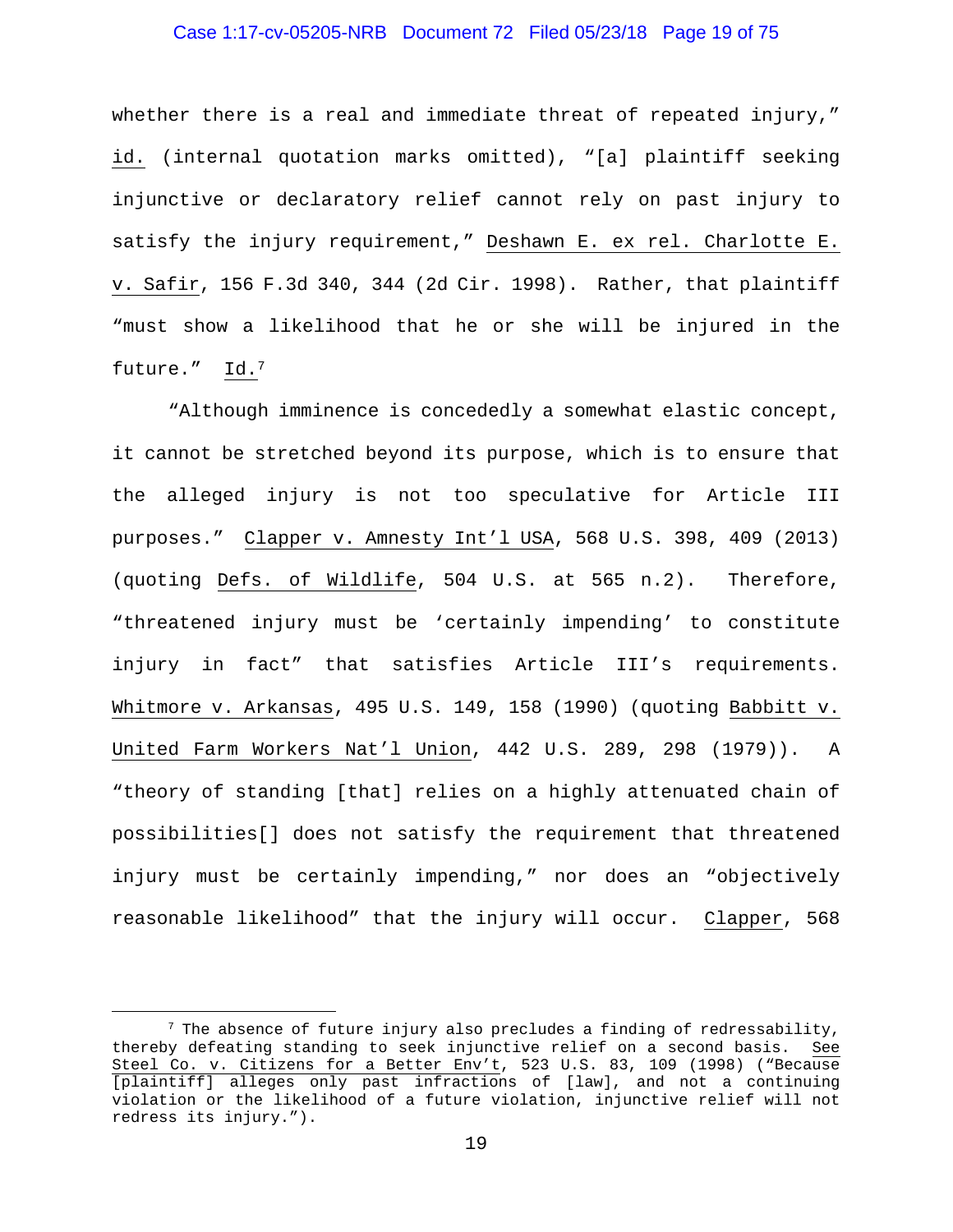U.S. at 410 (citing Summers v. Earth Island Inst., 555 U.S. 488, 496 (2009), and Whitmore, 495 U.S. at 157-60).

Further, the injury must be concrete and particularized. "For an injury to be 'particularized,' it 'must affect the plaintiff in a personal and individual way.'" Spokeo, 136 S. Ct. at 1548 (quoting Defs. of Wildlife, 504 U.S. at 560 n.1). The plaintiff "must have a personal stake in the outcome" and must assert "something more than generalized grievances." United States v. Richardson, 418 U.S. 166, 179-80 (1974) (internal quotation marks omitted). An "impact on him [that] is plainly undifferentiated and common to all members of the public" is insufficient, id. at 176 (internal quotation marks omitted), as is a mere "special interest" in a given problem without more, Sierra Club v. Morton, 405 U.S. 727, 739 (1972). At the same time, "standing is not to be denied simply because many people suffer the same injury." Massachusetts v. EPA, 549 U.S. 497, 526 n.24 (2007) (quoting United States v. Students Challenging Regulatory Agency Procedures (SCRAP), 412 U.S. 669, 687 (1973)). "The fact that an injury may be suffered by a large number of people does not of itself make that injury a nonjusticiable generalized grievance." Spokeo, 136 S. Ct. at 1548 n.7.

Concreteness "is quite different from particularization." Id. at 1548. "A 'concrete' injury must be 'de facto'; that is, it must actually exist." Id. The term "'[c]oncrete' is not, however,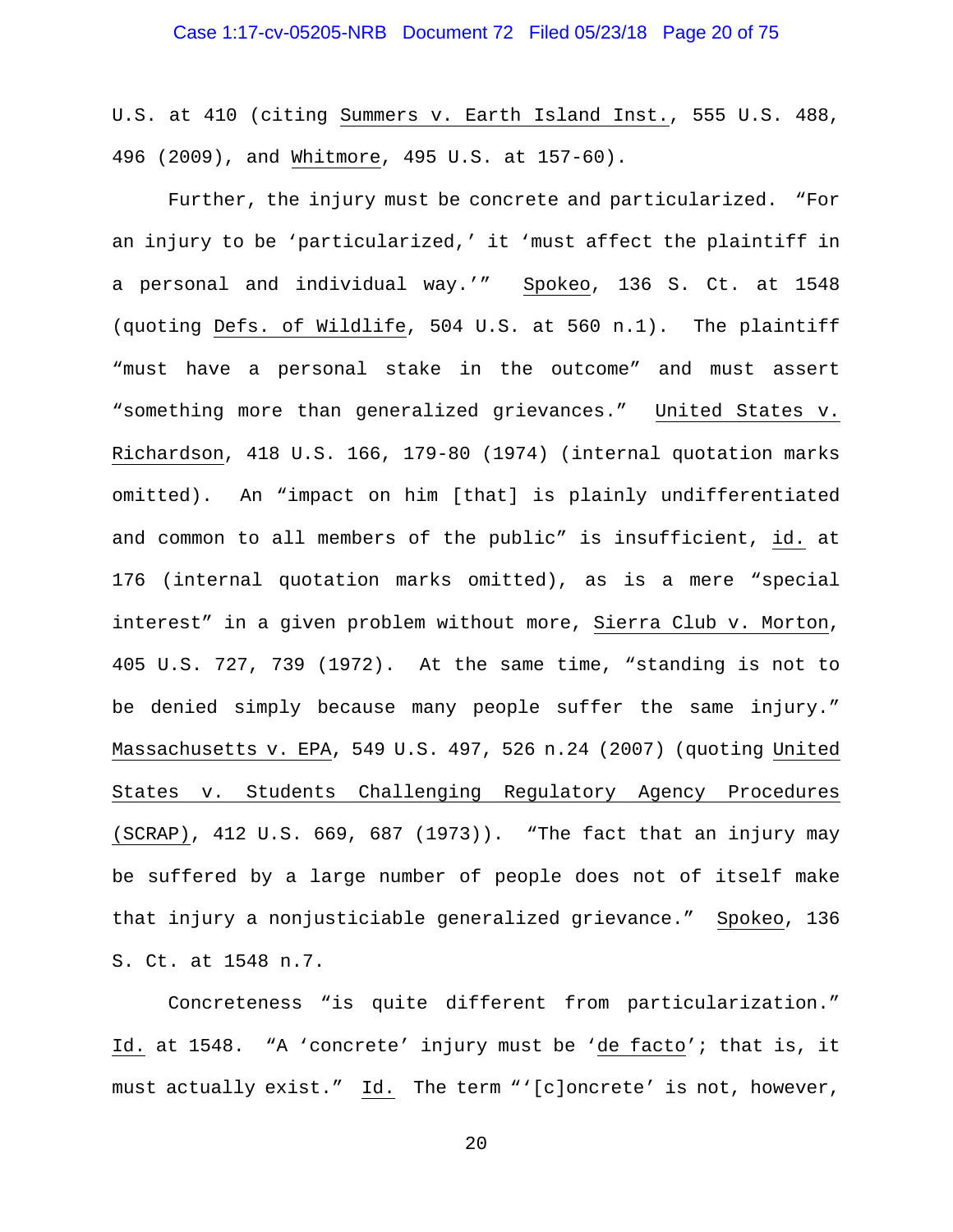## Case 1:17-cv-05205-NRB Document 72 Filed 05/23/18 Page 21 of 75

necessarily synonymous with 'tangible,'" and "intangible injuries" -- including infringements on the exercise of First Amendment rights -- "can nevertheless be concrete." Id. at 1549 (citing Pleasant Grove City v. Summum, 555 U.S. 460 (2009), and Church of the Lukumi Babalu Aye, Inc. v. City of Hialeah, 508 U.S. 520 (1993)).

In this case, the record establishes a number of limitations on the individual plaintiffs' use of Twitter as a result of having been blocked. As long as they remain blocked, "the Individual Plaintiffs cannot view the President's tweets; directly reply to these tweets; or use the @realDonaldTrump webpage to view the comment threads associated with the President's tweets while they are logged in to their verified accounts." Stip. ¶ 54. While alternative means of viewing the President's tweets exist, Stip. ¶¶ 55-56, and the individual plaintiffs "have the ability to view and reply to replies to @realDonaldTrump tweets, they cannot see the original @realDonaldTrump tweets themselves when signed in to their blocked accounts, and in many instances it is difficult to understand the reply tweets without the context of the original @realDonaldTrump tweets," Stip. ¶ 58.

These limitations are cognizable injuries-in-fact. The individual plaintiffs' ability to communicate using Twitter has been encumbered by these limitations (regardless of whether they are harms cognizable under the First Amendment). Further, as long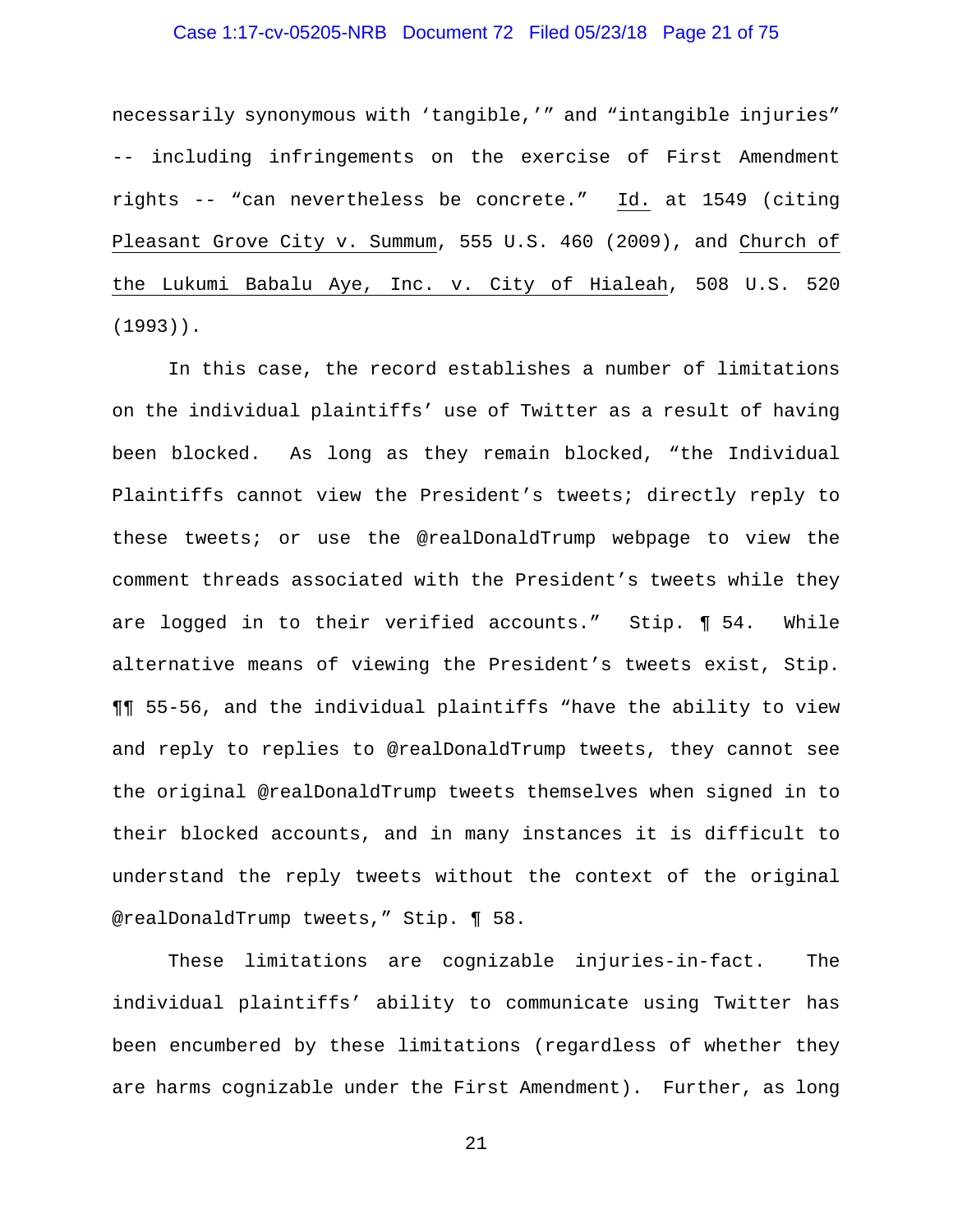## Case 1:17-cv-05205-NRB Document 72 Filed 05/23/18 Page 22 of 75

as the individual plaintiffs remain blocked, their ability to communicate using Twitter will continue to be so limited. Stip. ¶¶ 28-31, 54. The individual plaintiffs have experienced past harm in that their ability to use Twitter to interact with the President's tweets has been limited, and -- absent some unforeseen change to the blocking functionality -- they will continue to experience that harm as long as they are blocked. These future harms are not only certainly impending as required for standing purposes, but they are in fact virtually certain because the individual plaintiffs continue to be blocked.<sup>8</sup>

These injuries are also concrete and particularized. While they are not tangible in nature, these limitations are squarely within the "intangible injuries" previously determined to be concrete. See Spokeo, 136 S. Ct. at 1549. These limitations are also particularized, in that they have affected and will affect the individual plaintiffs in a "personal and individual way" - each contends that his or her personal First Amendment rights have been and will continue to be encumbered, and the ability to communicate has been and will be limited because of each individual

<sup>&</sup>lt;sup>8</sup> Further, the Court suggested at oral argument that the parties consider a resolution of this dispute under which the individual plaintiffs would be unblocked and subsequently muted, an approach that would restore the individual plaintiffs' ability to interact directly with (including by replying directly to) tweets from the @realDonaldTrump account while preserving the President's ability to ignore tweets sent by users from whom he does not wish to hear. The fact that no such resolution has been reached further suggests that the individual plaintiffs will continue to be blocked and, consequently, will continue to face the harms of which they complain.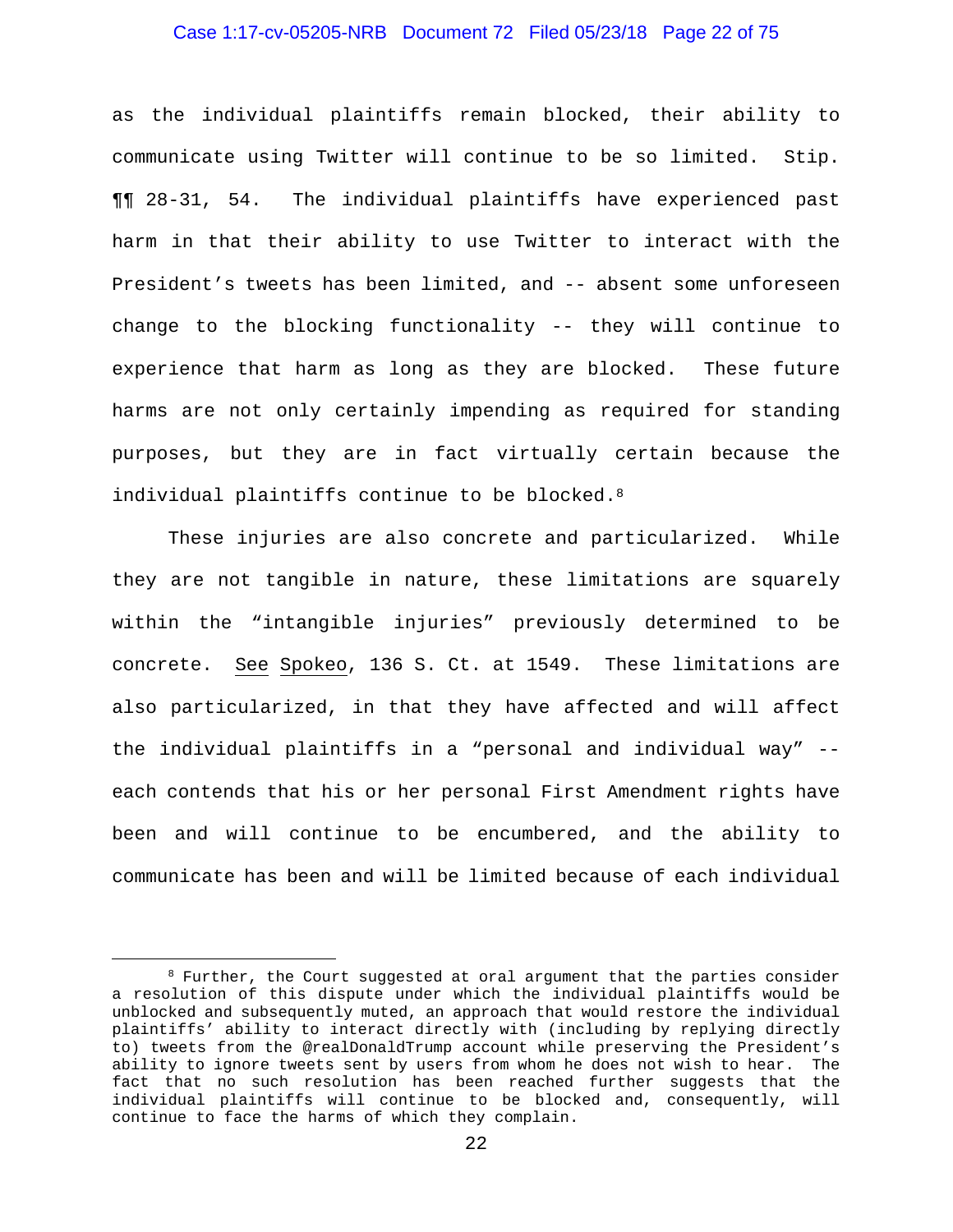## Case 1:17-cv-05205-NRB Document 72 Filed 05/23/18 Page 23 of 75

plaintiff's personal ownership of a Twitter account that was blocked. See id. at 1548. We accordingly conclude that the individual plaintiffs have established imminent injury-in-fact that is concrete and particularized, which is sufficient for Article III standing purposes.

#### **B. Causation**

The causation requirement demands that the complained-of injury "fairly can be traced to the challenged action of the defendant" as opposed to "injury that results from the independent action of some third party not before the court." Simon v. E. Ky. Welfare Rights Org., 426 U.S. 26, 41–42 (1976). While the Supreme Court has often defined the causation prong of standing with reference to a defendant's challenged action, it has also referred to a defendant's "conduct." See, e.g., Valley Forge Christian Coll. v. Ams. United for Separation of Church & State, Inc., 454 U.S. 464, 472 (1982) (quoting Gladstone, Realtors v. Village of Bellwood, 441 U.S. 91, 99 (1979)). Accordingly, an omission may provide a basis for standing just as an affirmative action may. See Cortlandt St. Recovery Corp. v. Hellas Telecomms., S.à.r.l., 790 F.3d 411, 417 (2d Cir. 2015) (describing causation as requiring "that the injury was in some sense caused by the opponent's action or omission"); see also, e.g., Elec. Privacy Info. Ctr. v. Presidential Advisory Comm'n on Election Integrity, 878 F.3d 371,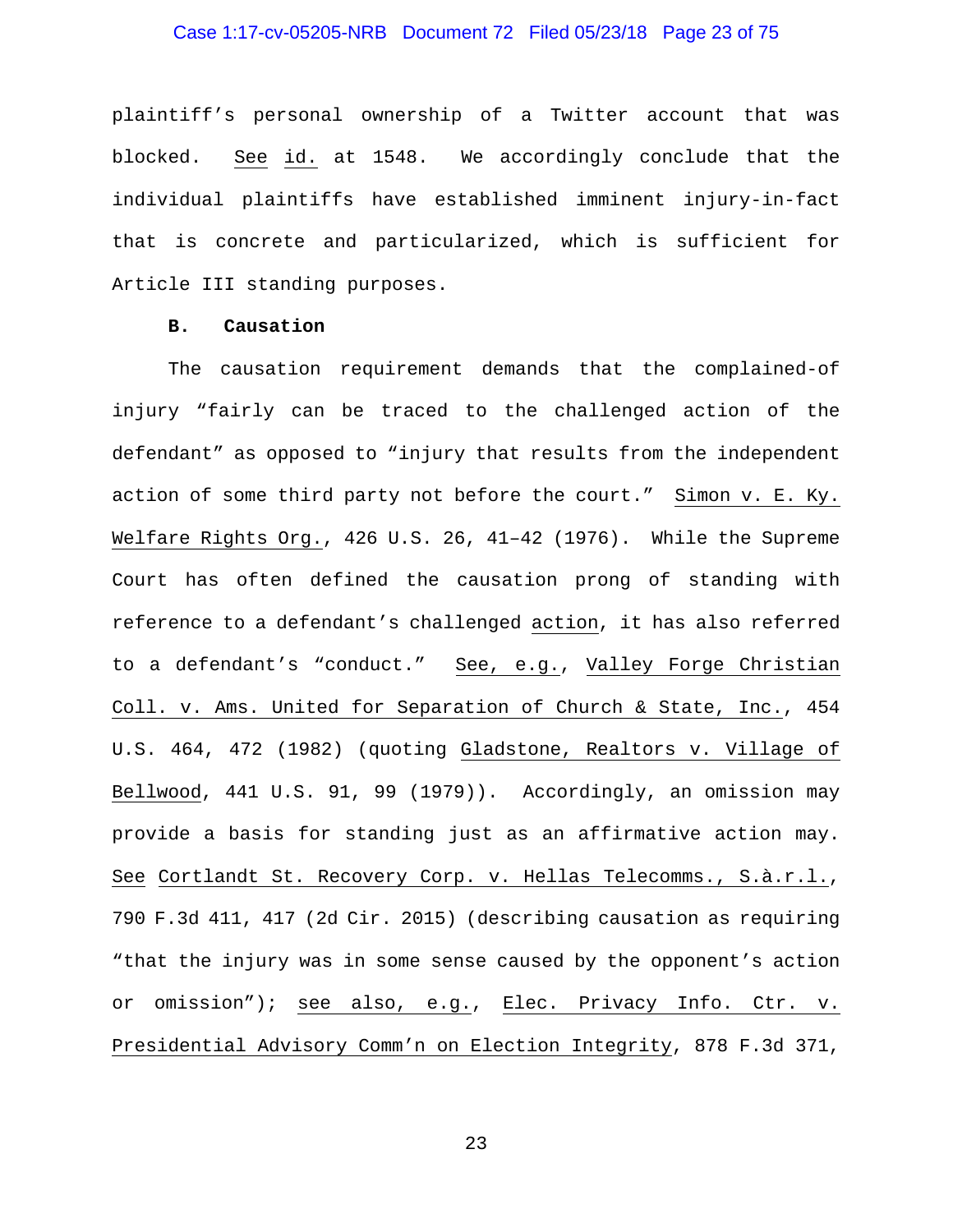## Case 1:17-cv-05205-NRB Document 72 Filed 05/23/18 Page 24 of 75

378 (D.C. Cir. 2017) (referring to a "defendant's action or omission").

"The traceability requirement for Article III standing means that the plaintiff must 'demonstrate a causal nexus between the defendant's conduct and the injury.'" Rothstein v. UBS AG, 708 F.3d 82, 91 (2d Cir. 2013) (quoting Heldman v. Sobol, 962 F.2d 148, 156 (2d Cir. 1992)). "Proximate causation is not a requirement of Article III standing, which requires only that the plaintiff's injury be fairly traceable to the defendant's conduct." Lexmark Int'l, Inc. v. Static Control Components, Inc., 134 S. Ct. 1377, 1391 n.6 (2014).

#### **1. Sarah Huckabee Sanders**

Plaintiffs have not established standing against defendant Sanders. "Ms. Sanders does not have access to the @realDonaldTrump account," Stip. ¶ 11, and plaintiffs do not suggest that Sanders blocked the individual plaintiffs in the first instance or that she could unblock the individual plaintiffs upon a legal finding that such blocking is constitutionally impermissible. Accordingly, plaintiffs do not challenge any action that Sanders has taken (or can take). The individual plaintiffs' injuries-infact are not attributable to Sanders, and they accordingly lack Article III standing to sue her. See, e.g., Simon, 426 U.S. at 41-42. Summary judgment will therefore be granted in favor of defendant Sanders.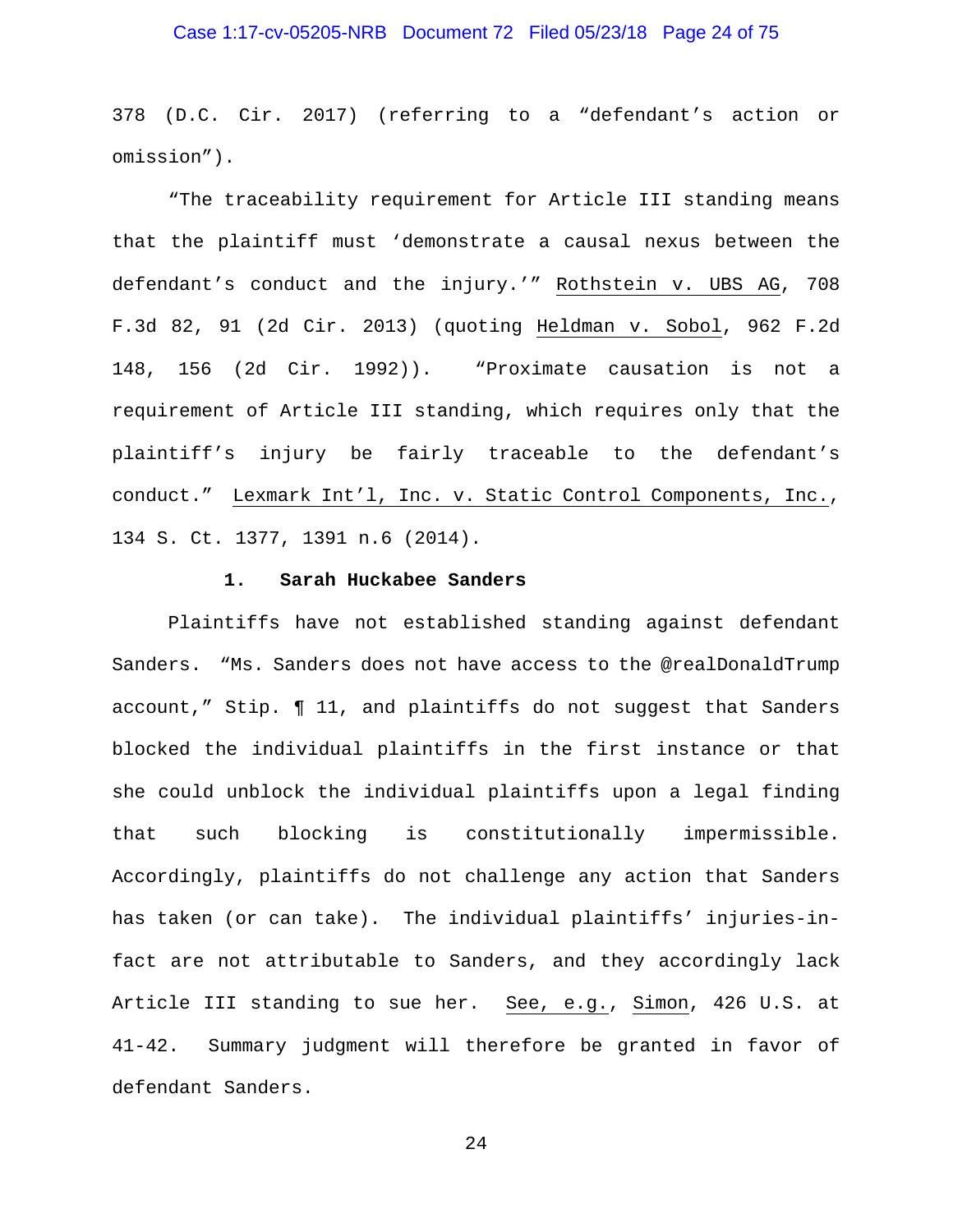#### **2. Daniel Scavino**

In contrast to Sanders, "Mr. Scavino has access to the @realDonaldTrump account, including the access necessary to block and unblock individuals from the @realDonaldTrump account." Stip. ¶ 12. Indeed, "Mr. Scavino posts messages on behalf of President Trump to @realDonaldTrump and other social media accounts," Stip. ¶ 12, and "assists President Trump in operating the @realDonaldTrump account, including by drafting and posting tweets to the account," Stip. ¶ 39. While Scavino unquestionably has access to the @realDonaldTrump account and participates in its operation, such involvement does not, by itself, establish that the plaintiffs' injuries may be fairly traced to an action taken by Scavino as required for standing purposes. The only evidence in the record as to Scavino pertains to this general involvement, and the record is devoid of any suggestion that he blocked the individual plaintiffs.

Nonetheless, the Second Circuit and several other Courts of Appeals have recognized that in cases seeking prospective relief, an official defendant's lack of personal involvement in past constitutional violations does not render that defendant an improper one for purposes of prospective declaratory or injunctive relief from continuing violations -- provided that the defendant maintains some connection to, or responsibility for, the continuing violation. See Koehl v. Dalsheim, 85 F.3d 86, 89 (2d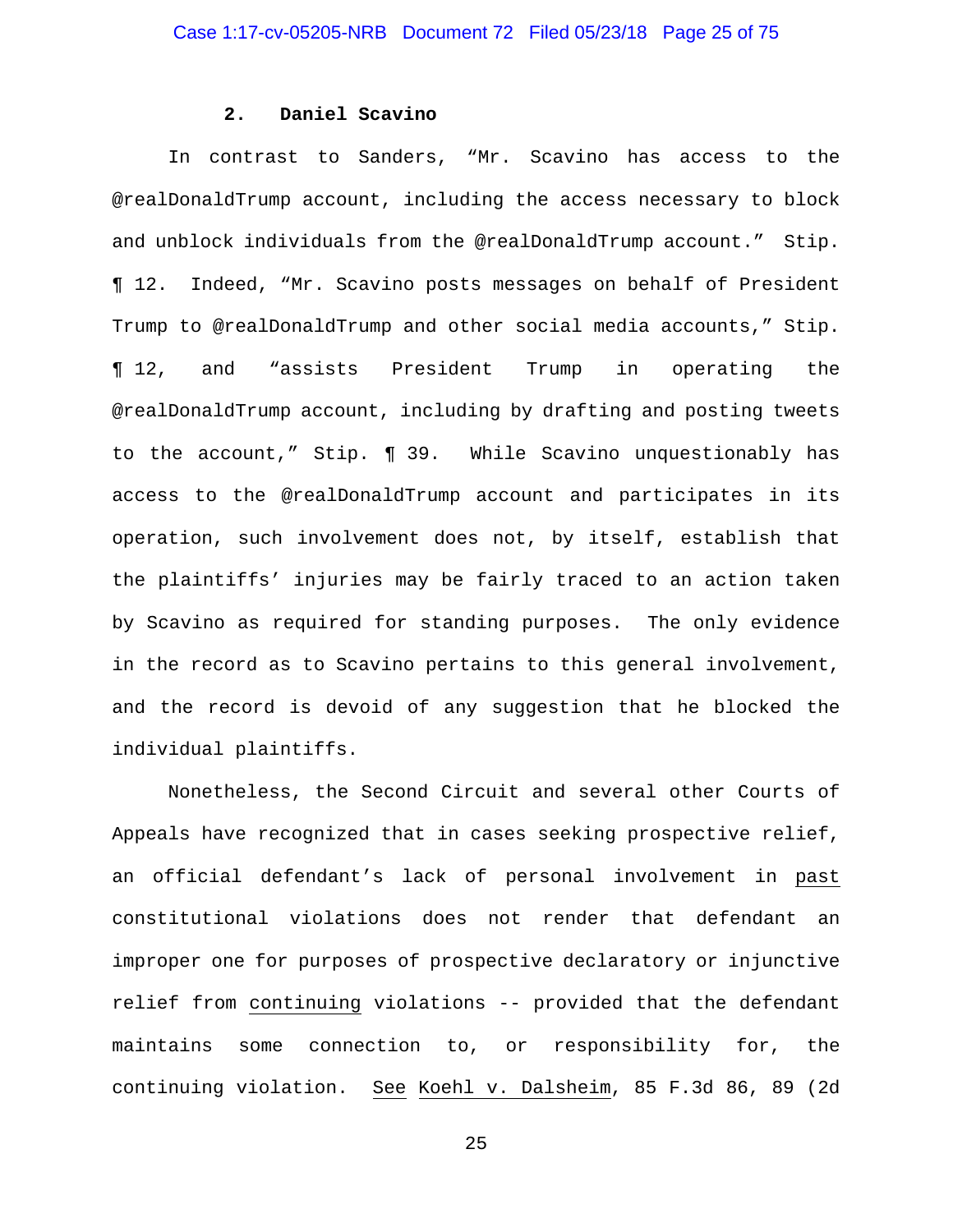## Case 1:17-cv-05205-NRB Document 72 Filed 05/23/18 Page 26 of 75

Cir. 1996) (holding that "the complaint also sought injunctive relief against [a defendant official], and dismissal of that claim was not warranted" despite the "lack of an allegation of personal involvement" warranting dismissal of a damages claim); Pugh v. Goord, 571 F. Supp. 2d 477, 517 (S.D.N.Y. 2008) (Sullivan, J.) (requiring "only that a defendant have a 'connection' with the [allegedly unconstitutional] act, and not more" (citing, inter alia, Dairy Mart Convenience Stores, Inc. v. Nickel (In re Dairy Mart Convenience Stores, Inc.), 411 F.3d 367, 372-73 (2d Cir. 2005))); Loren v. Levy, No. 00 Civ. 7687, 2003 WL 1702004, at \*11 (S.D.N.Y. Mar. 31, 2003) (Chin, J.) ("[A]ctions involving claims for prospective declaratory or injunctive relief are permissible provided the official against whom the action is brought has a direct connection to, or responsibility for, the alleged illegal action." (quoting Davidson v. Scully, 148 F. Supp. 2d 249, 254 (S.D.N.Y. 2001)), aff'd, 120 F. App'x 393 (2d Cir. 2005); see also Parkell v. Danberg, 833 F.3d 313, 332 (3d Cir. 2016) ("Our conclusion that the State Defendants lacked personal involvement in past constitutional violations does not preclude [plaintiff] from obtaining prospective injunctive relief for ongoing violations."); Pouncil v. Tilton, 704 F.3d 568, 576 (9th Cir. 2012) (concluding that a named defendant official was a "proper defendant on a claim for prospective injunctive relief . . . because he would be responsible for ensuring that injunctive relief was carried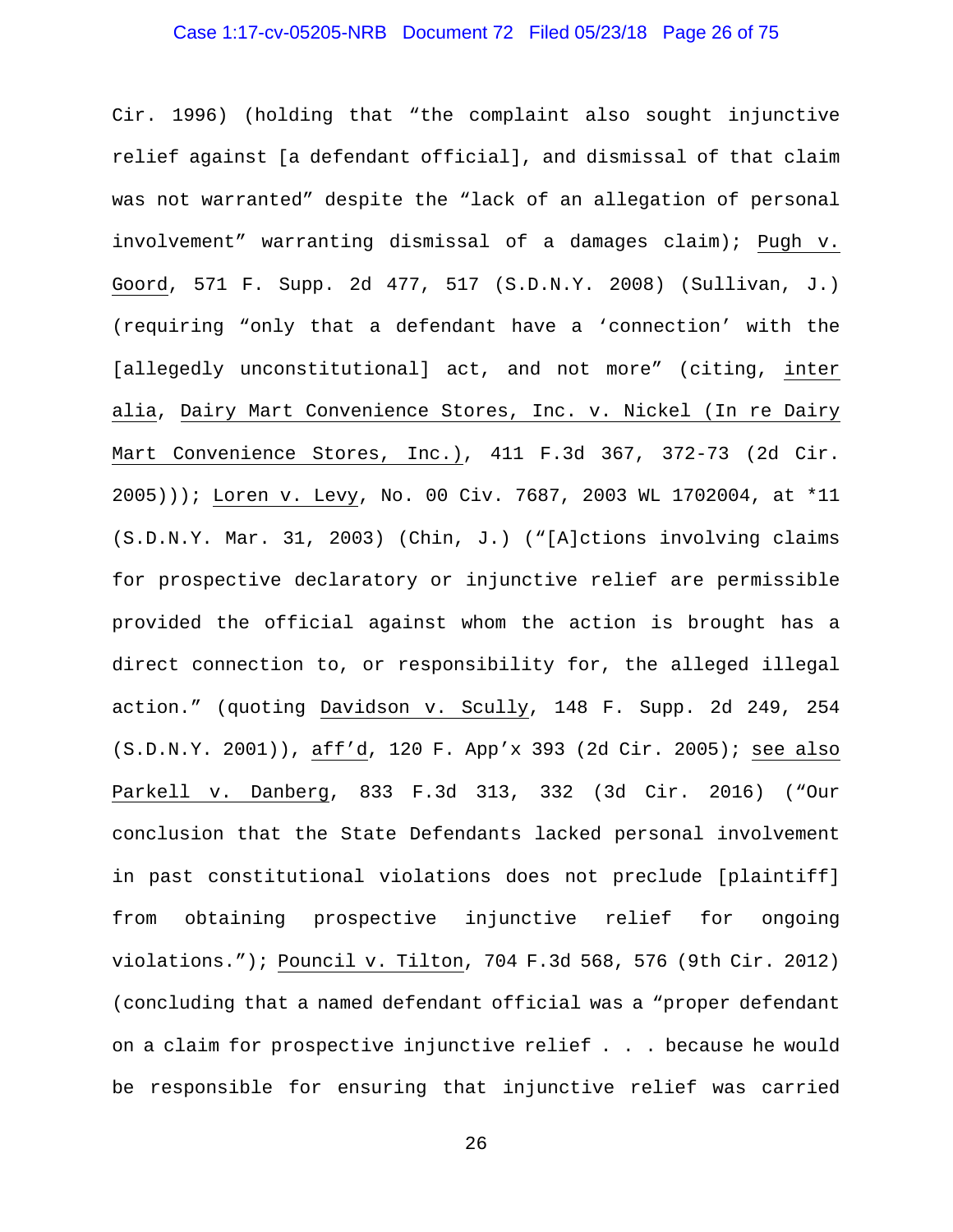## Case 1:17-cv-05205-NRB Document 72 Filed 05/23/18 Page 27 of 75

out, even if he was not personally involved in the decision giving rise to [plaintiff's] claims"); Gonzalez v. Feinerman, 663 F.3d 311, 315 (7th Cir. 2011) (per curiam) ("[S]ince [plaintiff] also seeks injunctive relief it is irrelevant whether [the defendant official] participated in the alleged violations.").

While this line of cases developed in the context of suits against state officials and the Ex parte Young exception to state sovereign immunity under the Eleventh Amendment, see In re Dairy Mart, 411 F.3d at 372-73; see also Finstuen v. Crutcher, 496 F.3d 1139, 1151 (10th Cir. 2007); Pennington Seed, Inc. v. Produce Exch. No. 299, 457 F.3d 1334, 1341-42 (Fed. Cir. 2006), it is no less applicable to the present context of suits against federal officials.9 As the Supreme Court has explained, suits seeking prospective relief against federal officials alleging continuing constitutional violations and those against state officials share common characteristics and a common historical basis: "we have long held that federal courts may in some circumstances grant injunctive relief against state officers who are violating, or planning to violate, federal law. But that has been true not only with respect to violations of federal law by state officials, but also with respect to violations of federal law by federal officials." Armstrong v. Exceptional Child Ctr., Inc., 135 S. Ct.

 <sup>9</sup> Both parties' reliance on other precedents developed in the context of suits against state officials under 42 U.S.C. § 1983 further persuades us that this line of precedent is applicable here.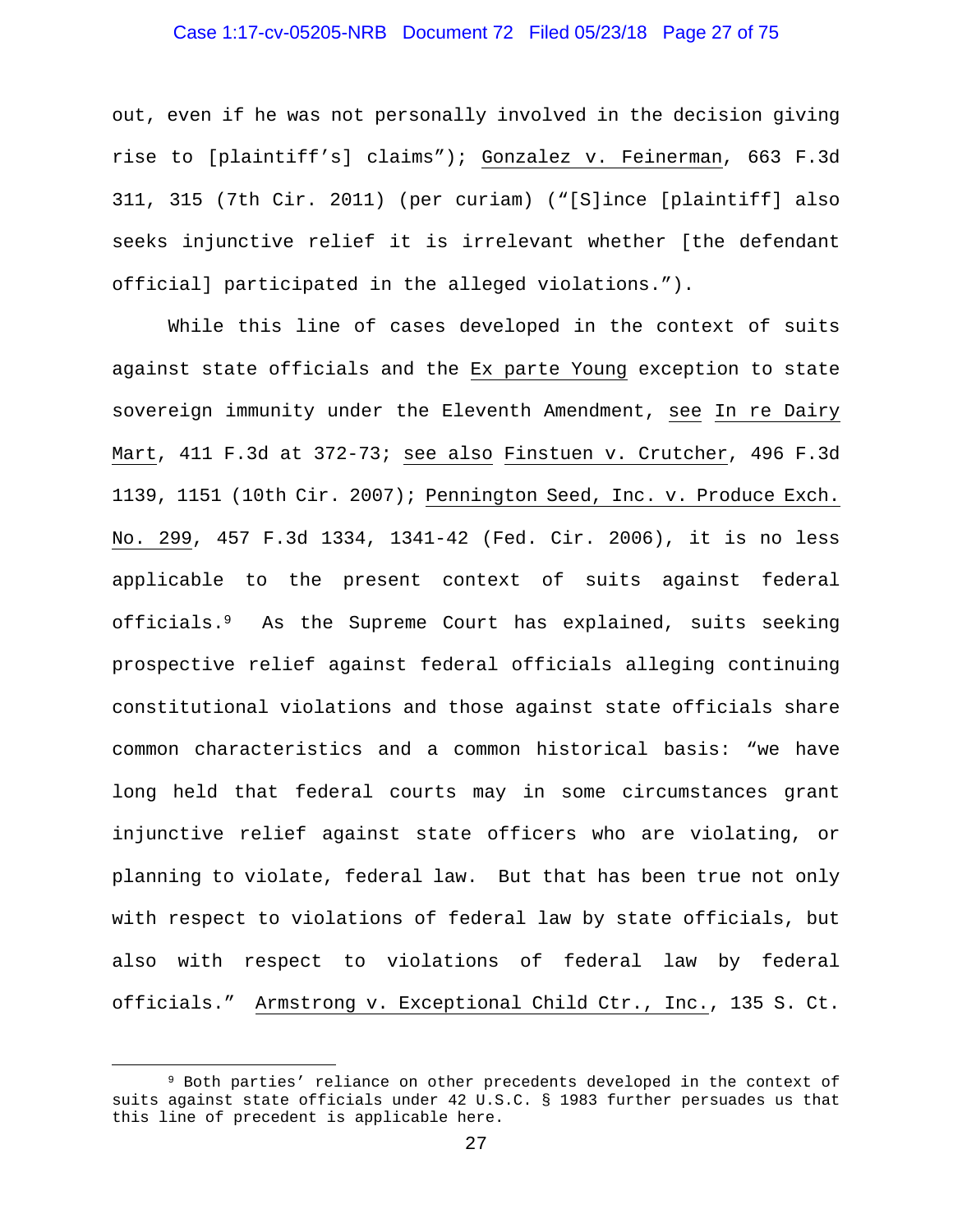## Case 1:17-cv-05205-NRB Document 72 Filed 05/23/18 Page 28 of 75

1378, 1384 (2015) (citations omitted). "The ability to sue to enjoin unconstitutional actions by state and federal officers is the creation of courts of equity, and reflects a long history of judicial review of illegal executive action, tracing back to England." Id. (emphasis added).

The lack of a prior personal involvement requirement in actions seeking prospective relief does not vitiate standing's traceability requirement, as defendants suggest. The defendant official's connection to the ongoing violation, see, e.g., Parkell, 833 F.3d at 332; Pouncil, 704 F.3d at 576; Gonzalez, 663 F.3d at 315; Pugh, 571 F. Supp. 2d at 517, satisfies the traceability requirement. Assuming the existence of an ongoing violation, an official who has some connection to the violation - - i.e., one who may prospectively remedy it -- will contribute to the violation and the future injury-in-fact that it may inflict by failing to do so. Here, assuming that the blocking of the individual plaintiffs infringes their First Amendment rights, those rights will continue to be infringed as long as they remain blocked. Cf. Lyons, 461 U.S. at 102 ("[P]ast exposure to illegal conduct does not in itself show a present case or controversy regarding injunctive relief . . . if unaccompanied by any continuing, present adverse effects." (omission in original) (quoting O'Shea, 414 U.S. at 495-96)). Because Scavino has the ability to unblock the plaintiffs, any future injury will be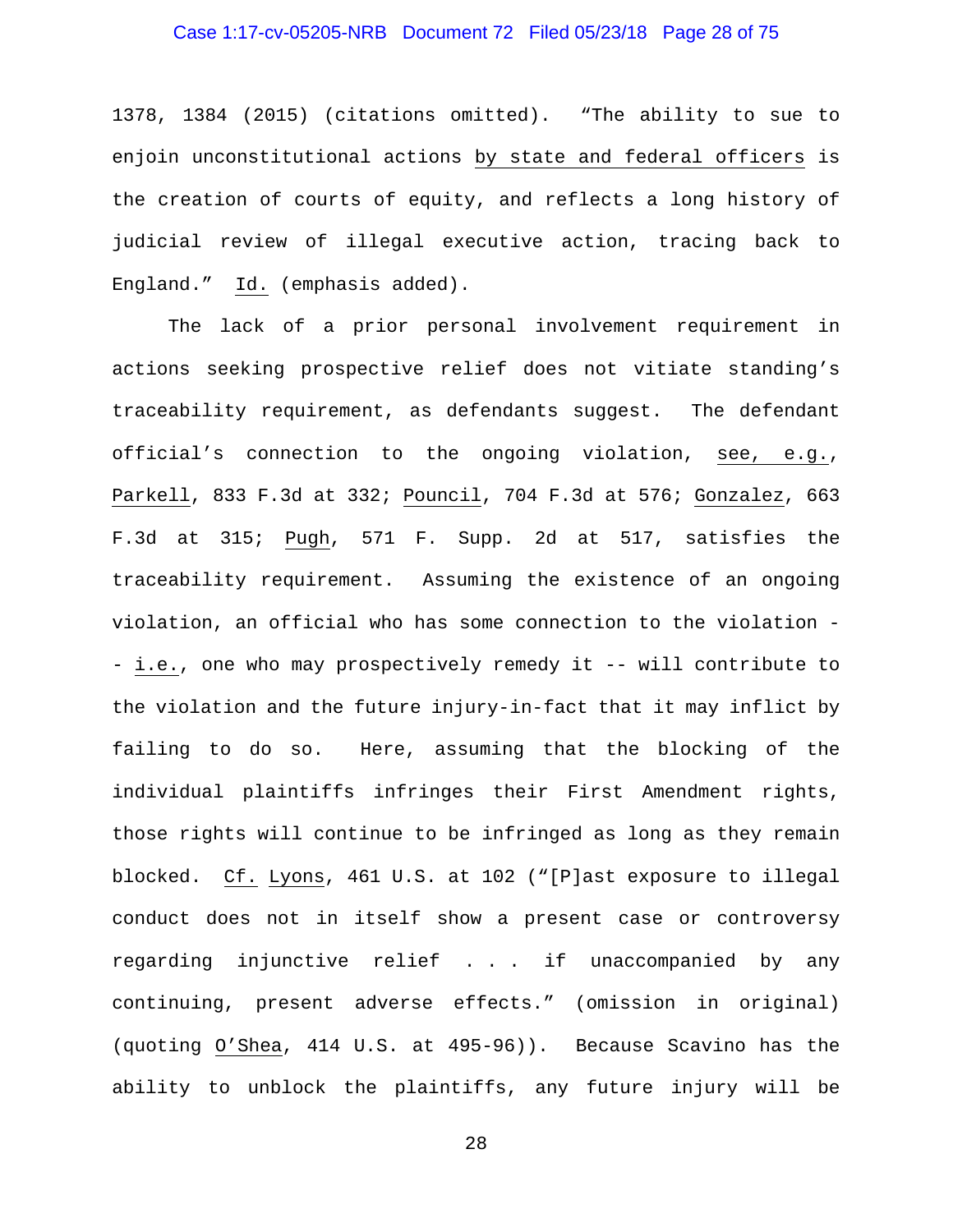## Case 1:17-cv-05205-NRB Document 72 Filed 05/23/18 Page 29 of 75

traceable to him because it will have resulted, at least in part, from his failure to unblock them. Ultimately, as defendants' quoted authority explains, "[s]tanding should be recognized as long as the duty claim survives, but becomes irrelevant when litigation reaches the point of rejecting the duty." 13A Charles A. Wright et al., Federal Practice & Procedure, § 3531.5 (3d ed.) (Westlaw 2018). Because we must consider standing before the merits, we have not at this point in the analysis considered plaintiffs' claim that the First Amendment imposes a duty on Scavino to unblock the individual plaintiffs.<sup>10</sup> We therefore conclude that the traceability requirement of standing is satisfied as to Scavino.

#### **3. The President**

The record definitively establishes that the plaintiffs' injuries-in-fact are directly traceable to the President's actions. "The President blocked [each of the individual plaintiffs] from the @realDonaldTrump account." Stip. ¶¶ 46-52; see also Stip. ¶ 54 (referring to "the President's blocking of the

<sup>&</sup>lt;sup>10</sup> Indeed, this passage of Federal Practice and Procedure suggests that a plaintiff asserting a duty claim has standing as long as the claim remains viable, and that the issue of standing becomes irrelevant when the duty is rejected -- as the claim will have failed on the merits at that point. The government's argument that plaintiffs lack standing as to Scavino because Scavino has no duty therefore inverts the analysis by resolving the merits before standing. Cf. Steel Co., 523 U.S. at 89 ("[J]urisdiction . . . is not defeated . . . by the possibility that the averments might fail to state a cause of action on which petitioners could actually recover." (omissions in original) (quoting Bell v. Hood, 327 U.S. 678, 682 (1946)).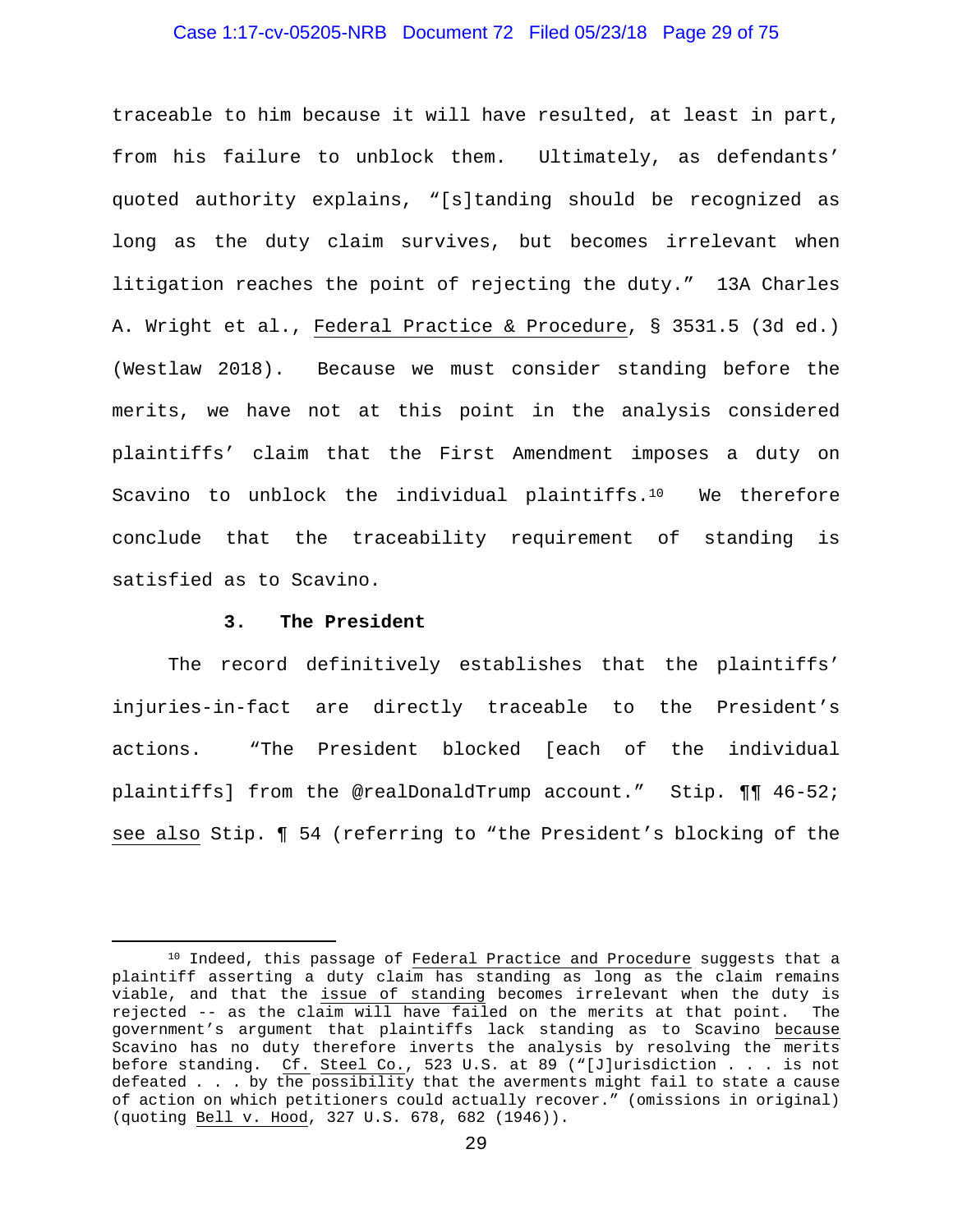#### Case 1:17-cv-05205-NRB Document 72 Filed 05/23/18 Page 30 of 75

Individual Plaintiffs"). The causation requirement is therefore amply satisfied as to the President.

#### **C. Redressability**

In order for redressability to be satisfied, "it must be likely that a favorable judicial decision will prevent or redress the injury." Earth Island Inst., 555 U.S. at 493. That is, redressability must be "likely, as opposed to merely speculative," Laidlaw, 528 U.S. at 181, but it "is not a demand for mathematical certainty," Mhany Mgmt., Inc. v. County of Nassau, 819 F.3d 581, 602 (2d Cir. 2016) (quoting Toll Bros., Inc. v. Township of Readington, 555 F.3d 131, 143 (3d Cir. 2009)). "All that is required is a showing that such relief be reasonably designed to improve the opportunities of a plaintiff not otherwise disabled to avoid the specific injury alleged." Huntington Branch, NAACP v. Town of Huntington, 689 F.2d 391, 394 (2d Cir. 1982).

Further, any relief provided need not be complete. "The redressability element of the Article III standing requirement and the 'complete relief' referred to by Rule 19 [of the Federal Rules of Civil Procedure] are not identical," Defs. of Wildlife, 504 U.S. at 570 n.4 (emphasis omitted) (plurality opinion),  $11$  and a

 $11$  Rule 19(a) mandates the joinder of additional persons as parties if "in that person's absence, the court cannot accord complete relief among existing parties," provided that the joinder of that party does "not deprive the court of subject-matter jurisdiction." Fed. R. Civ. P. 19(a)(1)(A). Justice Blackmun, dissenting in Defenders of Wildlife, had contended that the plurality's analysis of redressability rendered superfluous Rule 19's contemplation that the joinder of additional parties would be needed to afford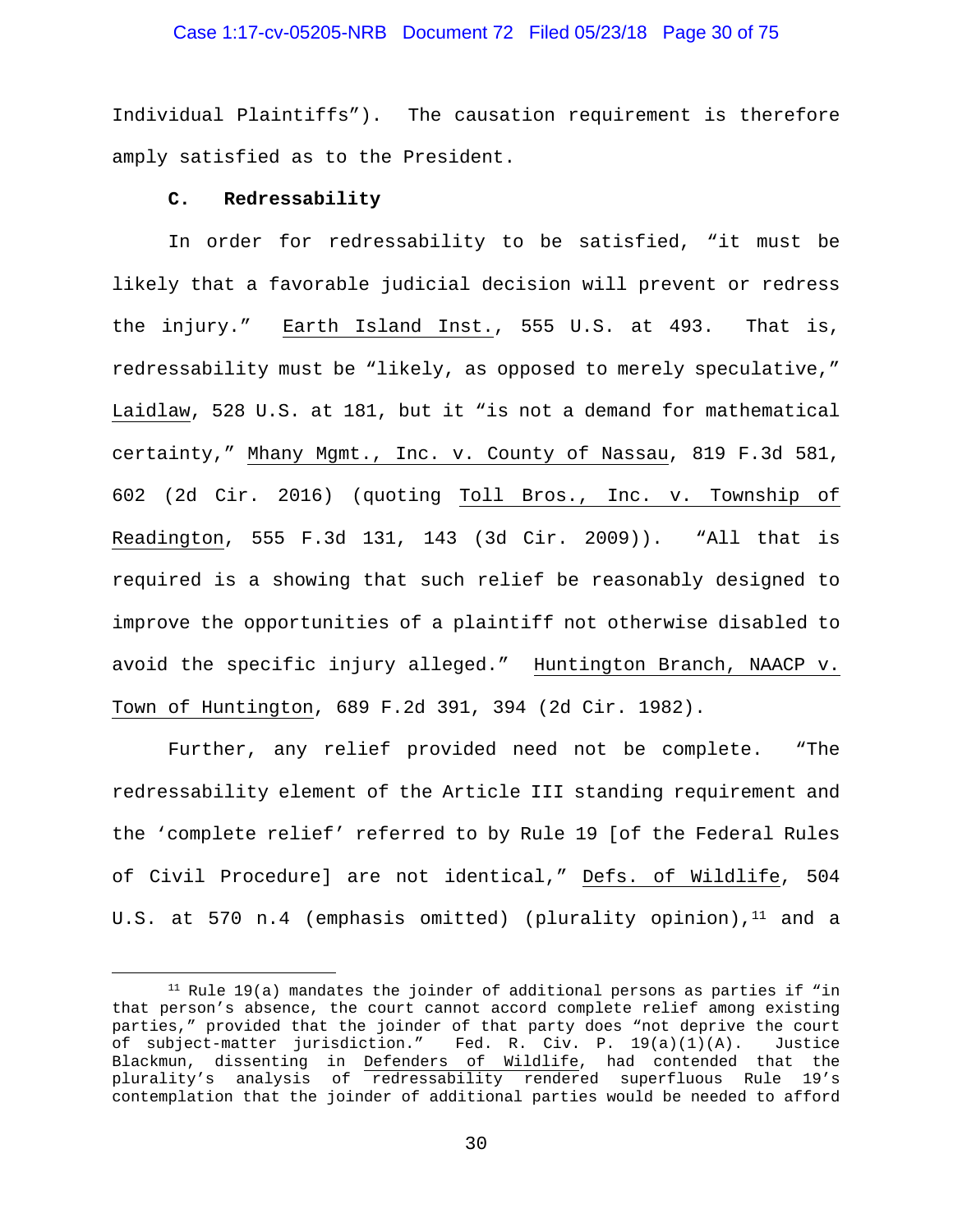## Case 1:17-cv-05205-NRB Document 72 Filed 05/23/18 Page 31 of 75

plaintiff "need not show that a favorable decision will relieve his every injury," Larson v. Valente, 456 U.S. 228, 244 n.15 (1982). As the Tenth Circuit has subsequently explained, "if the law required that the requested relief afford complete redress, the Supreme Court would not have allowed Massachusetts to proceed against the EPA, as there was no guarantee a favorable decision would mitigate future environmental damage, much less redress it completely." Consumer Data Indus. Ass'n v. King, 678 F.3d 898, 905 (10th Cir. 2012) (citing Massachusetts v. EPA, 549 U.S. at 526); see also WildEarth Guardians v. U.S. Dep't of Agric., 795 F.3d 1148, 1156 n.5 (9th Cir. 2015) ("Partial relief . . . would qualify as redress for standing purposes." (citing Meese v. Keene, 481 U.S. 465, 476-77 (1987))). "[E]ven if [plaintiffs] would not be out of the woods, a favorable decision would relieve their problem 'to some extent,' which is all the law requires." Consumer Data, 678 F.3d at 903.

We therefore conclude that the plaintiffs' injuries may be redressed through declaratory relief or through injunctive relief directed at Scavino: the plaintiffs' future injuries will be prevented if they are unblocked -- an action within Scavino's power. Stip. ¶ 12. Nor is this redressability undercut, as defendants suggest, by the President's ability to block

i<br>Li

complete relief, as redressability would be lacking as an initial matter. See 504 U.S. at 598 n.4 (Blackmun, J., dissenting).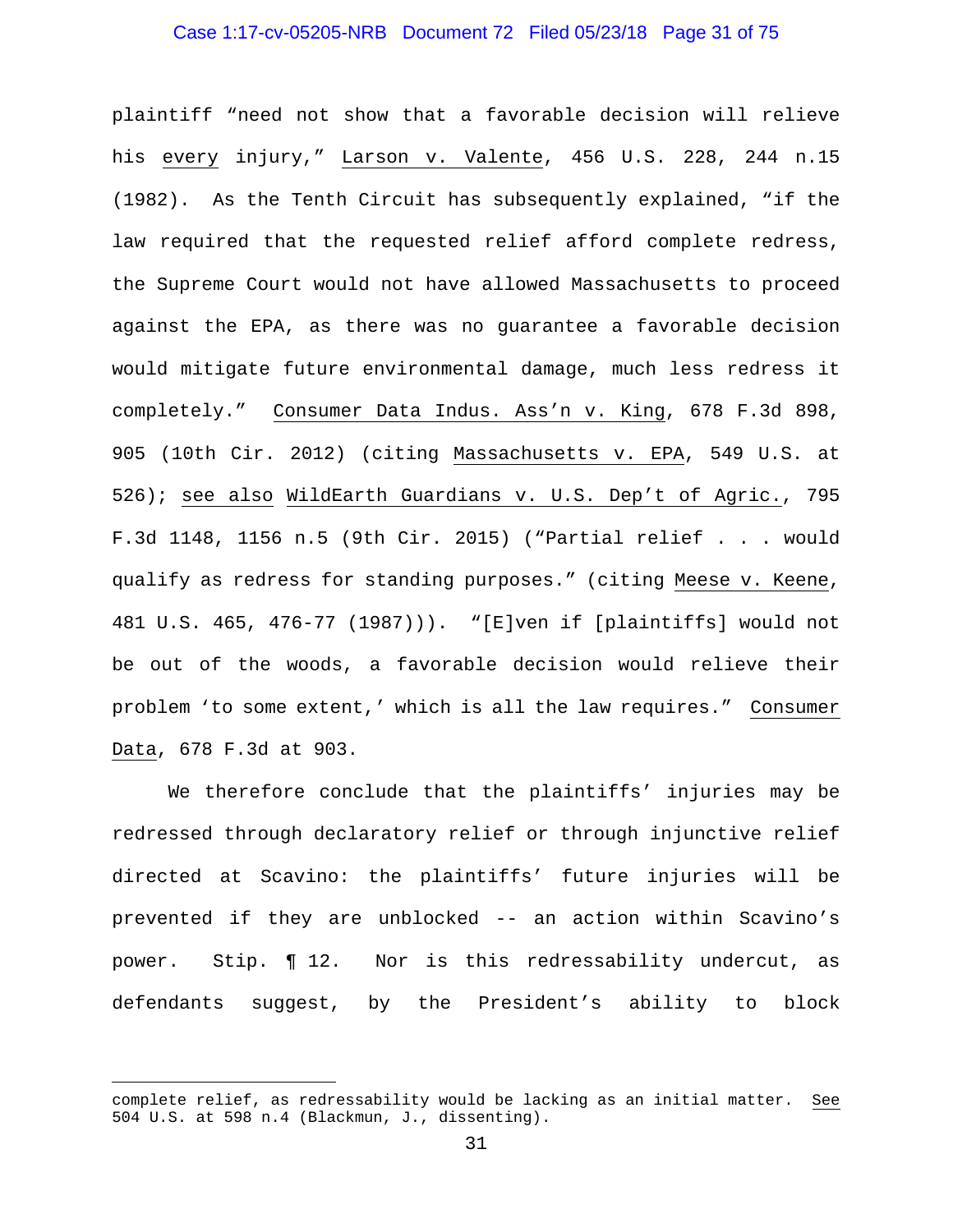#### Case 1:17-cv-05205-NRB Document 72 Filed 05/23/18 Page 32 of 75

individuals. The D.C. Circuit has explained that "the partial relief [the plaintiff] can obtain against subordinate executive officials is sufficient for redressability, even recognizing that the President has the power, if he so chose, to undercut this relief," Swan v. Clinton, 100 F.3d 973, 980-81 (D.C. Cir. 1996), reasoning that has since been adopted by the Eleventh Circuit, see Made in the USA Found. v. United States, 242 F.3d 1300, 1309-11 (11th Cir. 2001). Any declaratory or injunctive relief as to Scavino that results in the unblocking of the individual plaintiffs will redress at least some of their future injury, regardless of whether the President could, theoretically, reblock them subsequently. And of course, "we may assume it is substantially likely that the President and other executive . . . officials would abide by an authoritative interpretation of [a] ... constitutional provision by the District Court, even though they would not be directly bound by such a determination." Franklin v. Massachusetts, 505 U.S. 788, 803 (1992) (plurality opinion); see also Utah v. Evans, 536 U.S. 452, 463-64 (2002).<sup>12</sup> This substantial likelihood, though not a mathematical certainty, is more than

 <sup>12</sup> This case involves the interpretation of only one law -- the First Amendment. The Government's reliance on Delta Construction Co. v. EPA, 783 F.3d 1291 (D.C. Cir. 2015) (per curiam), and Doe v. Cuomo, 755 F.3d 105 (2d Cir. 2014), each of which involved a plaintiff or petitioner subject to the requirements of multiple laws, is accordingly misplaced. In each of those cases, the action that the plaintiff or petitioner sought to undertake would be restricted by the unchallenged law, even if the plaintiff or petitioner were ultimately successful in challenging the first law.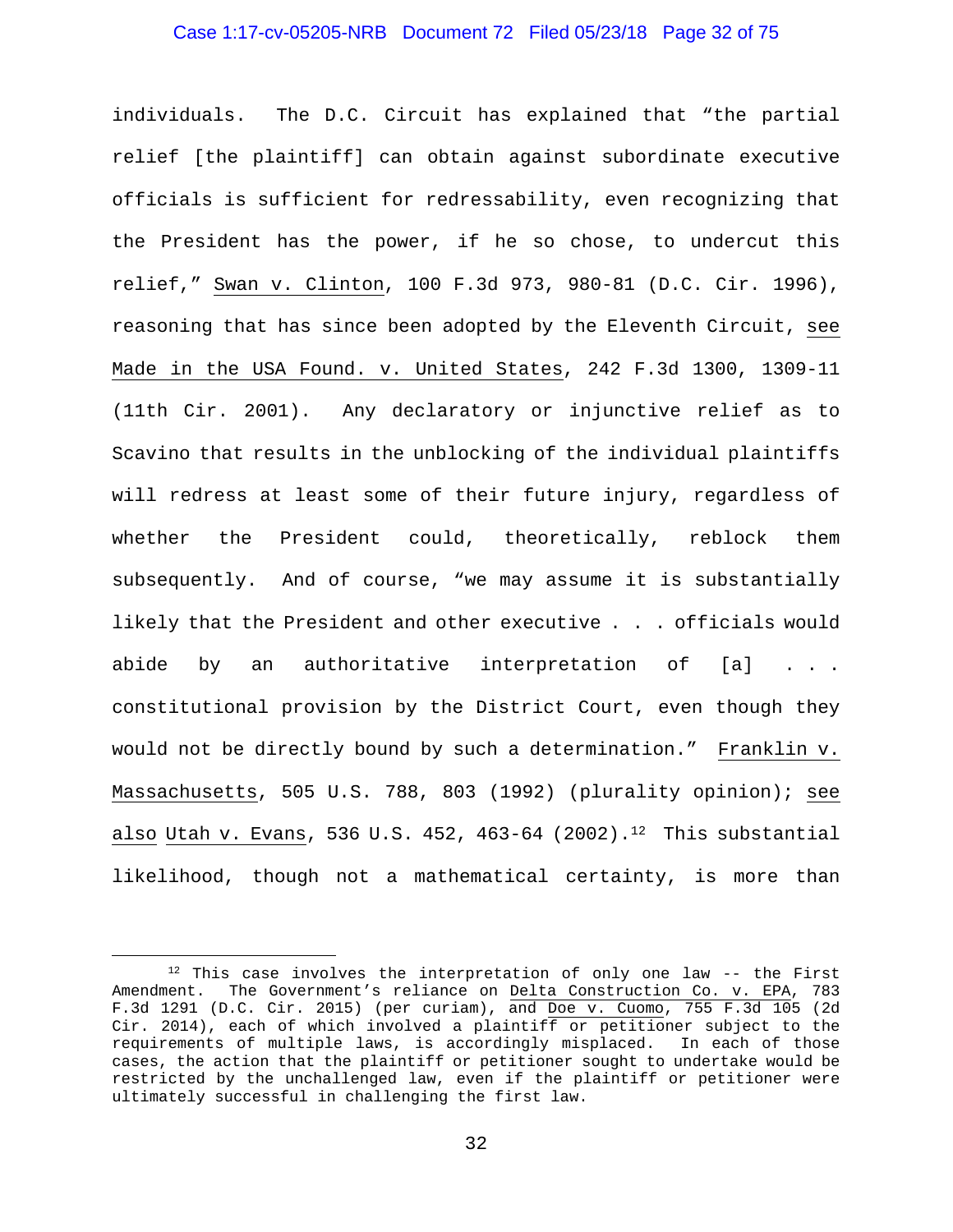## Case 1:17-cv-05205-NRB Document 72 Filed 05/23/18 Page 33 of 75

sufficient to establish the redressability of plaintiffs' injuries.13

#### **D. The Knight Institute's Organizational Standing**

"Under [the] theory of 'organizational' standing, the organization is just another person -- albeit a legal person - seeking to vindicate a right." N.Y. Civil Liberties Union v. N.Y.C. Transit Auth., 684 F.3d 286, 294 (2d Cir. 2012).14 When organizations "sue on their own behalf, they must independently satisfy the requirements of Article III standing." Knife Rights, Inc. v. Vance, 802 F.3d 377, 388 (2d Cir. 2015) (citing Havens Realty Corp. v. Coleman*,* 455 U.S. 363, 378–79 (1982)). Therefore, the Knight Institute, "as an organization, [bears] the burden of showing: (i) an imminent 'injury in fact' to itself as an organization (rather than to its members) that is 'distinct and

<sup>&</sup>lt;sup>13</sup> Our conclusion that the individual plaintiffs' injuries are redressable through relief directed at Scavino does not depend on his presence as a defendant. "The power conferred by the [All Writs Act, 28 U.S.C. § 1651,] extends, under appropriate circumstances, to persons who, though not parties to the original action or engaged in wrongdoing, are in a position to frustrate the implementation of a court order or the proper administration of justice, and encompasses even those who have not taken any affirmative action to hinder justice." United States v. N.Y. Tel. Co., 434 U.S. 159, 174 (1977) (citations omitted); see also Made in the USA, 242 F.3d at 1310 n.25; Swan, 100 F.3d at 980; cf. Fed. R. Civ. P. 65(d)(2) (providing that injunctions and restraining orders bind not only the parties but also their "officers, agents, servants, employees, and attorneys" and "other persons who are in active concert or participation" with those persons). Accordingly, even if Scavino were not a defendant, relief could nonetheless be properly directed at him.

 $14$  An organizational plaintiff may also have associational standing, under which "[a]n association has standing to bring suit on behalf of its members when its members would otherwise have standing to sue in their own right, the interests at stake are germane to the organization's purpose, and neither the claim asserted nor the relief requested requires the participation of individual members in the lawsuit." Laidlaw, 528 U.S. at 181. The Knight Institute does not assert that it has standing under an associational standing theory.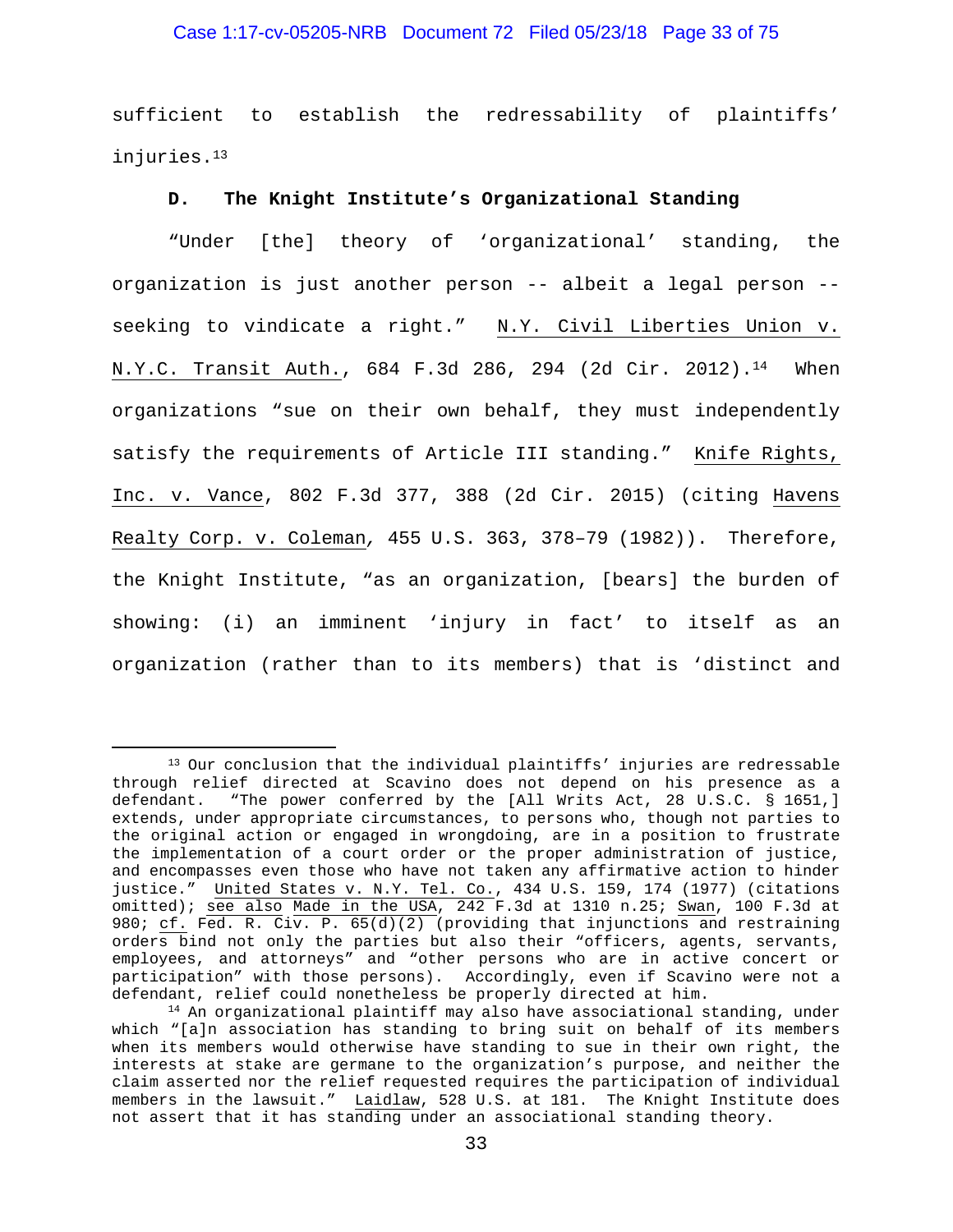# Case 1:17-cv-05205-NRB Document 72 Filed 05/23/18 Page 34 of 75

palpable'; (ii) that its injury is 'fairly traceable' to [the complained-of act]; and (iii) that a favorable decision would redress its injuries." Centro de la Comunidad Hispana de Locust Valley v. Town of Oyster Bay, 868 F.3d 104, 109 (2d Cir. 2017) (quoting Nnebe v. Daus, 644 F.3d 147, 156 (2d Cir. 2011)).

Here, the Knight Institute has sufficiently established an injury-in-fact: the infringement of its desire "to read comments that otherwise would have been posted by the blocked Plaintiffs . . . in direct reply to @realDonaldTrump tweets." Stip. ¶ 61. This infringement is a cognizable interest for standing purposes, cf. Defs. of Wildlife, 504 U.S. at 562-63 ("[T]he desire to use or observe . . . is undeniably a cognizable interest for purpose of standing"), and the Knight Institute's following of one of the individual plaintiffs establishes that the Knight Institute "would thereby be 'directly' affected apart from" its special interest in the First Amendment, id. at 563. Contrary to defendants' assertion that the Knight Institute's standing rests on an impermissibly attenuated chain of possibilities, the injury in question is straightforward: first, the individual plaintiffs cannot reply directly to the President's tweets because they have been blocked, Stip. ¶¶ 28, 54, and second, the Knight Foundation possesses a desire to read the direct replies that would have been tweeted, Stip. ¶ 61.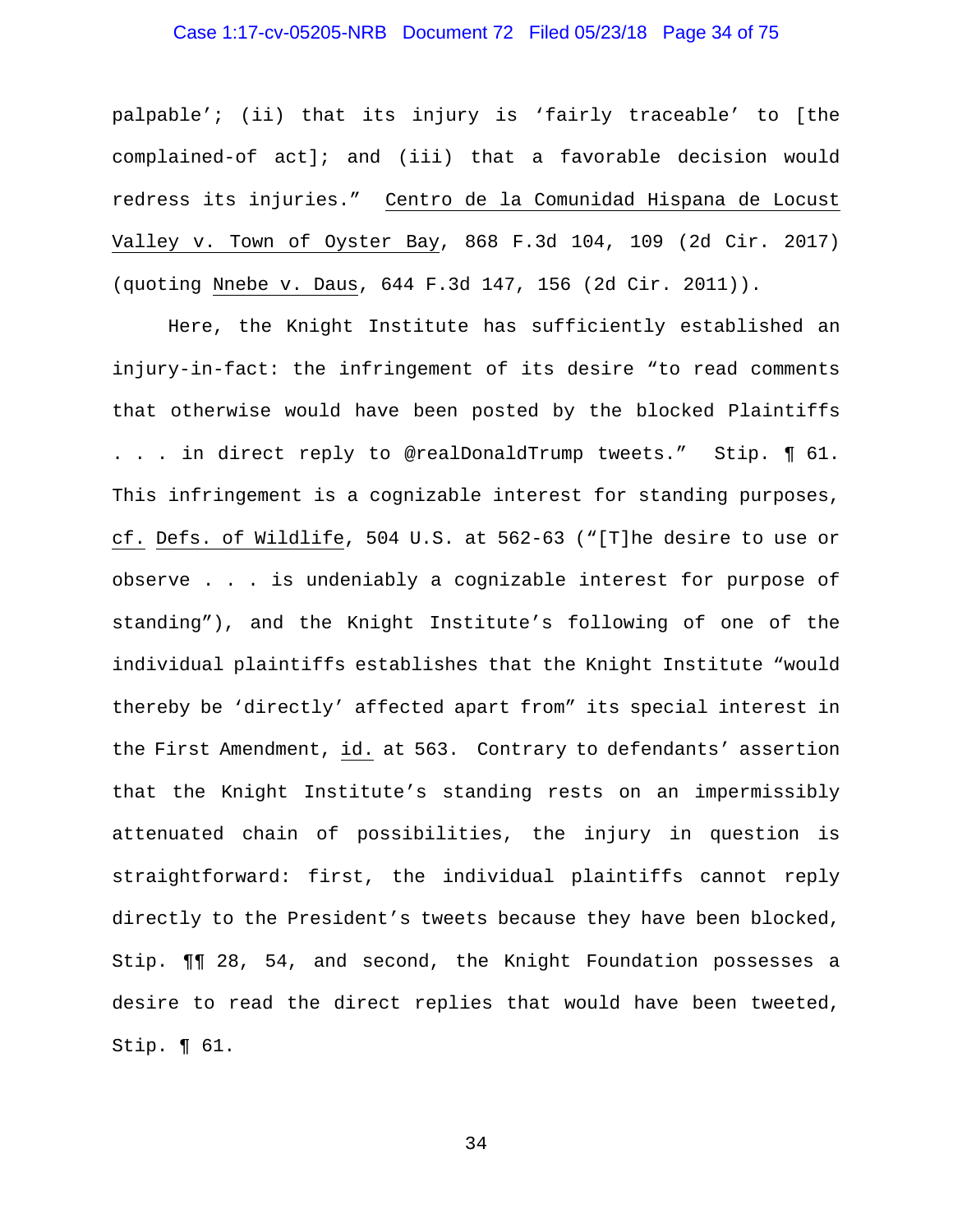## Case 1:17-cv-05205-NRB Document 72 Filed 05/23/18 Page 35 of 75

Defendants further contend that the Knight Institute has suffered a noncognizable generalized grievance, but nothing in the record suggests that the citizenry writ large desires to read the individual plaintiffs' tweets engaging with the President's tweets as the Knight Institute does.<sup>15</sup> Even assuming a large number of other individuals share such a desire, that numerosity would not render the Knight Institute's injury a generalized grievance that cannot support Article III standing. See, e.g., Spokeo, 136 S. Ct. at 1548 n.7; Massachusetts v. EPA, 549 U.S. at 526 n.24.

And even assuming arguendo that the Knight Institute's assertion of its desire to view the individual plaintiffs' tweets standing alone is insufficient to support standing, see, e.g., Defs. of Wildlife, 504 U.S. at 562-64; Lujan v. Nat'l Wildlife Fed'n, 497 U.S. 871, 886-89 (1990), any insufficiency is remedied by the fact that the Knight Institute did and does follow one of the individual plaintiffs, Stip. ¶ 62. Defendants correctly note that the Knight Institute did not follow on Twitter six of the seven individual plaintiffs' accounts (as of one month after this lawsuit was filed), Stip. ¶ 62, but the Knight Institute's following of one of the individual plaintiffs is significant and represents "dispositively more than the mere 'general averments' and 'conclusory allegations' found inadequate in National Wildlife Federation," Laidlaw, 528 U.S. at 184 (citing Nat'l Wildlife Fed'n,

<sup>&</sup>lt;sup>15</sup> We would in fact be highly skeptical of any such contention.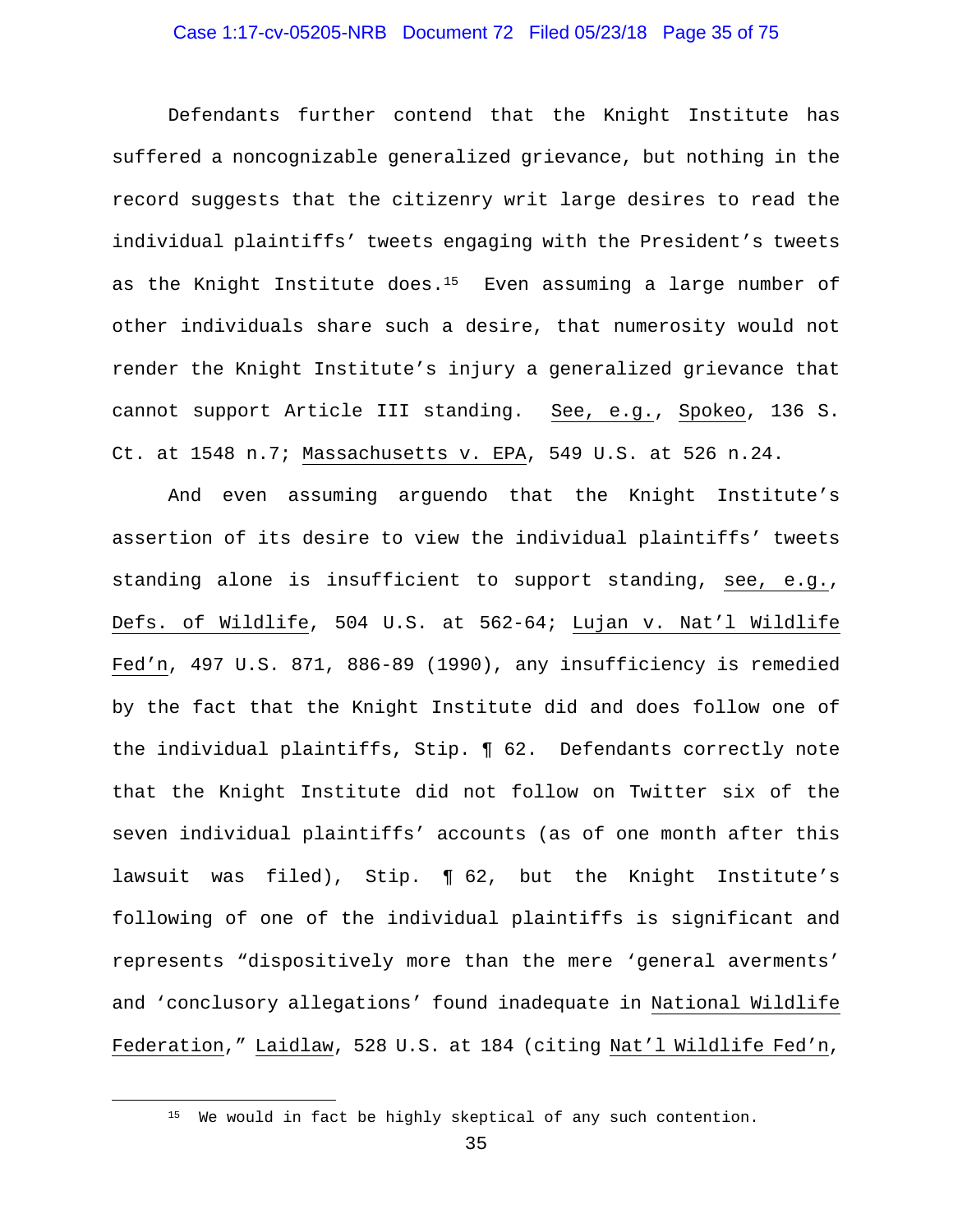# Case 1:17-cv-05205-NRB Document 72 Filed 05/23/18 Page 36 of 75

497 U.S. at 888), and comparable cases. We therefore conclude that the Knight Institute has established an injury-in-fact necessary to support its organizational standing.

The causation and redressability elements of standing are also satisfied as to the Knight Institute. The causation analysis as to the Knight Institute largely follows that applicable to the individual plaintiffs: the Knight Institute's injury -- the inability to read the individual plaintiffs' direct replies to the President's tweets -- is a direct consequence of the individual plaintiffs being unable to reply directly to the President's tweets, which is, in turn, a direct consequence of the individual plaintiffs having been blocked. Stip. ¶¶ 28, 54, 59, 61. The Knight Institute's injuries are similarly redressable -- if the individual plaintiffs were unblocked, they would be able to tweet direct replies to tweets sent by @realDonaldTrump and the Knight Institute would again be able to fulfill its desire to read those direct replies. While the individual plaintiffs would need to choose to reply in order for the Knight Institute to read a reply, certain individual plaintiffs' attempts to circumvent blocking's limitation on direct replies, Stip. ¶ 59, and the individual plaintiffs' identification of the burdens posed by blocking as prompting their reduced engagement, Stip. ¶ 60, strongly suggests that at least some of the individual plaintiffs are likely to reply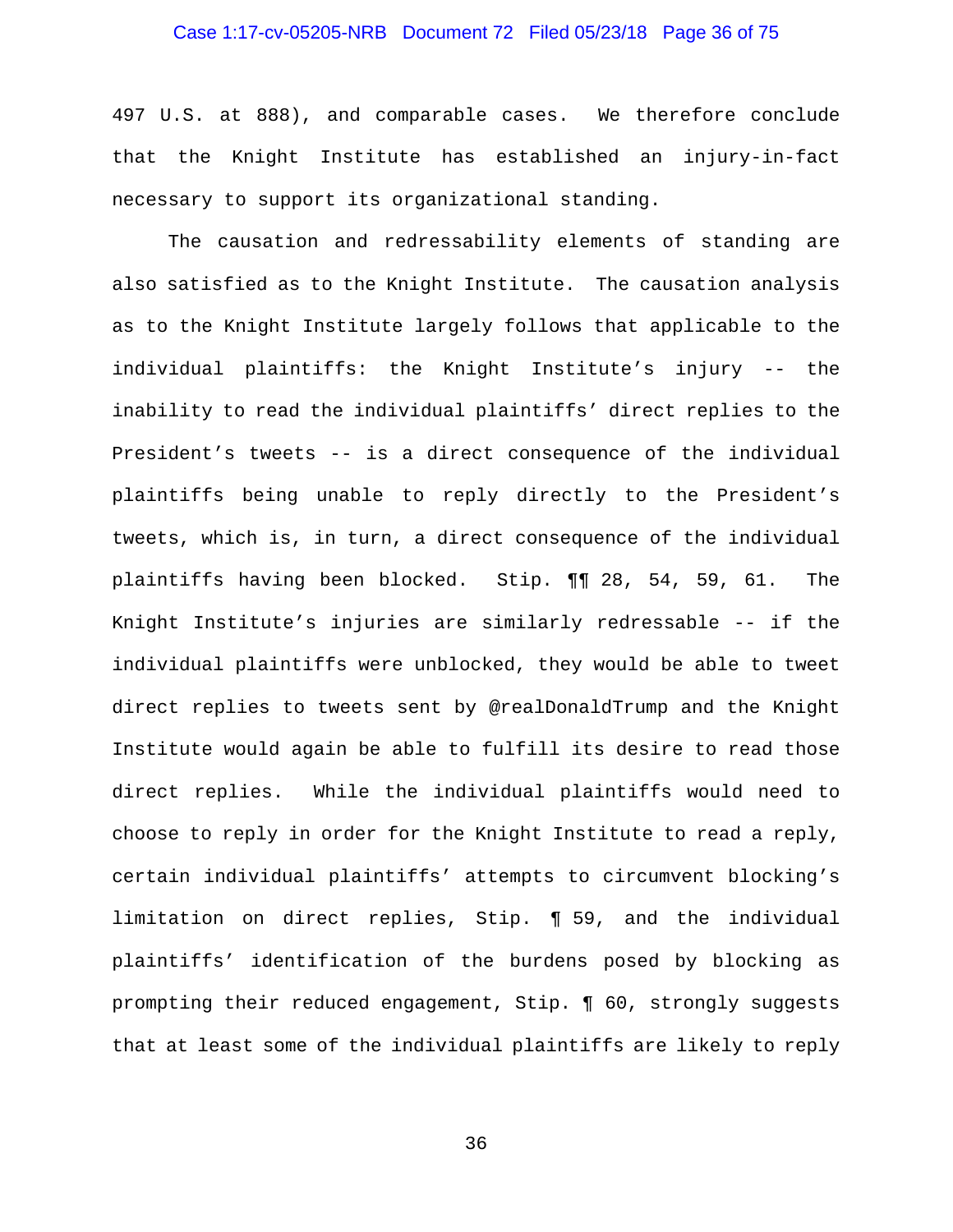## Case 1:17-cv-05205-NRB Document 72 Filed 05/23/18 Page 37 of 75

if they were to have the capacity to do so. Accordingly, we conclude that the Knight Institute also has standing.

#### **III. First Amendment**

Concluding that the individual plaintiffs and the Knight Institute both have standing to sue Scavino and the President, we turn to the First Amendment's application to the distinctly twentyfirst century medium of Twitter. The primary point of dispute between the parties is whether a public official's blocking of the individual plaintiffs on Twitter implicates a forum for First Amendment purposes. Our analysis of this question proceeds in several steps.

"[W]e must first decide whether" the speech in which the individual plaintiffs seek to engage "is speech protected by the First Amendment." Cornelius v. NAACP Legal Def. & Educ. Fund, Inc., 473 U.S. 788, 797 (1985); see also Int'l Soc'y for Krishna Consciousness, Inc. v. Lee (ISKCON), 505 U.S. 672, 677 (1992). A conclusion that individual plaintiffs' speech is protected speech, however, "merely begins our inquiry." Cornelius, 473 U.S. at 799. We must then assess whether the putative forum is susceptible to forum analysis at all, see Ark. Educ. Television Comm'n v. Forbes, 523 U.S. 666, 677 (1998) ("Other government properties are . . . not fora at all."); see also Pleasant Grove City, 555 U.S. at 480 (identifying when "forum analysis is out of place"), identifying with particularity the putative forum at issue, see Cornelius, 473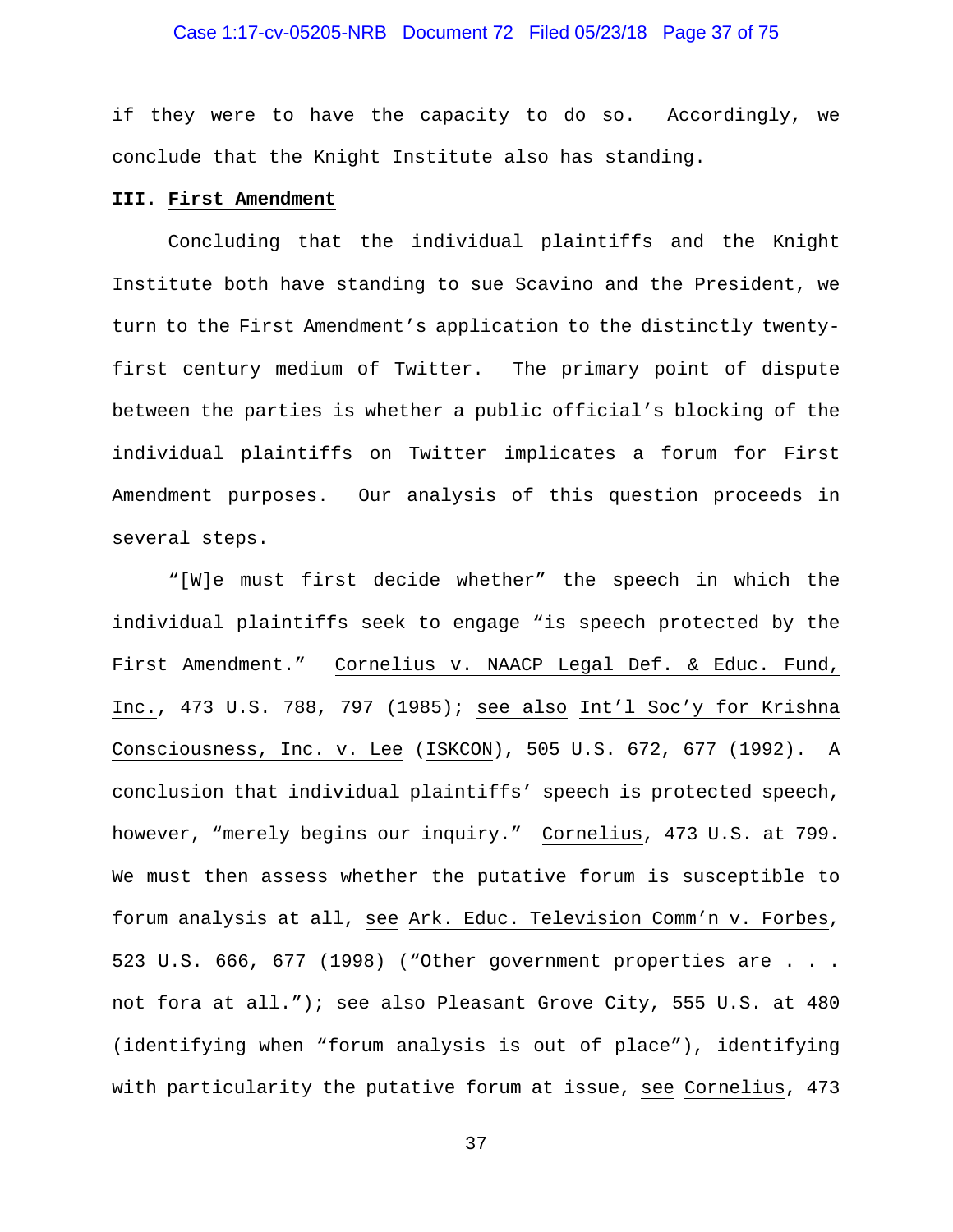## Case 1:17-cv-05205-NRB Document 72 Filed 05/23/18 Page 38 of 75

U.S. at 800. If so, we must then determine its classification. Id. ("Having defined the relevant forum, we must then determine whether it is public or nonpublic in nature.").<sup>16</sup> To the extent we conclude that a First Amendment forum is implicated, we consider whether "the extent to which the Government [has] control[led] access" is consistent with the class of forum identified. Id.

#### **A. Protected Speech**

Our inquiry into whether the speech at issue is protected by the First Amendment is straightforward. The individual plaintiffs seek to engage in political speech, Stip. ¶¶ 46-52, and such "speech on matters of public concern" "fall within the core of First Amendment protection," Engquist v. Ore. Dep't of Agric., 553 U.S. 591, 600 (2008). Indeed, there is no suggestion that the speech in which the individual plaintiffs engaged and seek to engage fall within the "well-defined and narrowly limited classes of speech," such as obscenity, defamation, fraud, incitement, and speech integral to criminal conduct, "the prevention and punishment of which have never been thought to raise any Constitutional problem." Brown v. Entm't Merchs. Ass'n, 564 U.S. 786, 791 (2011) (quoting Chaplinsky v. New Hampshire, 315 U.S. 568, 571-72 (1942)); see also United States v. Stevens, 559 U.S.

<sup>&</sup>lt;sup>16</sup> That is, the question of whether a space is susceptible to forum analysis is analytically distinct from the question, assuming that forum analysis applies, of what type of forum (traditional public, designated public, or non-public) the space is.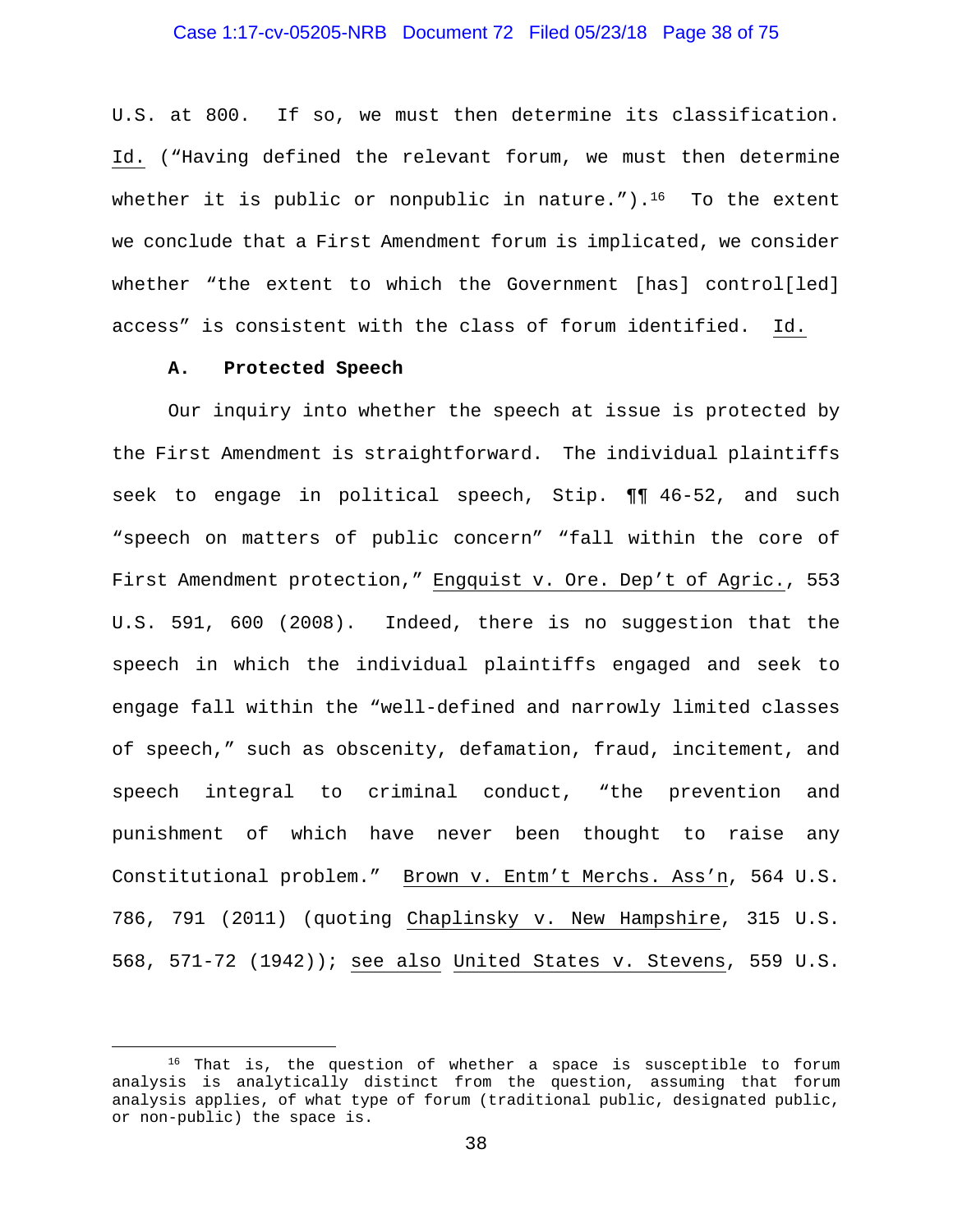## Case 1:17-cv-05205-NRB Document 72 Filed 05/23/18 Page 39 of 75

460, 468 (2010). We readily conclude the speech in which individual plaintiffs seek to engage is protected speech.

#### **B. Applicability of Forum Doctrine**

We turn next to the applicability of forum doctrine. As a threshold matter, for a space to be susceptible to forum analysis, it must be owned or controlled by the government. See, e.g., Cornelius, 473 U.S. at 801 ("[A] speaker must seek access to public property or to private property dedicated to public use to evoke First Amendment concerns."). Further, the application of forum doctrine must be consistent with the purpose, structure, and intended use of the space. See, e.g., Pleasant Grove City, 555 U.S. at 480 ("[W]here the application of forum analysis would lead almost inexorably to closing of the forum, it is obvious that forum analysis is out of place.").

The Supreme Court has instructed that in determining whether these requirements are satisfied (i.e., whether forum analysis can be appropriately applied), we should identify the putative forum by "focus[ing] on the access sought by the speaker." Cornelius, 473 U.S. at 801; see Lebron v. Nat'l R.R. Passenger Corp. (Amtrak), 69 F.3d 650, 655 (2d Cir. 1995). "When speakers seek general access to public property, the forum encompasses that property." Cornelius, 473 U.S. at 801. By contrast, "[i]n cases in which limited access is sought, [the Supreme Court's] cases have taken a more tailored approach to ascertaining the perimeters of a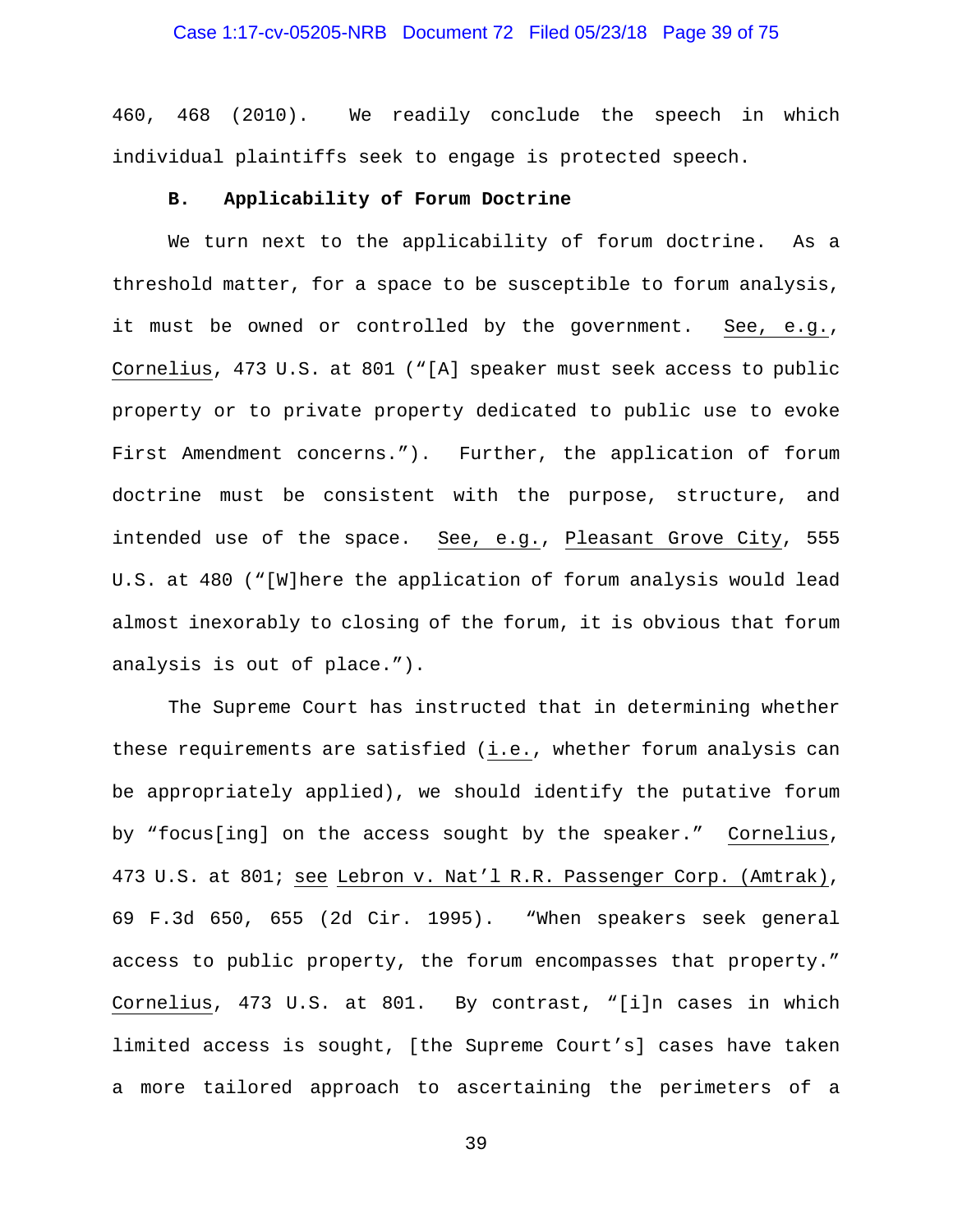## Case 1:17-cv-05205-NRB Document 72 Filed 05/23/18 Page 40 of 75

forum." Id. For example, in Cornelius, where plaintiffs sought access to a fundraising drive conducted in the federal workplace, the fundraising drive specifically, rather than the federal workplace generally, constituted the would-be forum. Id. Similarly, in Perry Education Ass'n v. Perry Local Educators' Ass'n, where the plaintiff sought access to a public school's internal mail system in order to distribute literature, the mail system rather than the school was the space in question. 460 U.S. 37, 46-47 (1983). And in Lehman v. City of Shaker Heights, where the plaintiff sought access to advertising space on the side of city buses, the advertising space and not the buses constituted the putative forum. 418 U.S. 298, 300-01 (1974). Indeed, this exercise in carefully delineating the putative forum based on the access sought is not an academic one. For instance, a public park is susceptible to forum analysis when "used for purposes of assembly, communicating thoughts between citizens, and discussing public questions," Perry Educ. Ass'n, 460 U.S. at 45 (quoting Hague v. Comm. for Indus. Org., 307 U.S. 496, 515 (1939) (opinion of Roberts, J.)), but the same public park is not when "the installation of permanent monuments" is concerned, Pleasant Grove City, 555 U.S. at 480.

We can therefore reject, at the outset, any contention that the @realDonaldTrump account as a whole is the would-be forum to be analyzed. Plaintiffs do not seek access to the account as a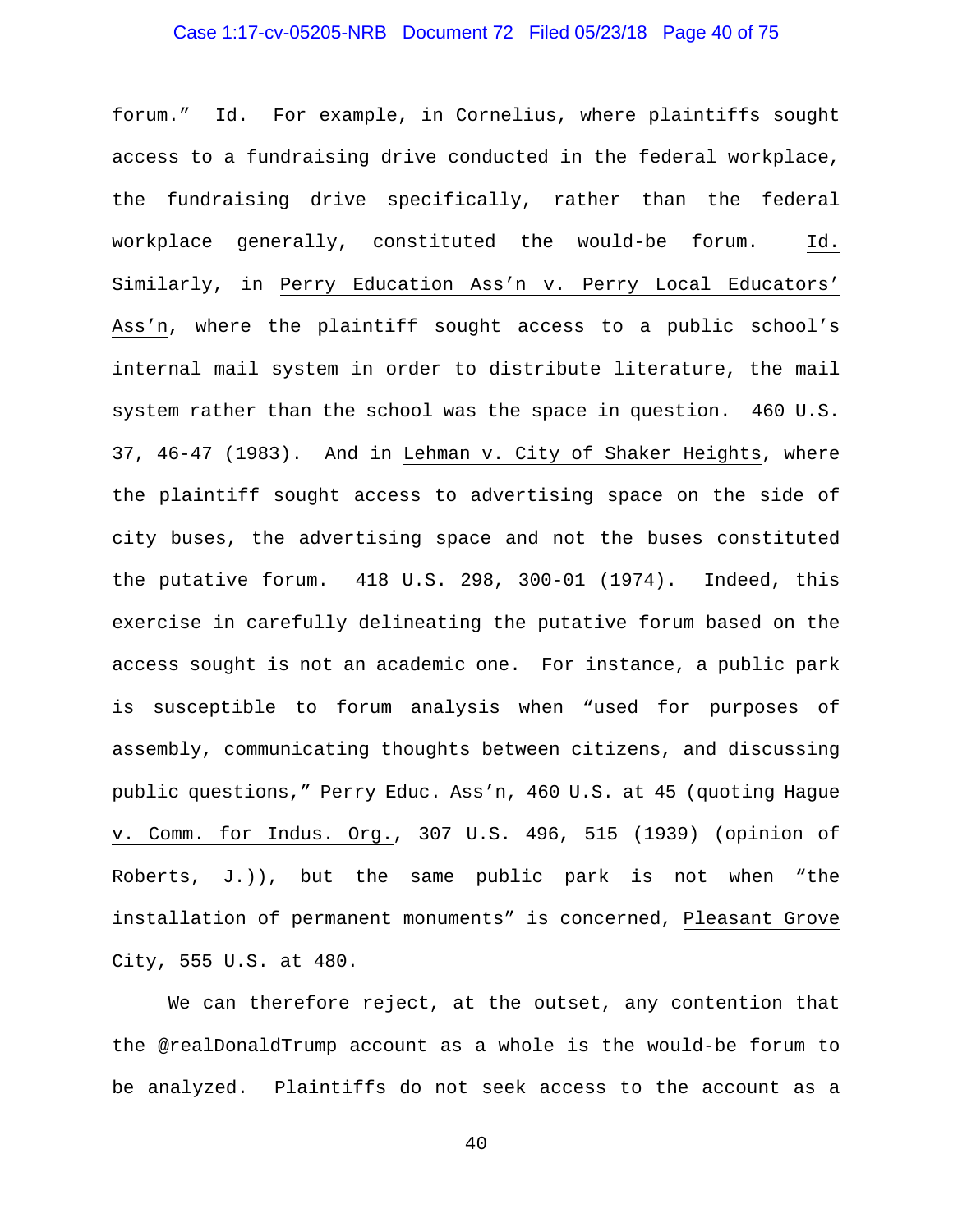# Case 1:17-cv-05205-NRB Document 72 Filed 05/23/18 Page 41 of 75

whole -- they do not desire the ability to send tweets as the President, the ability to receive notifications that the President would receive, or the ability to decide who the President follows on Twitter. Because the access they seek is far narrower, we consider whether forum doctrine can be appropriately applied to several aspects of the @realDonaldTrump account rather than the account as a whole: the content of the tweets sent, the timeline comprised of those tweets, the comment threads initiated by each of those tweets, and the "interactive space" associated with each tweet in which other users may directly interact with the content of the tweets by, for example, replying to, retweeting, or liking the tweet.

#### **1. Government Ownership or Control**

First, to potentially qualify as a forum, the space in question must be owned or controlled by the government. While the Supreme Court has frequently referred to "government-owned property," e.g., Pleasant Grove City, 555 U.S. at 478; see also ISKCON, 505 U.S. at 678 (referring to property that the government "owns and controls"), its precedents have also made clear that a space may be a forum based on government control even absent legal ownership, see, e.g., Christian Legal Soc'y Chapter of the Univ. of Cal. v. Martinez, 561 U.S. 661, 679 (2010) ("[T]his Court has employed forum analysis to determine when a governmental entity, in regulating property in its charge, may place limitations on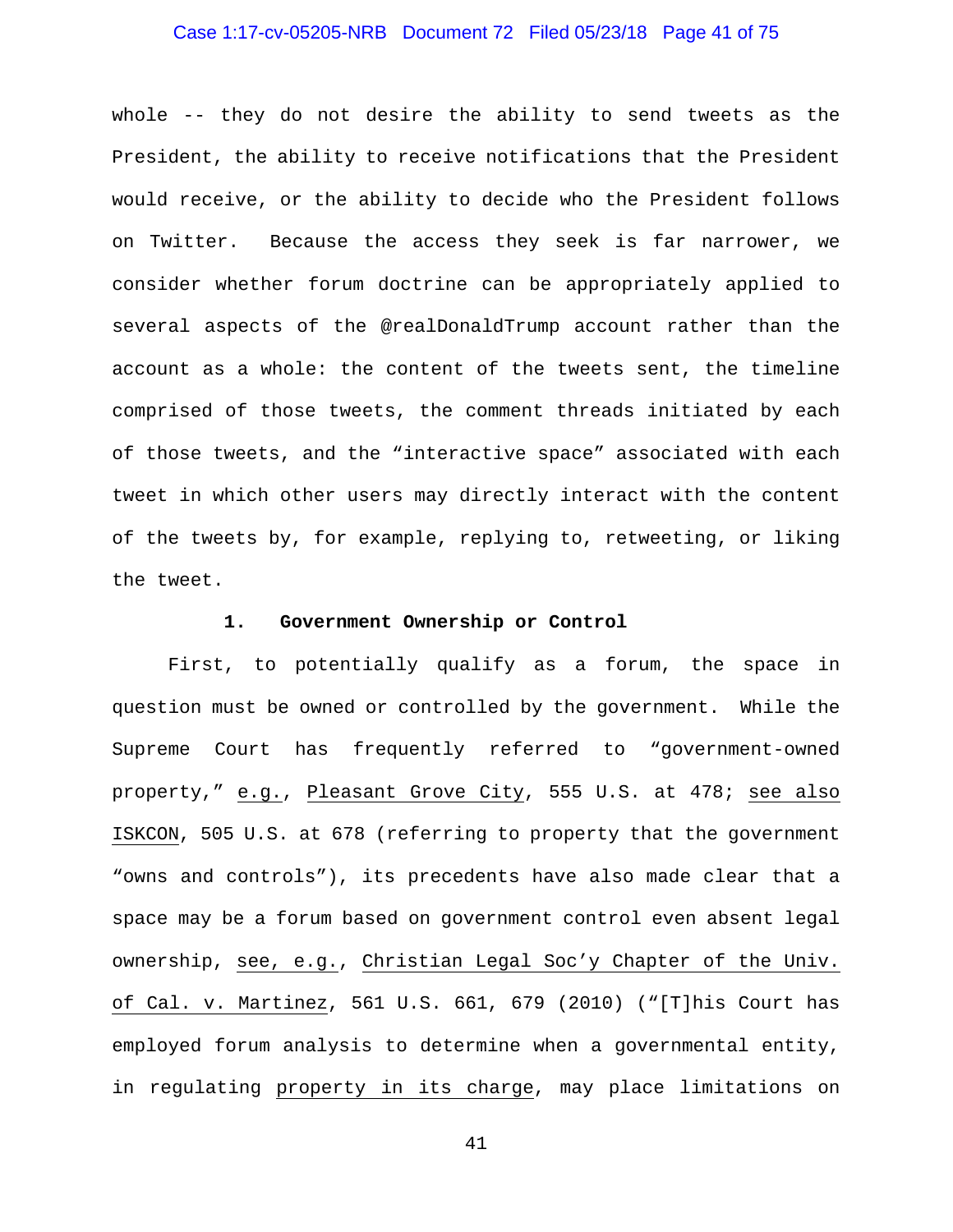# Case 1:17-cv-05205-NRB Document 72 Filed 05/23/18 Page 42 of 75

speech." (emphasis added)); Cornelius, 473 U.S. at 801 ("[A] speaker must seek access to public property or to private property dedicated to public use to evoke First Amendment concerns." (emphasis added)); Perry Educ. Ass'n, 460 U.S. at 46 ("[T]he 'First Amendment does not guarantee access to property simply because it is owned or controlled by the government.'" (emphasis added) (quoting U.S. Postal Serv. v. Council of Greenburgh Civic Ass'ns, 453 U.S. 114, 130 (1981))); see also Se. Promotions, Ltd. v. Conrad, 420 U.S. 546, 555 (1975) (concluding that a "privately owned . . . theater under long-term lease to the city," id. at 547, was a public forum, id. at 555). This requirement of governmental control, rather than complete governmental ownership, is not only consistent with forum analysis's focus on "the extent to which the Government can control access" to the space and whether that control comports with the First Amendment, Cornelius, 473 U.S. at 800, but also better reflects that a space can be "a forum more in a metaphysical than in a spatial or geographic sense," Rosenberger v. Rector & Visitors of the Univ. of Va., 515 U.S. 819, 830 (1995), and may "lack[] a physical situs," Cornelius, 473 U.S. at 801, in which case traditional conceptions of "ownership" may fit less well.

Here, the government-control prong of the analysis is met. Though Twitter is a private (though publicly traded) company that is not government-owned, the President and Scavino nonetheless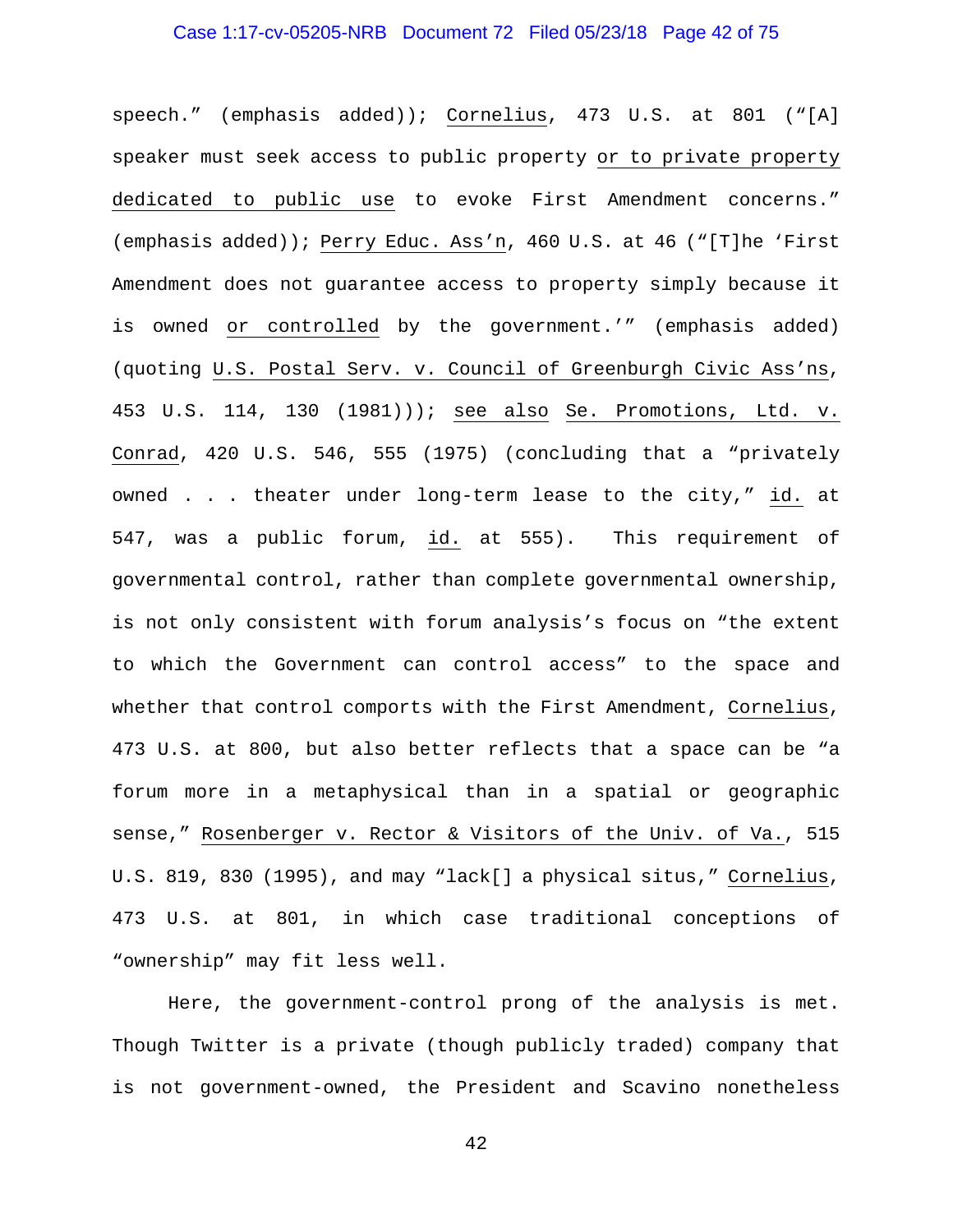## Case 1:17-cv-05205-NRB Document 72 Filed 05/23/18 Page 43 of 75

exercise control over various aspects of the @realDonaldTrump account: they control the content of the tweets that are sent from the account and they hold the ability to prevent, through blocking, other Twitter users, including the individual plaintiffs here, from accessing the @realDonaldTrump timeline (while logged into the blocked account) and from participating in the interactive space associated with the tweets sent by the @realDonaldTrump account, Stip. ¶¶ 12, 28-32, 39, 54. Though Twitter also maintains control over the @realDonaldTrump account (and all other Twitter accounts), we nonetheless conclude that the extent to which the President and Scavino can, and do, exercise control over aspects of the @realDonaldTrump account are sufficient to establish the government-control element as to the content of the tweets sent by the @realDonaldTrump account, the timeline compiling those tweets, and the interactive space associated with each of those tweets. While their control does not extend to the content of a retweet or reply when made -- "[n]o other Twitter user can alter the content of any retweet or reply, either before or after it is posted" and a user "cannot prescreen tweets, replies, likes, or mentions that reference their tweets or accounts," Stip. ¶ 26 -- it nonetheless extends to controlling who has the power to retweet or reply in the first instance.

The President and Scavino's control over the @realDonaldTrump account is also governmental. The record establishes (1) that the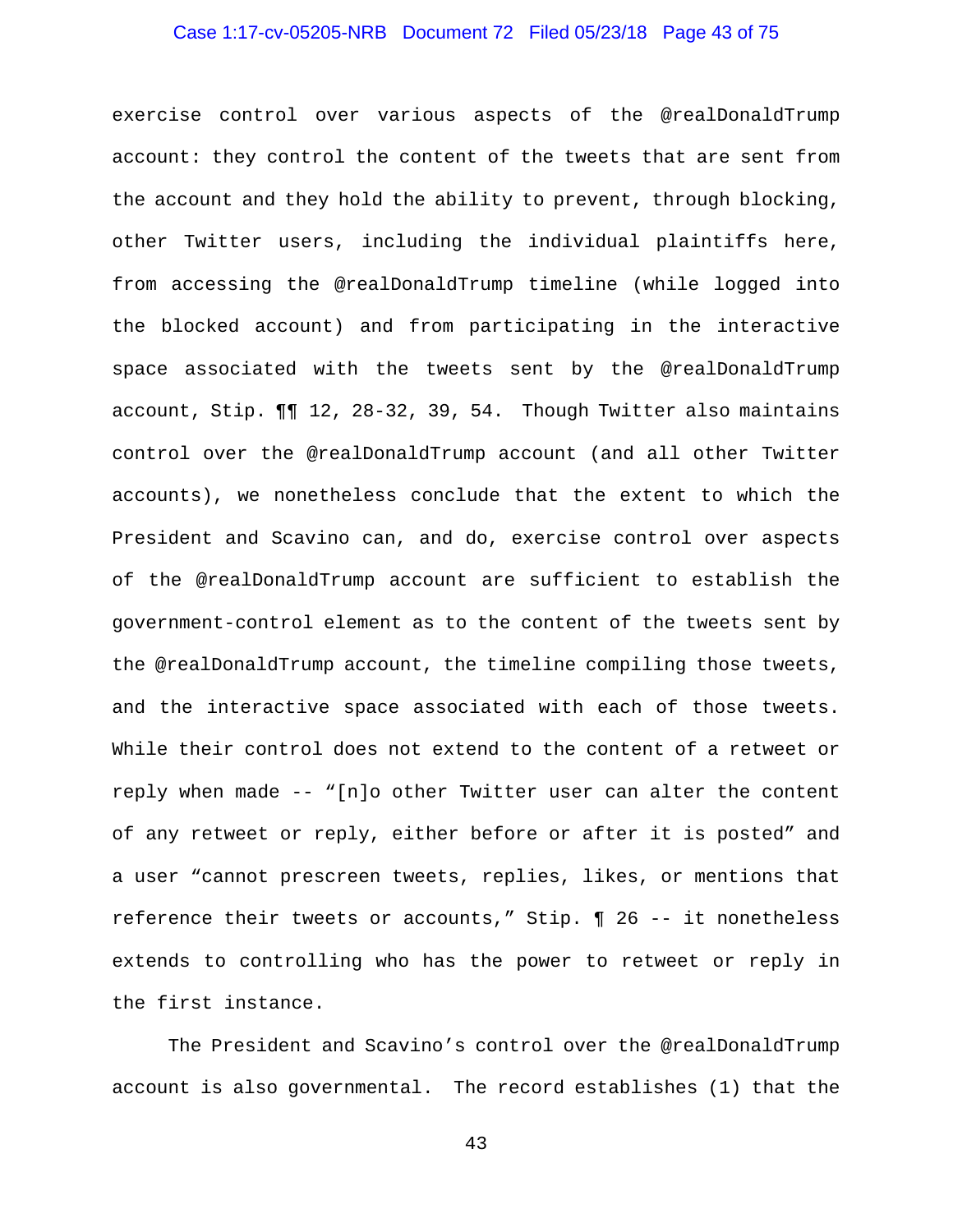## Case 1:17-cv-05205-NRB Document 72 Filed 05/23/18 Page 44 of 75

@realDonaldTrump account is presented as being "registered to Donald J. Trump, '45th President of the United States of America, Washington, D.C.,'" Stip. 1 35; (2) "that the President's tweets from @realDonaldTrump . . . are official records that must be preserved under the Presidential Records Act," Stip. ¶ 40; see 44 U.S.C. § 2202 (directing the retention of "Presidential records"; id. § 2201(2) (defining "Presidential records" as those created "in the course of conducting activities which relate to or have an effect upon the carrying out of the constitutional, statutory, or other official or ceremonial duties of the President"); and (3) that the @realDonaldTrump account has been used in the course of the appointment of officers (including cabinet secretaries), the removal of officers, and the conduct of foreign policy, Stip. ¶ 38 -- all of which are squarely executive functions, see U.S. Const. art. II, § 2, cl. 2 (appointments); Free Enter. Fund v. Pub. Co. Accounting Oversight Bd., 561 U.S. 477, 492-93 (2010) (relating the President's removal power to "his responsibility to take care that the laws be faithfully executed" under Article II, section 3, clause 5 of the Constitution (emphasis omitted)); Zivotofsky ex rel. Zivotofsky v. Kerry, 135 S. Ct. 2076, 2090 (2015) ("The President does have a unique role in communicating with foreign governments . . . ."). That is, the President presents the @realDonaldTrump account as being a presidential account as opposed to a personal account and, more importantly, uses the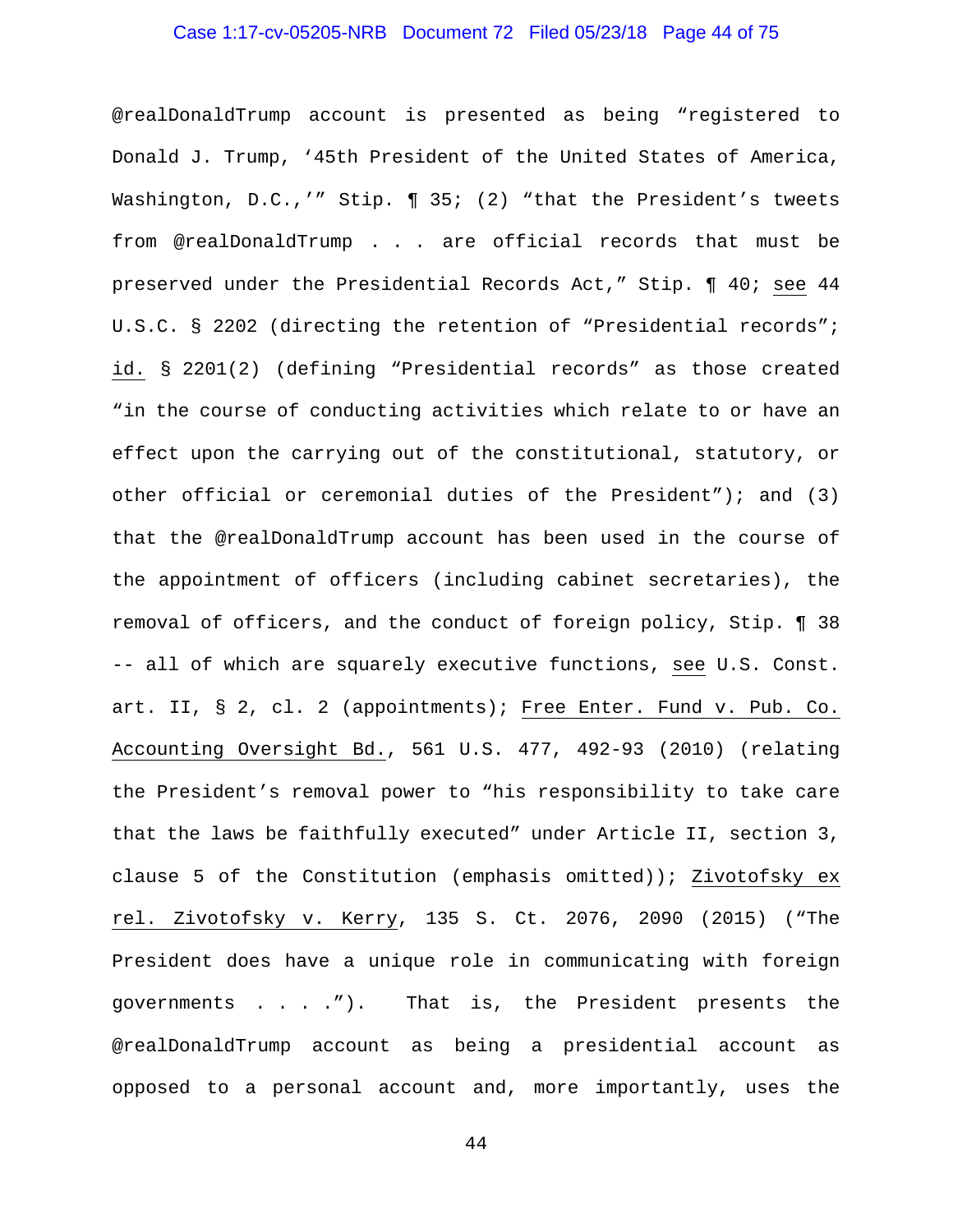## Case 1:17-cv-05205-NRB Document 72 Filed 05/23/18 Page 45 of 75

account to take actions that can be taken only by the President as President. Accordingly, we conclude that the control that the President and Scavino exercise over the account and certain of its features is governmental in nature.

Defendants contend that the governmental control-or-ownership prong is not met because we must also analyze the specific action in question -- blocking -- under the "under color of state law" precedents developed in the context of actions against state officials under 42 U.S.C. § 1983. In that context, the standards for whether an action was taken "under color of state law" and for whether an action constitutes "state action" are identical, see Lugar v. Edmondson Oil Co., 457 U.S. 922, 935 (1982), and an official takes action under color of state law when he "exercise[s] power 'possessed by virtue of state law and made possible only because the wrongdoer is clothed with the authority of state law.'" West v. Atkins, 487 U.S. 42, 49 (1988) (quoting United States v. Classic, 313 U.S. 299, 326 (1941)). Invoking this standard, defendants contend that the act of blocking is not state action triggering First Amendment scrutiny because blocking is a functionality made available to every Twitter user, Stip. ¶ 28, and is therefore not a power possessed by virtue of state law.

While the Constitution applies only to the government and not private individuals, the requirement of state action in the forum context is not usually analyzed separately (either in general or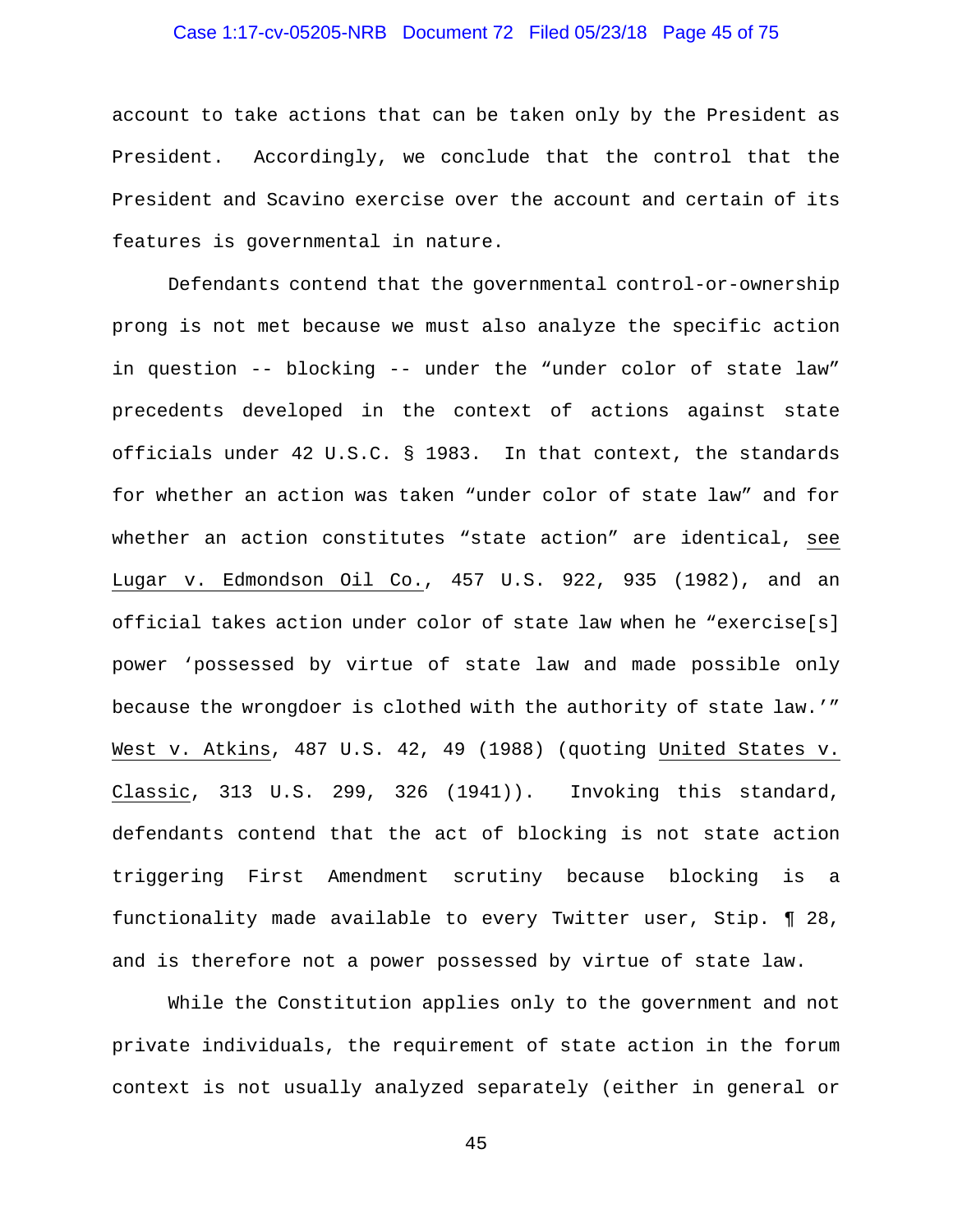## Case 1:17-cv-05205-NRB Document 72 Filed 05/23/18 Page 46 of 75

under the West standard specifically) from the government controlor-ownership requirement. As the Second Circuit has recently explained, "[b]ecause facilities or locations deemed to be public forums are usually operated by governments, determining that a particular facility or location is a public forum usually suffices to render the challenged action taken there to be state action subject to First Amendment limitations." Halleck v. Manhattan Cmty. Access Corp., 882 F.3d 300, 306–07 (2d Cir. 2018) (citing Widmar v. Vincent, 454 U.S. 263, 265-68 (1981), and City of Madison, Joint Sch. Dist. No. 8 v. Wisc. Emp't Relations Comm'n, 429 U.S. 167, 169-76 (1976)). While further analysis may be necessary when the party exercising control over the forum is a nongovernmental entity, see, e.g., id. at 307, in which case consideration of the factors set forth by the Supreme Court in Brentwood Academy v. Tennessee Secondary School Athletic Ass'n, 531 U.S. 288, 295-96 (2001), may be appropriate, the Brentwood factors are a poor fit for the facts of this case: the parties exercising control here are a public official, the President, and his subordinate, Scavino, acting in his official capacity.<sup>17</sup>

<sup>&</sup>lt;sup>17</sup> In Brentwood, the Supreme Court considered whether "a not-for-profit membership corporation organized to regulate interscholastic sport among the public and private high schools" engaged in state action when it enforced its regulations against a member school. 531 U.S. at 291. The Court held that "state action may be found if, though only if, there is such a 'close nexus between the State and the challenged action' that seemingly private behavior 'may be fairly treated as that of the State itself,'" but acknowledged that "[w]hat is fairly attributable is a matter of normative judgment, and the criteria lack rigid simplicity." Id. at 295 (quoting Jackson v. Metro. Edison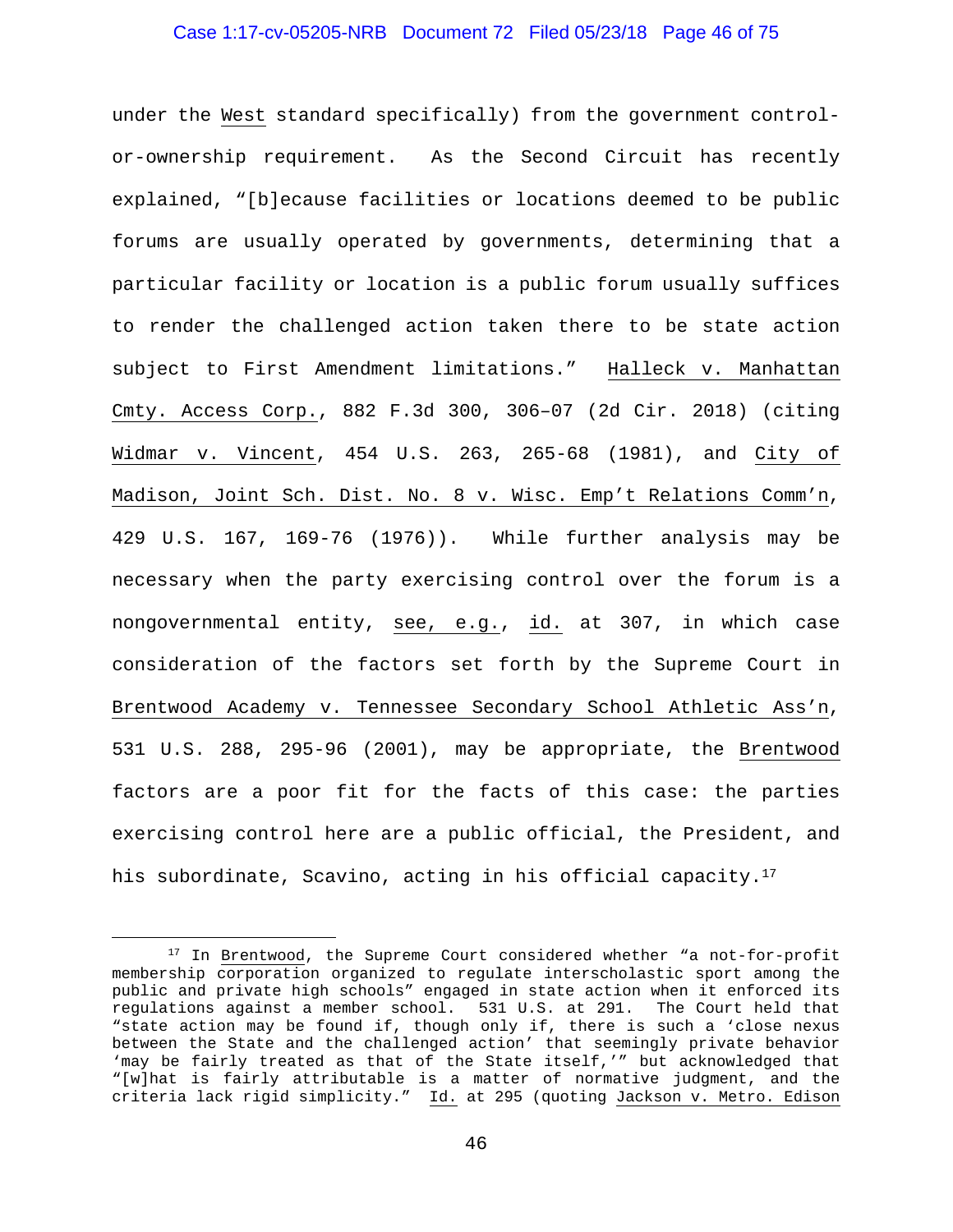#### Case 1:17-cv-05205-NRB Document 72 Filed 05/23/18 Page 47 of 75

Further, this argument, which focuses on the act of exclusion divorced from the context of the space from which a person is being excluded, proves too much and is difficult to reconcile with the Supreme Court's public forum precedents. Defendants correctly argue that blocking is a capability held by every Twitter user, Stip. ¶ 28, but the power to exclude is also one afforded generally to every property owner. When a government acts to "legally preserve the property under its control for the use to which it is dedicated," it behaves "like the private owner of property." Rosenberger, 515 U.S. at 829; Lamb's Chapel v. Ctr. Moriches Union Free Sch. Dist., 508 U.S. 384, 390 (1993); see also, e.g., Greer v. Spock, 424 U.S. 828, 836 ("The State, no less than a private owner of property, has the power to preserve the property under its control . . . ."). Indeed, when the government exercises its "right to exclude others from entering and using [its] property," Lingle v. Chevron U.S.A. Inc., 544 U.S. 528, 539 (2005), it is deploying "one of the most essential sticks in the bundle of rights that are commonly characterized as property," Dolan v. City of Tigard, 512 U.S. 374, 384 (1994). The right to exclude is "perhaps the most fundamental of all property interests," Lingle, 544 U.S.

i<br>Li

Co., 419 U.S. 345, 351 (1976)). After analyzing a number of factors, including (1) whether the private actor was acting pursuant to the state's coercive power, (2) whether the private actor was undertaking a public function, and (3) whether the private actor received significant encouragement from the state or whether its functions were entwined with governmental policies, the Court concluded that state action was present. See id. at 295-96; see also Sybalski v. Indep. Grp. Home Living Program, Inc., 546 F.3d 255, 257 (2d Cir. 2008) (per curiam) (analyzing Brentwood).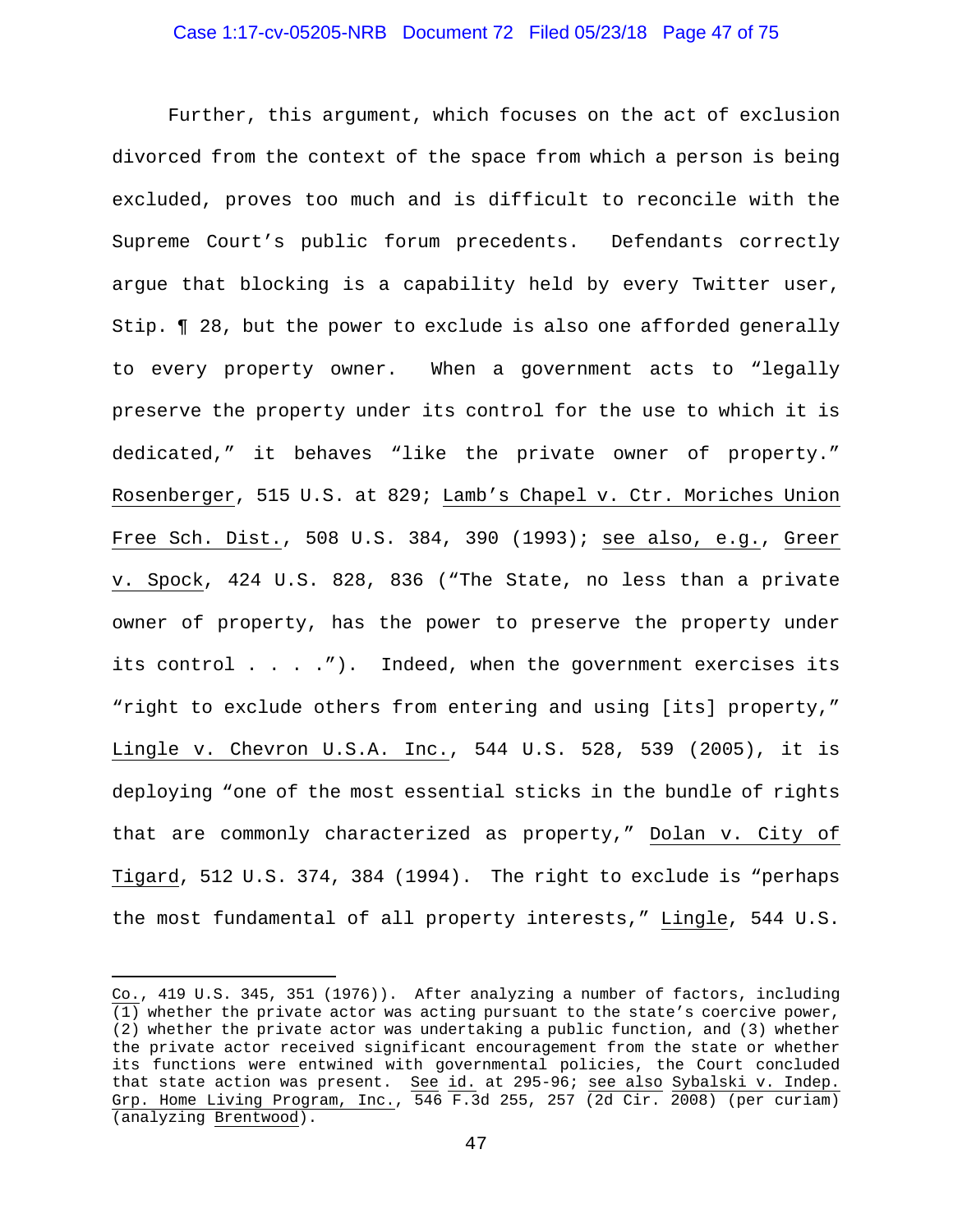## Case 1:17-cv-05205-NRB Document 72 Filed 05/23/18 Page 48 of 75

at 539, and it is one shared by the government and private property owners alike. The context of the property from which the government is excluding, therefore, must factor into the analysis. No one can seriously contend that a public official's blocking of a constituent from her purely personal Twitter account -- one that she does not impress with the trappings of her office and does not use to exercise the authority of her position -- would implicate forum analysis, but those are hardly the facts of this case.

For the same reason, defendants' reliance on the President's establishment of the account in 2009, Stip. ¶ 32 -- well before his election and inauguration as President -- is unpersuasive. To the extent forum analysis applies, "[t]he past history of characterization of a forum may well be relevant; but that does not mean a present characterization about a forum may be disregarded." Ridley v. Mass. Bay Transp. Auth., 390 F.3d 65, 77 (1st Cir. 2004); see Make the Rd. by Walking, Inc. v. Turner, 378 F.3d 133, 143 (2d Cir. 2004) (recognizing that certain First Amendment restrictions apply "so long as a forum remains public"); cf. Bronx Household of Faith v. Bd. of Educ., 650 F.3d 30, 41 (2d Cir. 2011) (reasoning that "the nature of the site changes" depending on how the site is being used). The Supreme Court has expressly held that "a state is not required to indefinitely retain the open character of the facility," e.g., Perry Educ. Ass'n, 460 U.S. at 46, but changes need not be one-directional. Indeed, the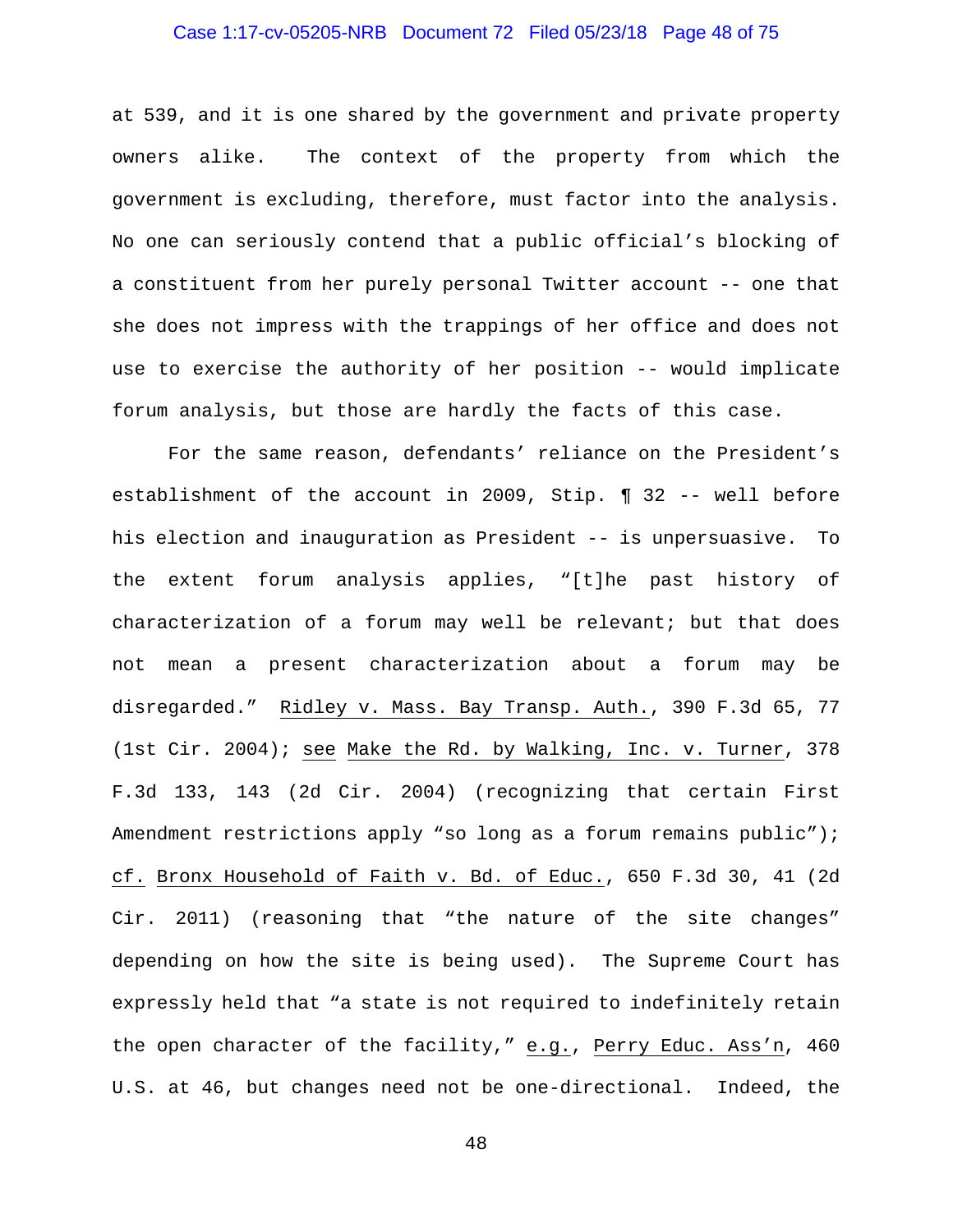## Case 1:17-cv-05205-NRB Document 72 Filed 05/23/18 Page 49 of 75

entire concept of a designated public forum rests on the premise that the nature of a (previously closed) space has been changed. See, e.g., Cornelius, 473 U.S. at 802.

To take two examples, if a facility initially developed by the government as a military base -- plainly not a public forum under Greer, 424 U.S. at 838 -- is subsequently decommissioned and repurposed into a public park, $18$  the present use of the facility as a park would bear much more heavily on the forum analysis than its historical origins as a military installation. Similarly, if a privately constructed airport were subsequently taken over by a public agency, forum analysis would focus on its current use as a public airport rather than its prior use as a private one. Cf. ISKCON, 505 U.S. at 681 ("The practices of privately held transportation centers do not bear on the government's regulatory authority over a publicly owned airport.").

Here, the President and Scavino's present use of the @realDonaldTrump account weighs far more heavily in the analysis than the origin of the account as the creation of private citizen Donald Trump. That latter fact cannot be given the dispositive weight that defendants would ascribe to it. Rather, because the President and Scavino use the @realDonaldTrump account for

<sup>&</sup>lt;sup>18</sup> Cf. Colo. Dep't of Pub. Health & Env't v. United States, No. 17-cv-2223, 2018 WL 1152264, at \*2 (D. Colo. Mar. 5, 2008) (describing the creation of a national wildlife refuge from portions of the Rocky Mountain Arsenal).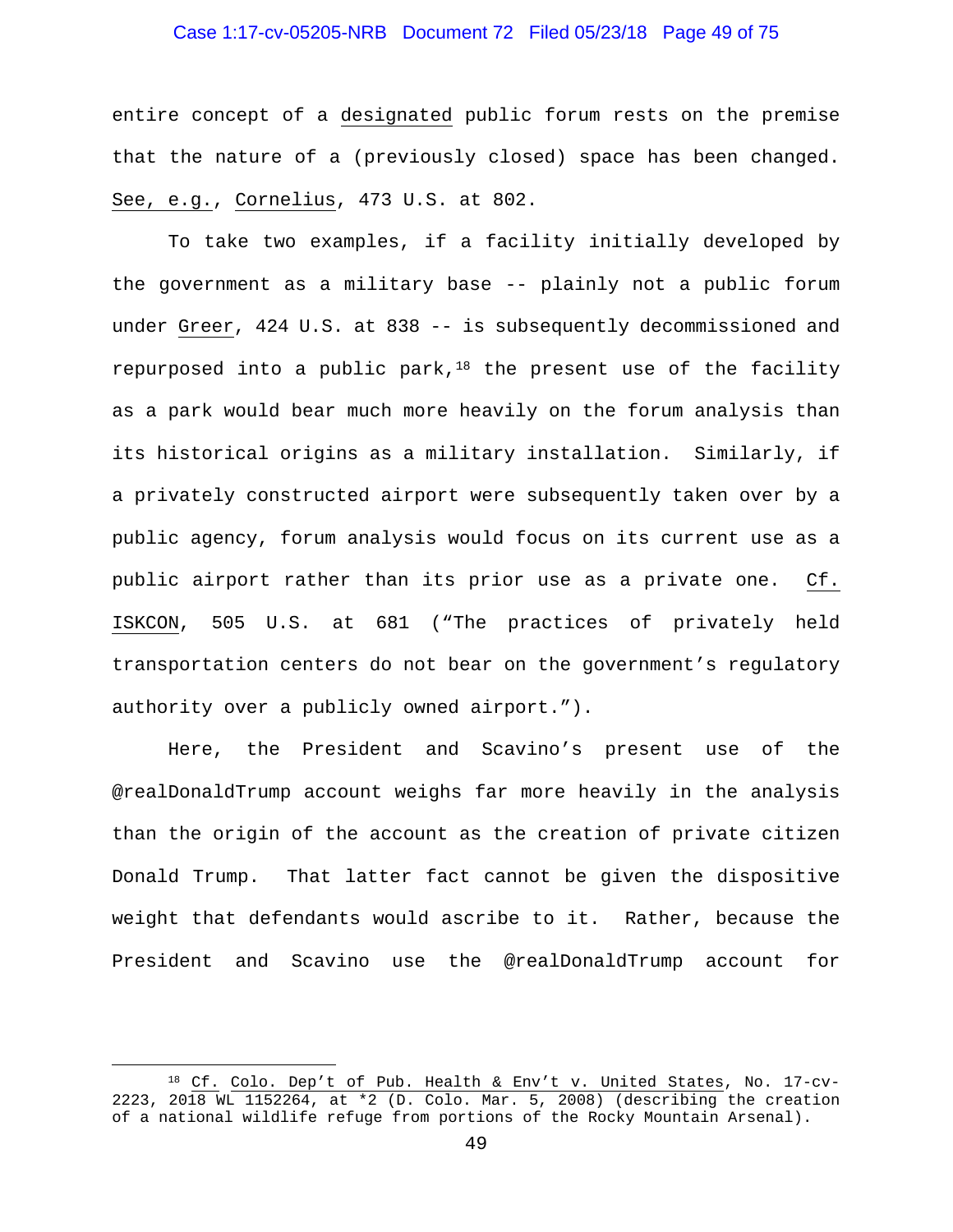## Case 1:17-cv-05205-NRB Document 72 Filed 05/23/18 Page 50 of 75

governmental functions, the control they exercise over it is accordingly governmental in nature.

That control, however, does not extend to the comment thread initiated by a tweet sent by the @realDonaldTrump account. The comment thread -- consisting of the initial tweet, direct replies to that tweet, and second-order (and higher-order) replies to those replies -- therefore cannot be a putative forum. While the President and Scavino can control the interactive space by limiting who may directly reply or retweet a tweet initially sent by the @realDonaldTrump account, they lack comparable control over the subsequent dialogue in the comment thread. As plaintiffs acknowledge, even the individual plaintiffs who have been blocked "can view replies to @realDonaldTrump tweets, and can post replies to those replies, while logged in to the blocked accounts," and that these "[r]eplies-to-replies appear in the comment threads that originate with @realDonaldTrump tweets." Stip. ¶ 57. Because a Twitter user lacks control over the comment thread beyond the control exercised over first-order replies through blocking, the comment threads -- as distinguished from the content of tweets sent by @realDonaldTrump, the @realDonaldTrump timeline, and the interactive space associated with each tweet -- do not meet the threshold criterion for being a forum.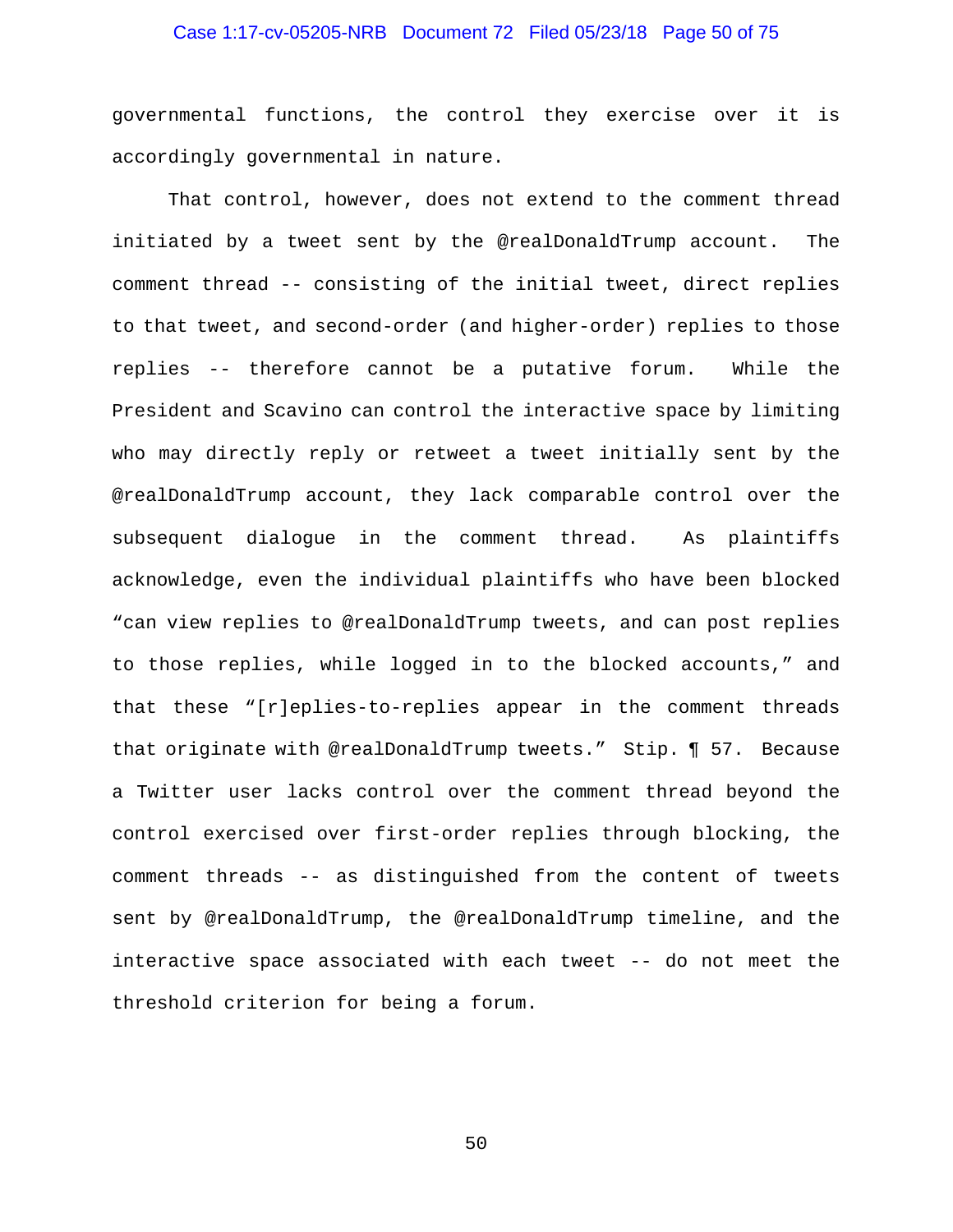#### **2. Purpose, Structure, and Intended Use**

We next assess whether application of forum analysis is consistent with the purpose, structure, and intended use of the three aspects of the @realDonaldTrump account that we have found to satisfy the government control-or-ownership criterion: specifically, the content of tweets, the timeline comprised of the account's tweets, and the interactive space of each tweet.

Generally, "[t]he forum doctrine has been applied in situations in which government-owned property or a government program was capable of accommodating a large number of public speakers without defeating the essential function of the land or the program." Pleasant Grove City, 555 U.S. at 478. By contrast, forum analysis is not appropriately applied when "the government has broad discretion to make content-based judgments in deciding what private speech to make available to the public." United States v. Am. Library Ass'n, 539 U.S. 194, 204 (2003) (plurality opinion). For example, the Supreme Court has held that "[w]hen a public broadcaster exercises editorial discretion in the selection and presentation of its programming," its decisions are not subject to forum analysis. Forbes, 523 U.S. at 674. Forum analysis was inappropriate, the Court reasoned, because "[c]laims of access under [the Court's] public forum precedents could obstruct the legitimate purposes of television broadcasters." Id. "[B]road rights of access for outside speakers would be antithetical, as a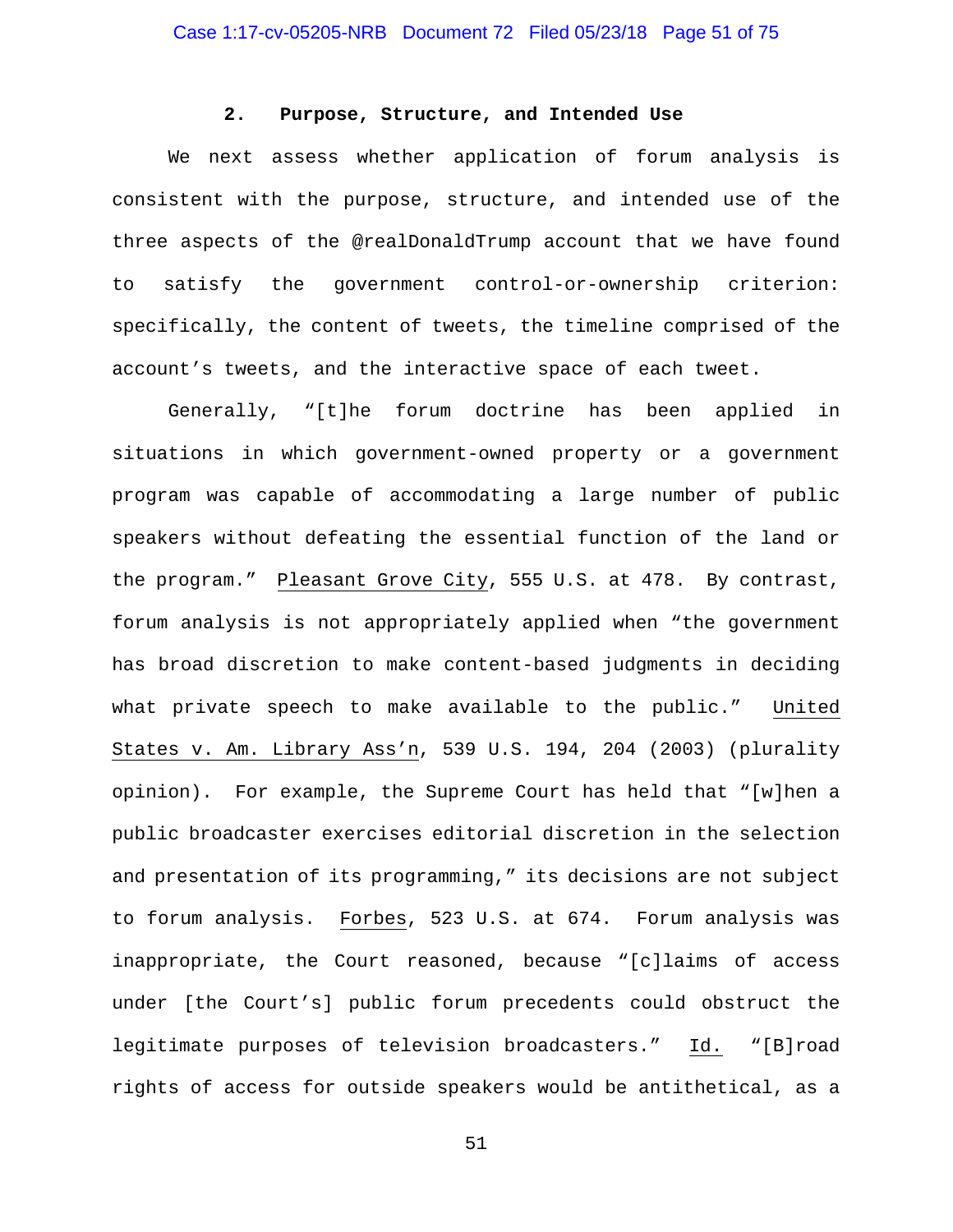## Case 1:17-cv-05205-NRB Document 72 Filed 05/23/18 Page 52 of 75

general rule, to the discretion that stations and their editorial staff must exercise to fulfill their journalistic purpose and statutory obligations." Id. at 673. Similarly, the Supreme Court has declined to apply forum analysis to a grant program operated by the National Endowment for the Arts (NEA), reasoning that "[t]he NEA's mandate is to make esthetic judgments" and the application of an "inherently content-based 'excellence' threshold for NEA support." Nat'l Endowment for the Arts v. Finley, 524 U.S. 569, 586 (1998). And applying Forbes and Finley, a four-Justice plurality of the Supreme Court concluded that the internet access provided by public libraries was not susceptible to forum analysis, as forum analysis was "incompatible with the discretion that public libraries must have to fulfill their traditional missions," which involve the "exercise of judgment in selecting the material [the library] provides to its patrons." Am. Library Ass'n, 539 U.S. at 205 (plurality opinion).<sup>19</sup> Ultimately, "where the application of forum analysis would lead almost inexorably to closing of the forum, it is obvious that forum analysis is out of place." Pleasant Grove City, 555 U.S. at 480.

Government speech is one category of speech that falls outside the domain of forum analysis: when the government "is speaking on its own behalf, the First Amendment strictures that attend the

<sup>&</sup>lt;sup>19</sup> Additionally, Justice Breyer agreed that forum analysis was not applicable to the provision of internet access in public libraries. See Am. Library Ass'n, 539 U.S. at 215-16 (Breyer, J., concurring in the judgment).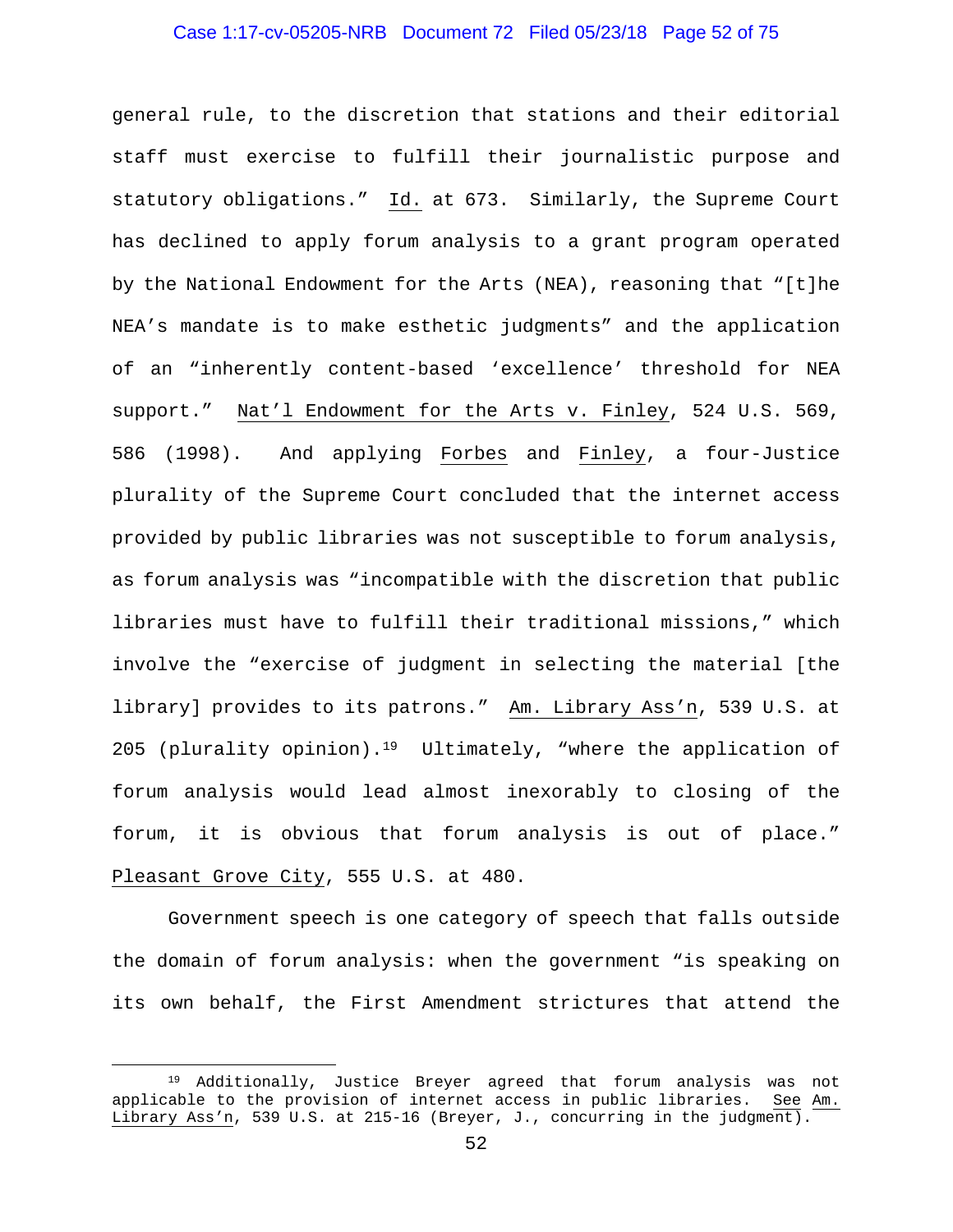## Case 1:17-cv-05205-NRB Document 72 Filed 05/23/18 Page 53 of 75

various types of government-established forums do not apply." Walker v. Tex. Div., Sons of Confederate Veterans, Inc., 135 S. Ct. 2239, 2250 (2015). "The Free Speech Clause restricts [only] government regulation of private speech; it does not regulate government speech." Pleasant Grove City, 555 U.S. at 467.

However, "[t]here may be situations in which it is difficult to tell whether a government entity is speaking on its own behalf or is providing a forum for private speech." Id. at 470. Private involvement in the formulation of the speech in question does not preclude the conclusion that it is government speech. For example, Pleasant Grove City concluded that monuments that were privately financed but subsequently accepted by a municipal government and displayed on public park land was government speech, see id. at 470-71, and Walker held that specialty license plate designs proposed by private groups but approved and issued by a state department of motor vehicles was also government speech, see 135 S. Ct. at 2248-50. Conversely, "speech that is otherwise private does not become speech of the government merely because the government provides a forum for the speech or in some way allows or facilitates it." Wandering Dago, Inc. v. Destito, 879 F.3d 20, 34 (2d Cir. 2018) (citing Cornelius, 473 U.S. at 811-13).

In assessing whether speech constitutes government speech as opposed to private speech, the Supreme Court has considered at least three factors: whether government has historically used the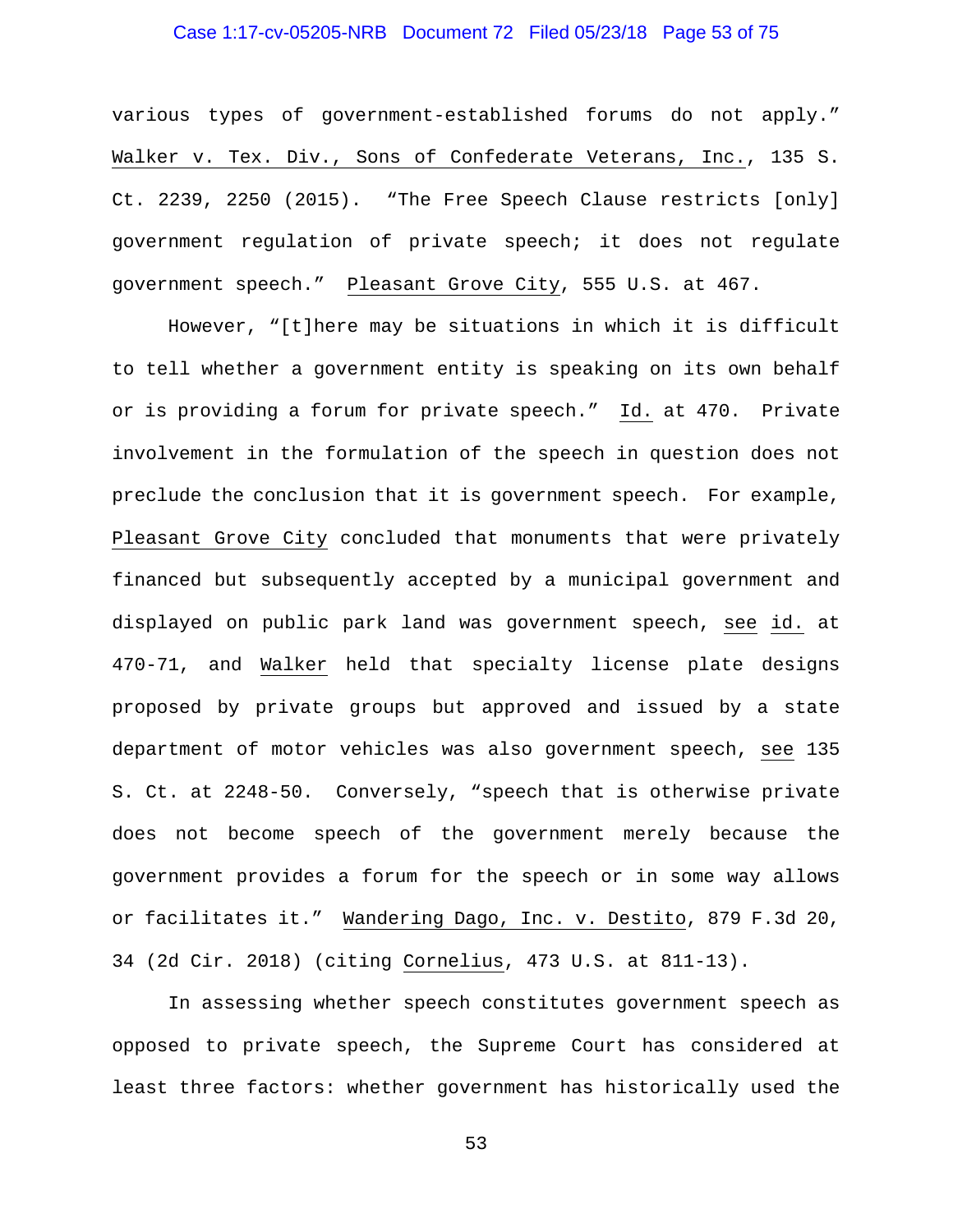## Case 1:17-cv-05205-NRB Document 72 Filed 05/23/18 Page 54 of 75

speech in question "to convey state messages," whether that speech is "often closely identified in the public mind" with the government, and the extent to which government "maintain[s] direct control over the messages conveyed," with Walker's application of these factors "likely mark[ing] the outer bounds of the governmentspeech doctrine." Matal v. Tam, 137 S. Ct. 1744, 1760 (2017) (quoting Walker, 135 S. Ct. at 2246-49); see also Wandering Dago, 879 F.3d at 34 (distilling the same three factors from Walker).

Based on the government speech doctrine, we reject out of hand any contention that the content of the President's tweets are susceptible to forum analysis. It is not so susceptible because the content is government speech: the record establishes that the President, sometimes "[w]ith the assistance of Mr. Scavino," uses the content of his tweets "to announce, describe, and defend his policies; to promote his Administration's legislative agenda; to announce official decisions; to engage with foreign political leaders; to publicize state visits; to challenge media organizations whose coverage of his Administration he believes to be unfair; and for other statements, including on occasion statements unrelated to official government business." Stip. ¶ 38. Indeed, the content of the tweets sent by @realDonaldTrump are solely the speech of the President or of other government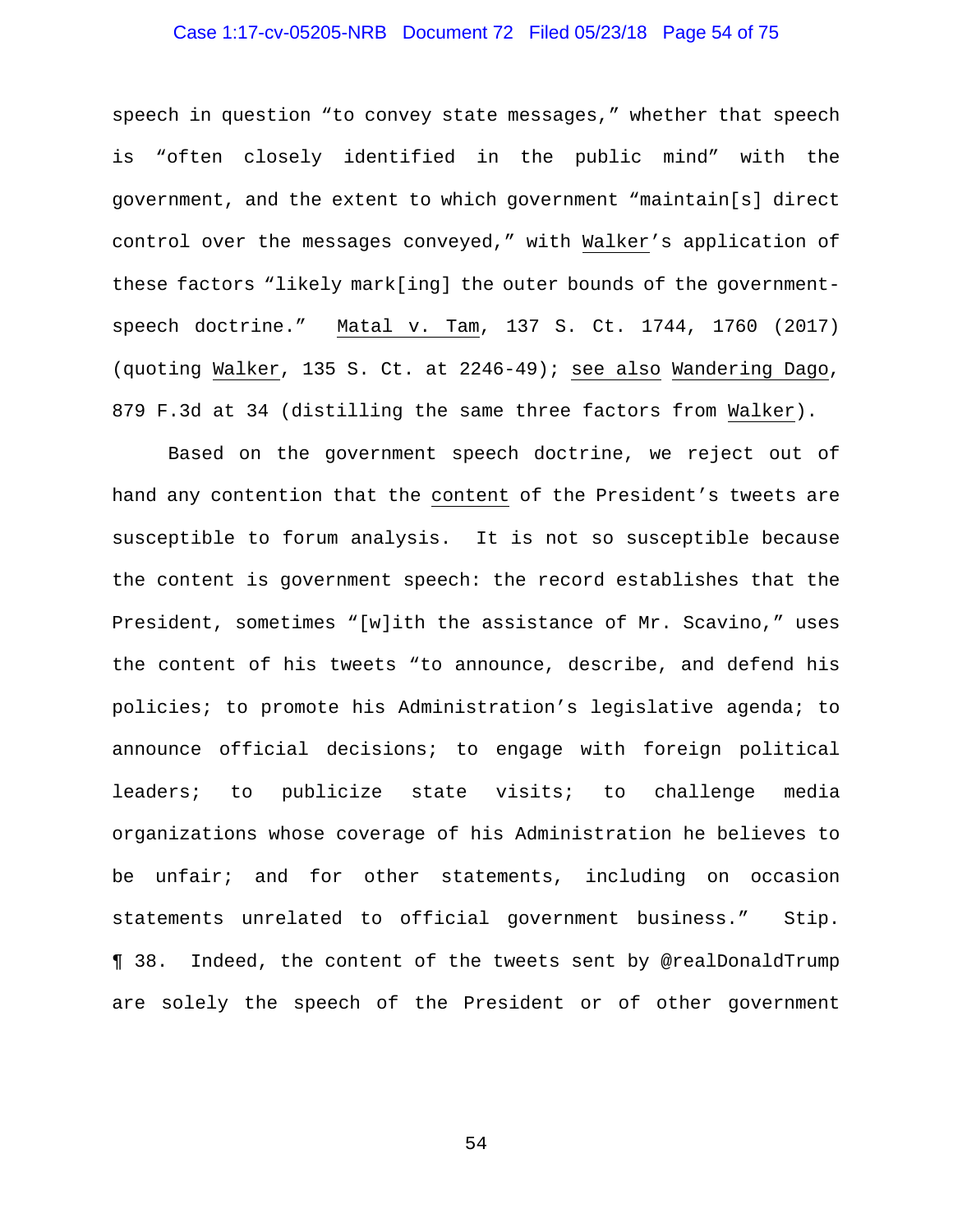#### Case 1:17-cv-05205-NRB Document 72 Filed 05/23/18 Page 55 of 75

officials. Stip. ¶ 39.20 For the same reason, the account's timeline, which "displays all tweets generated by the [account]" is not susceptible to forum analysis: the timeline merely aggregates the content of all of the account's tweets, Stip. ¶ 15, all of which is government speech.

The same cannot be said, however, of the interactive space for replies and retweets created by each tweet sent by the @realDonaldTrump account. At minimum, as to replies, they are most directly associated with the replying user rather than the sender of the tweet being replied to: a reply tweet appears with the picture, name, and handle of the replying user, Stip. ¶¶ 23, 57, and appears most prominently in the timeline of the replying user, Stip. ¶ 22. Replying tweets are "controlled by the user who generates them," and "[n]o other Twitter user can alter the content of any . . . reply, either before or after it is posted." Stip. ¶ 26. Given the prominence with which the account information of the replying user is displayed in the replying tweet, the reply is unlikely to be "closely identified in the public mind" with the sender, even when the sender of the tweet being replied to is a

 <sup>20</sup> Whether the content of retweets initially sent by other users constitutes government speech presents a somewhat closer question. The content of a retweet of a tweet sent by another governmental account, Stip. ¶ 37, is still squarely government speech. The content of the retweet of a tweet sent by a private non-governmental account, Stip. ¶ 39, would still likely be government speech. Despite the private genesis of the content, the act of retweeting by @realDonaldTrump resembles the government's acceptance of the monuments in Pleasant Grove and the government's approval of the license plate designs in Walker, which were sufficient to render the privately originated speech governmental in nature.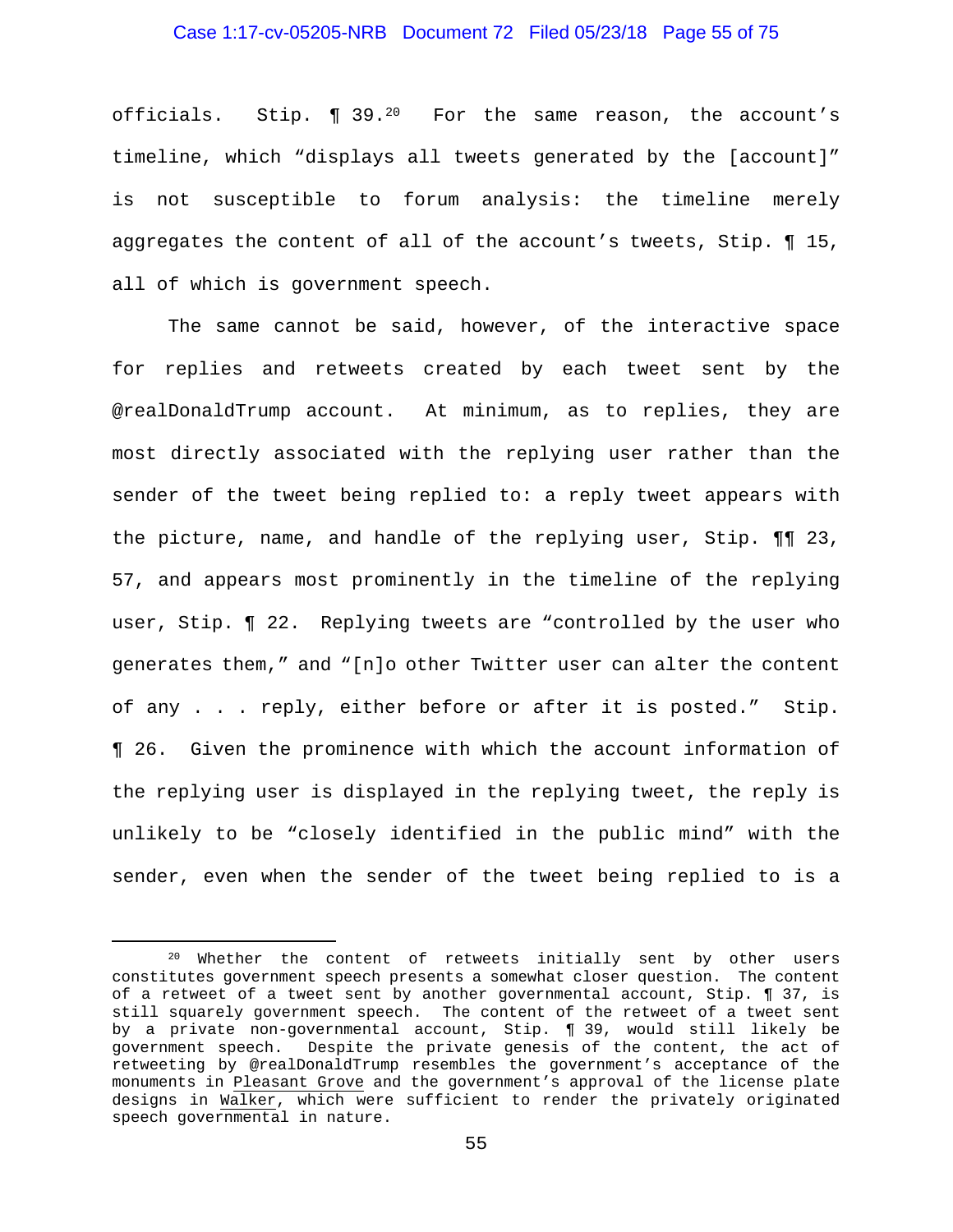## Case 1:17-cv-05205-NRB Document 72 Filed 05/23/18 Page 56 of 75

governmental one. Matal, 137 S. Ct. at 1760; Walker, 135 S. Ct. at 2248. And, far from "maintain[ing] direct control over the messages conveyed" in a user's replies to the President's tweets (assuming the user retains the ability to reply, i.e., the user has not been blocked), the government maintains no control over the content of the reply. Matal, 137 S. Ct. at 1760; Walker, 135 S. Ct. at 2249. Taken together, these factors support the conclusion that replies to the President's tweets remain the private speech of the replying user. The association that a reply has with a governmental sender of the tweet being replied to - the indication that the replying tweet is a reply and its appearance in the comment thread accessed from the timeline of the governmental sender -- is not sufficient to render the reply government speech.21

Nor is the interactive space of each tweet, as distinguished from the content of the tweet, constrained by the notions of inherent selectivity and scarcity that the Supreme Court held to counsel against the application of forum doctrine in Finley and Forbes and in Pleasant Grove City, respectively. Generally, no selection is involved in determining who has the ability to

 $21$  Retweets again present a closer question. A retweet appears "in the same form as it did on the original [sender]'s timeline," with the name, picture, and handle of the original sender rather than the retweeter, and with an additional "notation indicating that the post was retweeted" above the tweet in smaller font. Stip. ¶ 21. Nonetheless, in the same way the President's retweeting of a tweet sent by a private individual likely renders the President's retweet government speech, a private individual's retweet of a tweet sent by the President is likely private speech rather than government speech.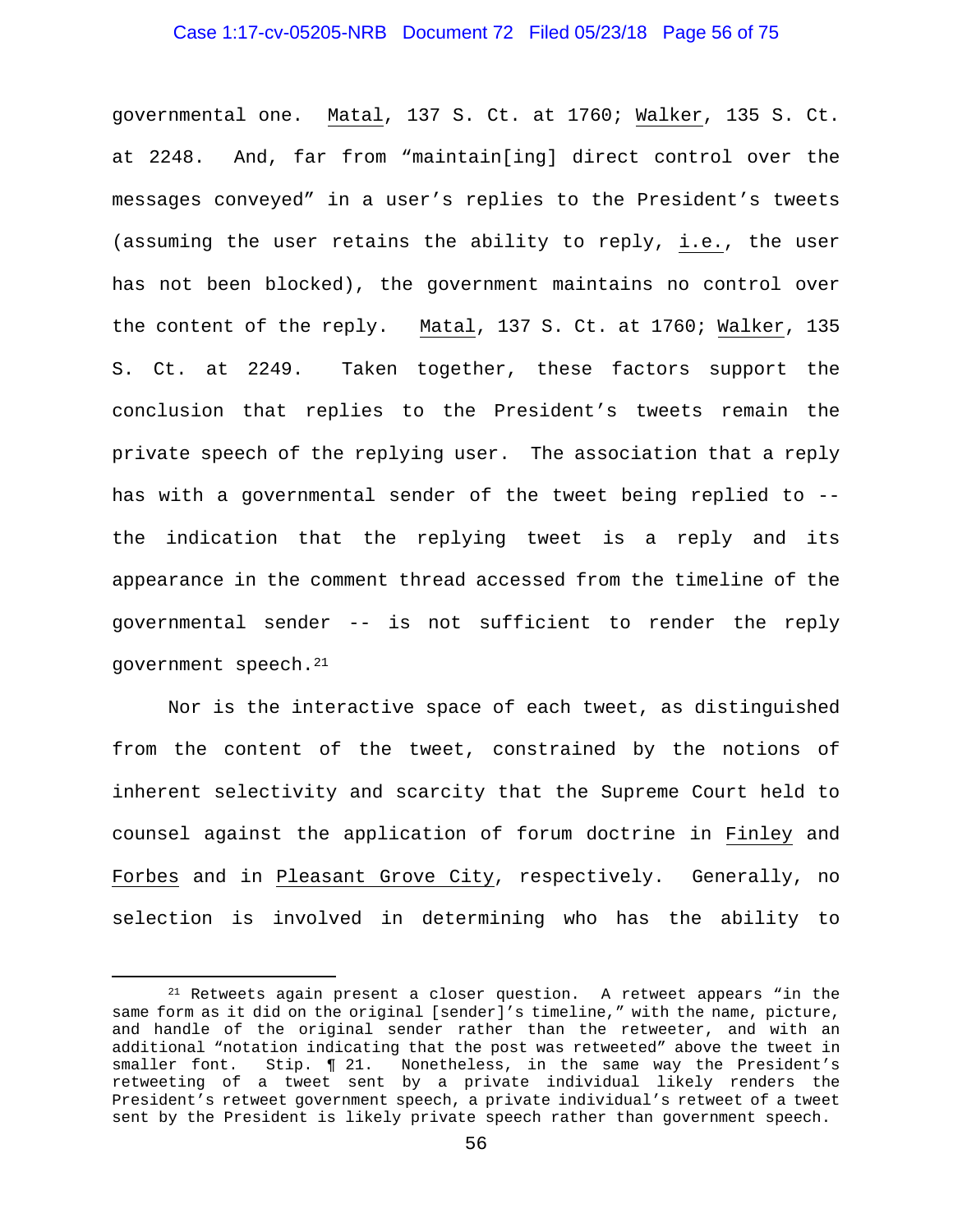## Case 1:17-cv-05205-NRB Document 72 Filed 05/23/18 Page 57 of 75

interact directly with the President's tweets: the @realDonaldTrump account is "generally accessible to the public at large without regard to political affiliation or any other limiting criteria," such that any Twitter user who has not been blocked may so engage. Stip. ¶ 36. Indeed, just as "a park can accommodate many speakers and, over time, many parades and demonstrations"; "[t]he Combined Federal Campaign permits hundreds of groups to solicit donations from federal employees" as in Cornelius; "[a] public university's student activity fund can provide money for many campus activities" as in Rosenberger; "a public university's buildings may offer meeting space for hundreds of student groups" as in Widmar; and "[a] school system's internal mail facilities can support the transmission of many messages to and from teachers and school administrators" as in Perry Education Ass'n, Pleasant Grove City, 555 U.S. at 478, the interactive space of a tweet can accommodate an unlimited number of replies and retweets. Indeed, the record establishes that tweets sent by the @realDonaldTrump account regularly attract tens of thousands, if not hundreds of thousands, of replies and retweets, Stip. ¶¶ 41-43, and nothing suggests that the "application of forum analysis" to the interactive space associated with a tweet "would lead almost inexorably to closing of the forum," id. at 480. Rather, the interactive space is "capable of accommodating a large number of public speakers without defeating [its] essential function," id.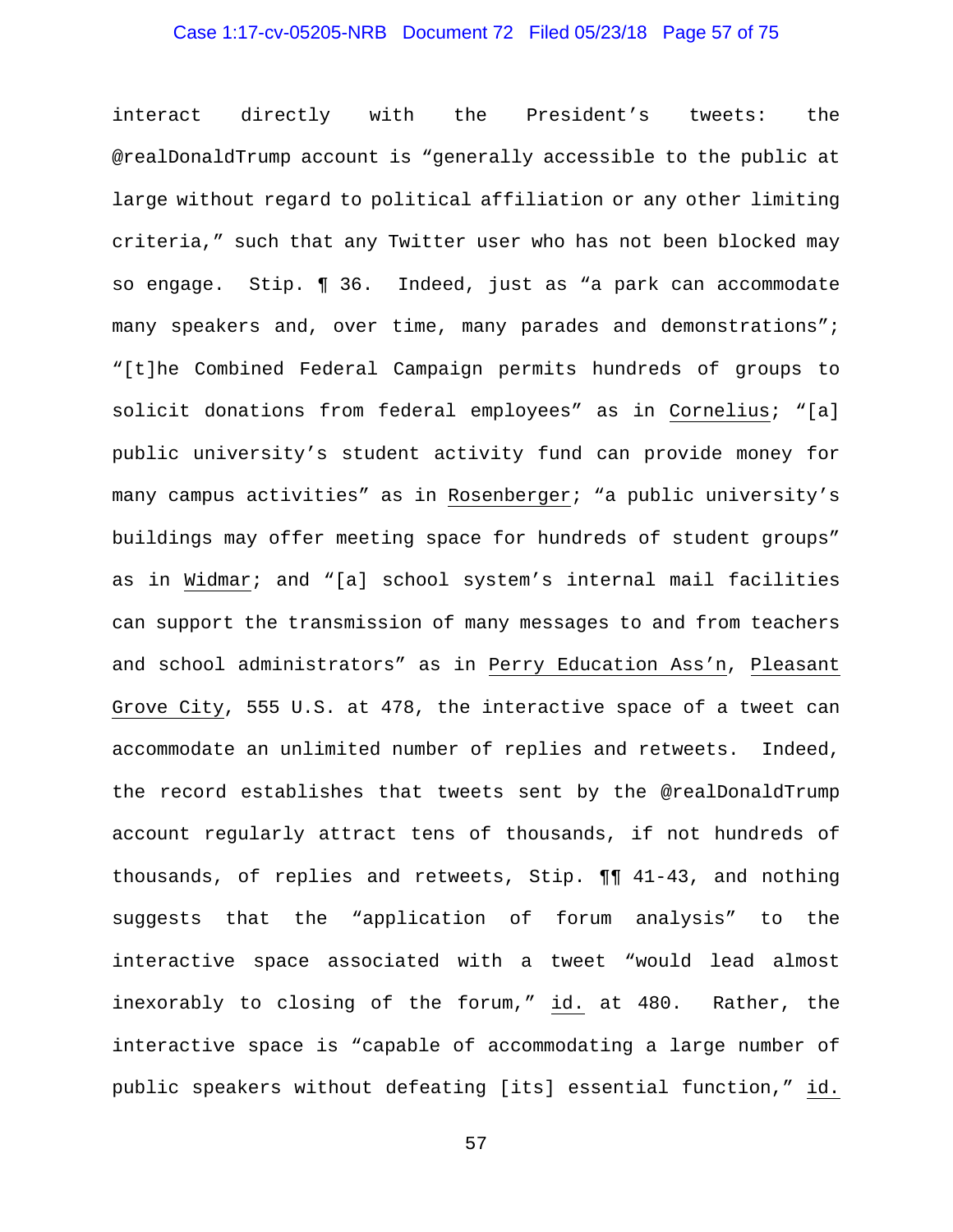## Case 1:17-cv-05205-NRB Document 72 Filed 05/23/18 Page 58 of 75

at 478; and indeed, the essential function of a given tweet's interactive space is to allow private speakers to engage with the content of the tweet, Stip. ¶ 13, which supports the application of forum analysis.

Ultimately, the delineation of a tweet's interactive space as the putative forum is consistent with the Supreme Court's directive to "focus[] on the access sought by the speaker." Cornelius, 473 U.S. at 801. When a user is blocked, the most significant impediment is the ability to directly interact with a tweet sent by the blocking user. While a blocked user is also limited in that the user may not view the content of the blocking user's tweets or view the blocking user's timeline, those limitations may be circumvented entirely by "using an internet browser or other application that is not logged in to Twitter, or that is logged in to a Twitter account that is not blocked." Stip. ¶ 55. By contrast, the ability to interact directly cannot be completely reestablished, Stip. ¶¶ 54, 58-59, and that ability -- i.e., access to the interactive space -- is therefore best described as the access that the individual plaintiffs seek.

In sum, we conclude that the interactive space associated with each of the President's tweets is not government speech and is properly analyzed under the Supreme Court's forum precedents.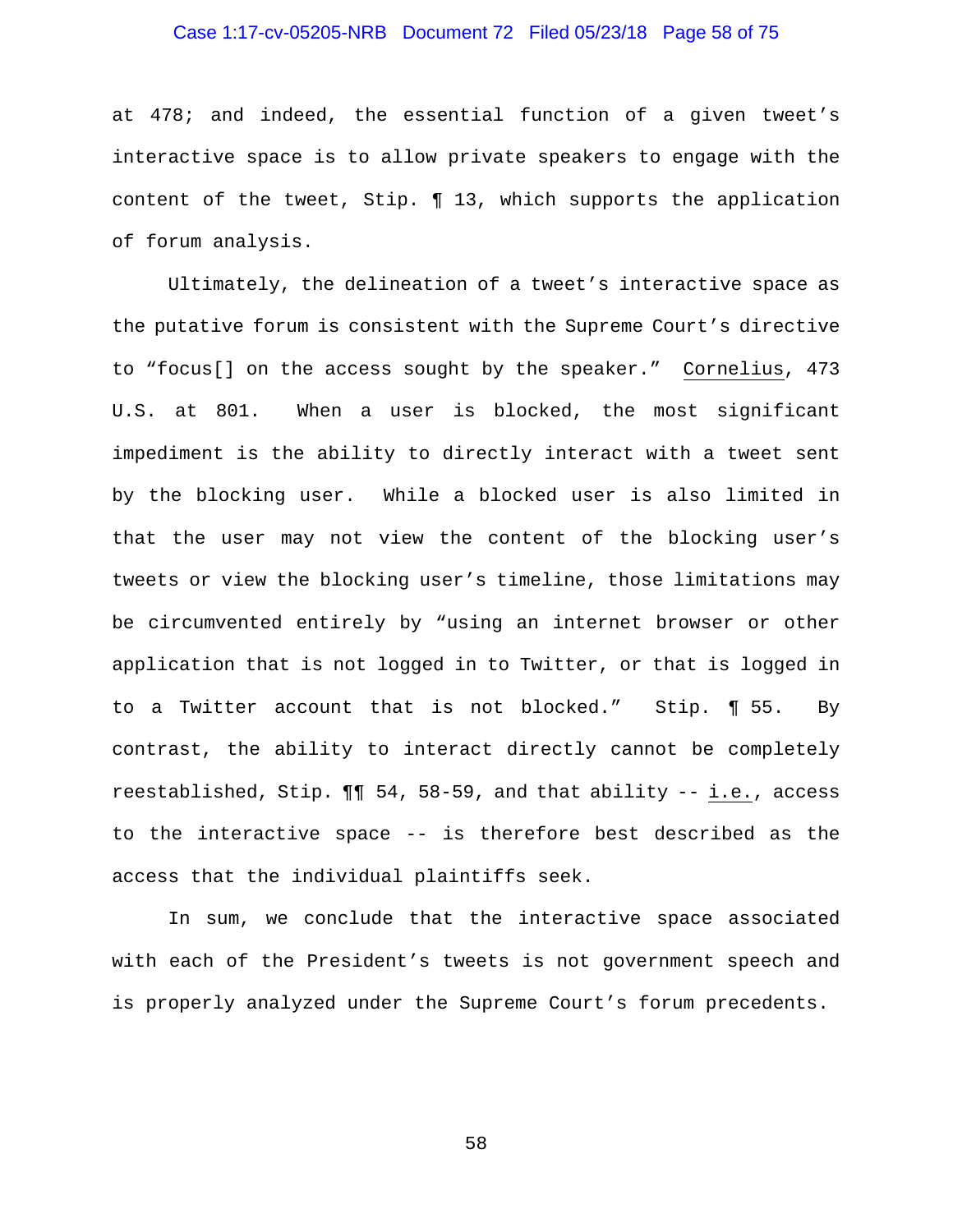#### **C. Classification**

Having concluded that forum analysis is appropriately applied to the interactive space associated with a tweet, we turn to the question of classification. "The Supreme Court has recognized three types of fora across a spectrum of constitutional protection for expressive activity." Make the Rd., 378 F.3d at 142. First, traditional public fora are "places which by long tradition or by government fiat have been devoted to assembly and debate." Perry Educ. Ass'n, 460 U.S. at 45. These spaces, like streets and parks, "have immemorially been held in trust for the use of the public, and, time out of mind, have been used for purposes of assembly, communicating thoughts between citizens, and discussing public questions." Id. (quoting Hague, 307 U.S. at 515 (opinion of Roberts, J.)). Absent a well-established history of dedication to public use, however, a forum cannot be a traditional public forum. The Supreme Court has "rejected the view that traditional public forum status extends beyond its historic confines." Forbes, 523 U.S. at 678 (citing ISKCON, 505 U.S. at 680-81).

"A second category consists of public property which the state has opened for use by the public as a place for expressive activity." Perry Educ. Ass'n, 460 U.S. at 45. "To create a forum of this type, the government must intend to make the property 'generally available,' to a class of speakers." Forbes, 523 U.S. at 678 (citations omitted) (quoting Widmar, 454 U.S. at 264). "The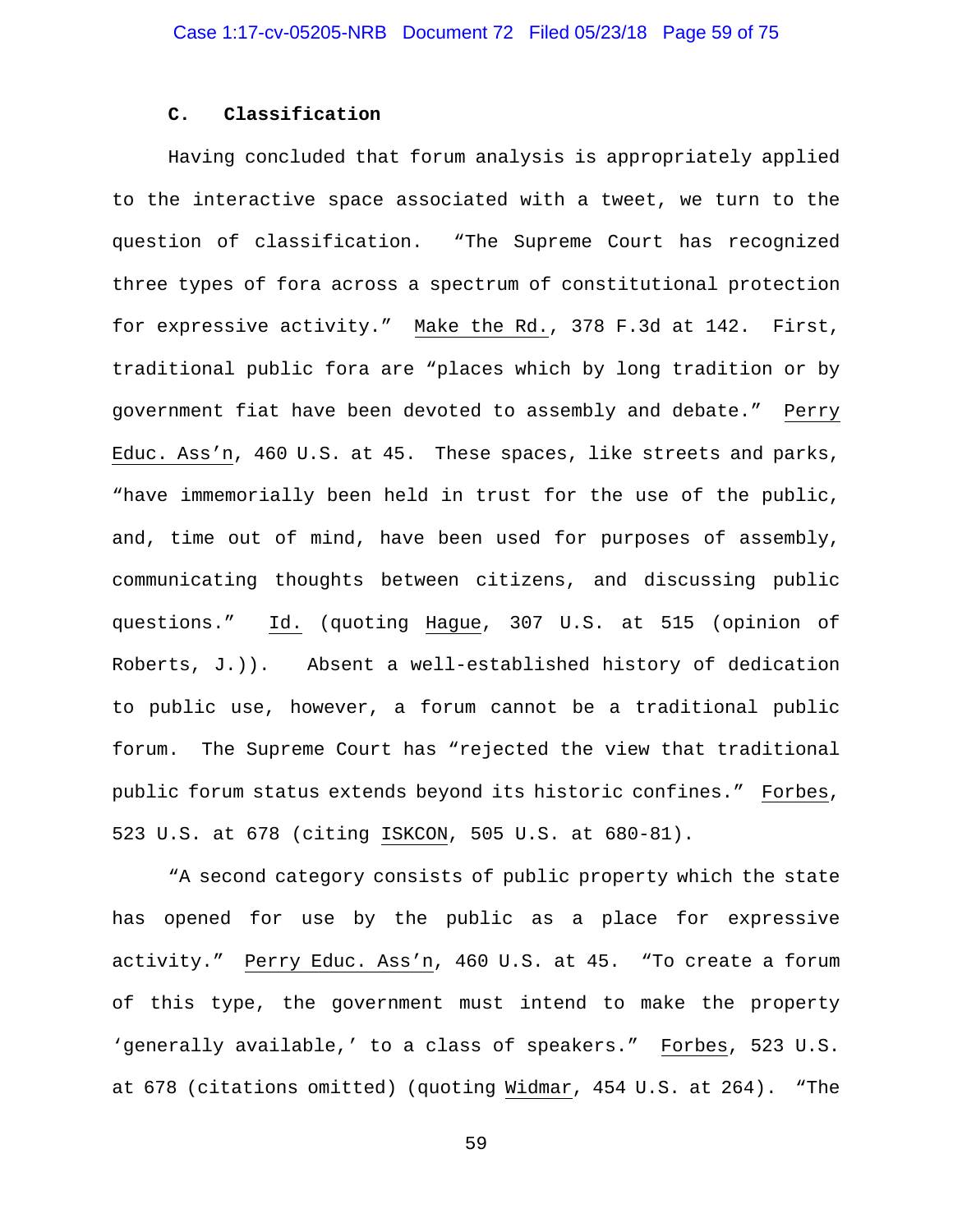## Case 1:17-cv-05205-NRB Document 72 Filed 05/23/18 Page 60 of 75

government does not create a public forum by inaction or by permitting limited discourse, but only by intentionally opening a nontraditional forum for public discourse," and we "look[] to the policy and practice of the government to ascertain whether it intended to designate a place not traditionally open to assembly and debate as a public forum." Cornelius, 473 U.S. at 802. Finally, a space that is susceptible to forum analysis but is "not by tradition or designation a forum for public communication," Perry Educ. Ass'n, 460 U.S. at 46, is termed a "nonpublic forum," Forbes, 523 U.S. at 677.

Applying this three-part classification framework to the interactive space, we can first conclude that the interactive space of a tweet sent by @realDonaldTrump is not a traditional public forum. There is no historical practice of the interactive space of a tweet being used for public speech and debate since time immemorial, for there is simply no extended historical practice as to the medium of Twitter. While the Supreme Court has referenced the "vast democratic forums of the Internet," Reno v. ACLU, 521 U.S. 844, 868 (1997), has described the internet (including social media platforms such as Twitter) as one of "the most important places (in a spatial sense) for the exchange of views," Packingham v. North Carolina, 137 S. Ct. 1730, 1735 (2017), and has analogized the internet to the "essential venues for public gatherings" of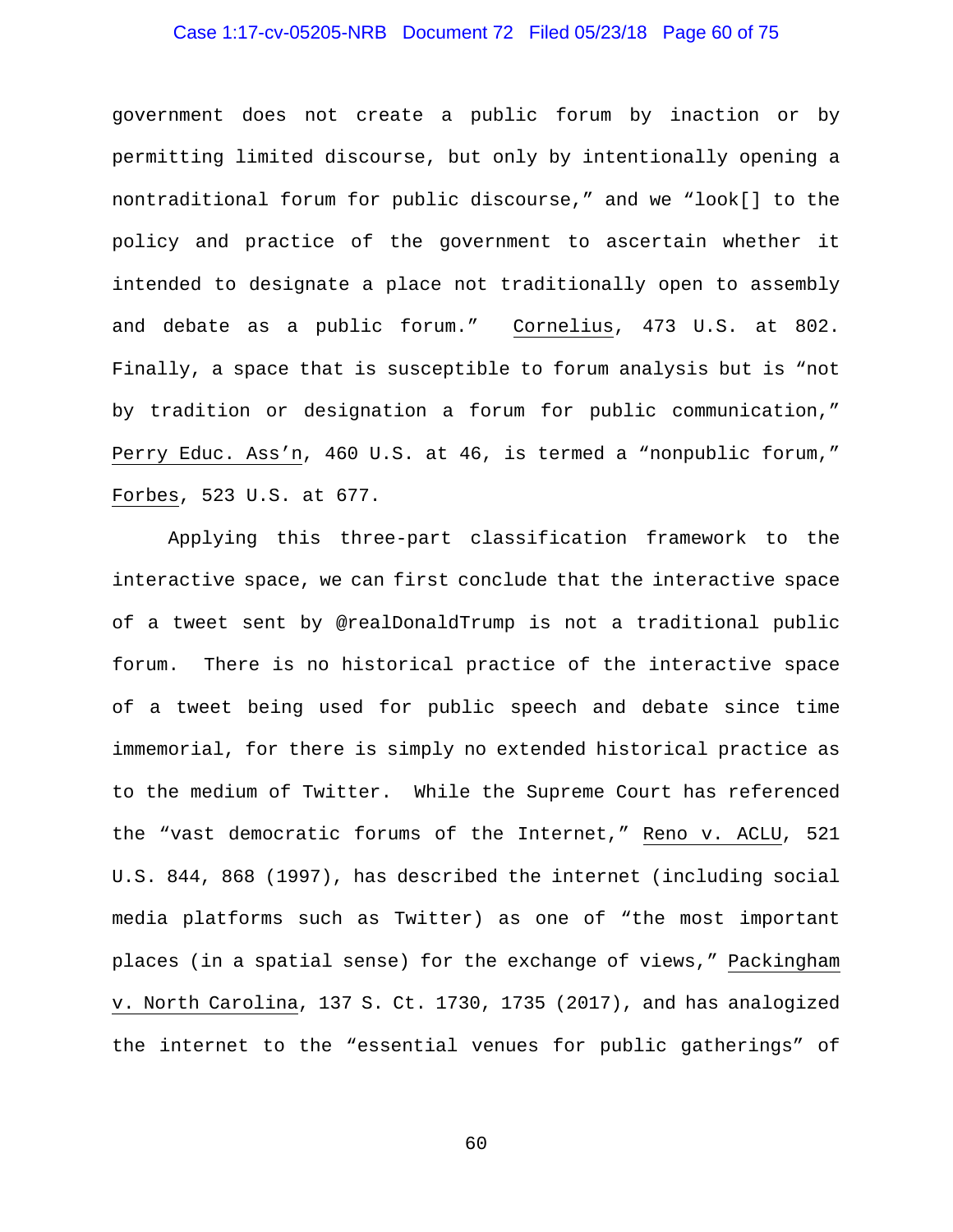## Case 1:17-cv-05205-NRB Document 72 Filed 05/23/18 Page 61 of 75

streets and parks, id., the lack of historical practice is dispositive, see Forbes, 523 U.S. at 678.

Accordingly, we consider whether the interactive space is a designated public forum, with "governmental intent" serving as "the touchstone for determining whether a public forum has been created." Gen. Media Commc'ns, Inc. v. Cohen, 131 F.3d 273, 279 (2d Cir. 1997). "Intent is not merely a matter of stated purpose. Indeed, it must be inferred from a number of objective factors, including: [the government's] policy and past practice, as well as the nature of the property and its compatibility with expressive activity." Paulsen v. County of Nassau, 925 F.2d 65, 69 (2d Cir. 1991) (citing Cornelius, 473 U.S. at 802-03).

Here, these factors strongly support the conclusion that the interactive space is a designated public forum. "The @realDonaldTrump account is generally accessible to the public at large without regard to political affiliation or any other limiting criteria," "any member of the public can view his tweets," and "anyone [with a Twitter account] who wants to follow the account [on Twitter] can do so," unless that person has been blocked. Stip. ¶ 36. Similarly, anyone with a Twitter account who has not been blocked may participate in the interactive space by replying or retweeting the President's tweets. Stip. ¶¶ 21, 22, 28, 36. Further, the account -- including all of its constituent components -- has been held out by Scavino as a means through which the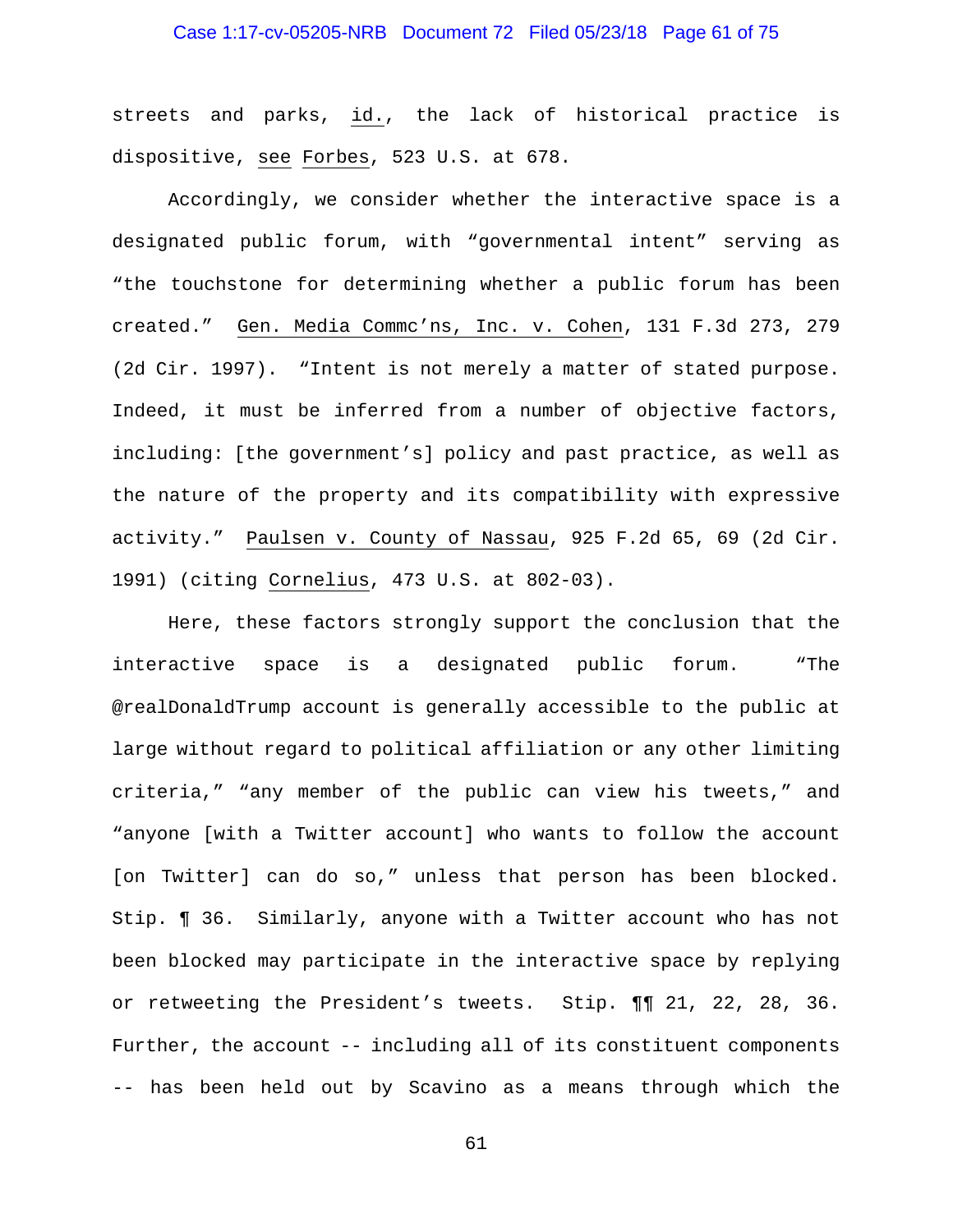## Case 1:17-cv-05205-NRB Document 72 Filed 05/23/18 Page 62 of 75

President "communicates directly with you, the American people!" Stip. ¶ 37 (alterations incorporated). And finally, there can be no serious suggestion that the interactive space is incompatible with expressive activity: rather, Twitter as a platform is designed to allow users "to interact with other Twitter users in relation to [their tweets]," Stip. ¶ 13, and users can use Twitter to "petition their elected representatives and otherwise engage with them in a direct manner," Packingham, 137 S. Ct. at 1735. The interactivity of Twitter is one of its defining characteristics, and indeed, the interactive space of the President's tweets accommodates a substantial body of expressive activity. Stip. ¶¶ 41-43. Taking these factors together, we conclude that the interactive space of a tweet from the @realDonaldTrump account constitutes a designated public forum.

#### **D. Viewpoint Discrimination**

"[T]he extent to which the Government can control access depends on the nature of the relevant forum," Cornelius, 473 U.S. at 800, so we next consider whether the blocking of the individual plaintiffs is permissible in a designated public forum. "Regulation of [a designated public forum] is subject to the same limitations as that governing a traditional public forum" - restriction are permissible "only if they are narrowly drawn to achieve a compelling state interest." ISKCON, 505 U.S. at 678- 79; see also Cornelius, 473 U.S. at 800. Regardless of the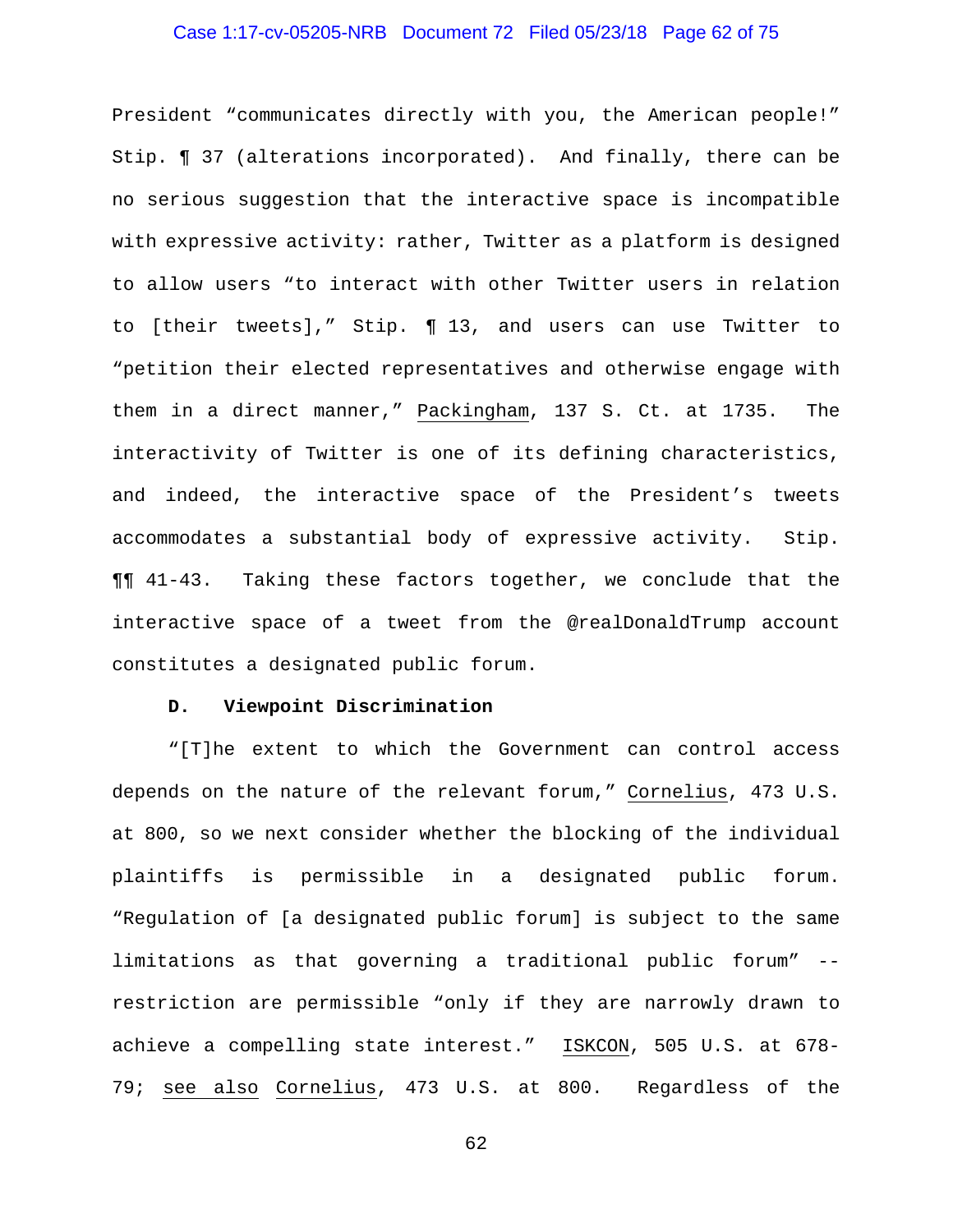#### Case 1:17-cv-05205-NRB Document 72 Filed 05/23/18 Page 63 of 75

specific nature of the forum, however, "[v]iewpoint discrimination . . . is presumed impermissible when directed against speech otherwise within the forum's limitations." Rosenberger, 515 U.S. at 830; see also Matal, 137 S. Ct. at 1763 ("When government creates such a forum, in either a literal or 'metaphysical' sense, some content- and speaker-based restrictions may be allowed. However, even in such cases, what we have termed 'viewpoint discrimination' is forbidden." (citations omitted) (quoting Rosenberger, 515 U.S. at 830-31)).

Here, the individual plaintiffs were indisputably blocked as a result of viewpoint discrimination. The record establishes that "[s]hortly after the Individual Plaintiffs posted the tweets . . . in which they criticized the President or his policies, the President blocked each of the Individual Plaintiffs," Stip. ¶ 53, and defendants do "not contest Plaintiffs' allegation that the Individual Plaintiffs were blocked from the President's Twitter account because the Individual Plaintiffs posted tweets that criticized the President or his policies." Stip. at 1. The continued exclusion of the individual plaintiffs based on viewpoint is, therefore, impermissible under the First Amendment.22

 $22$  Even if the interactive space associated with the content of a tweet constituted a nonpublic forum, the exclusion of the individual plaintiffs would not withstand First Amendment scrutiny. "Control over access to a nonpublic forum can be based on subject matter and speaker identity so long as the distinctions drawn are reasonable in light of the purpose served by the forum and are viewpoint neutral." Cornelius, 473 U.S. at 806. The blocking of the individual plaintiffs, which resulted from their "tweets that criticized the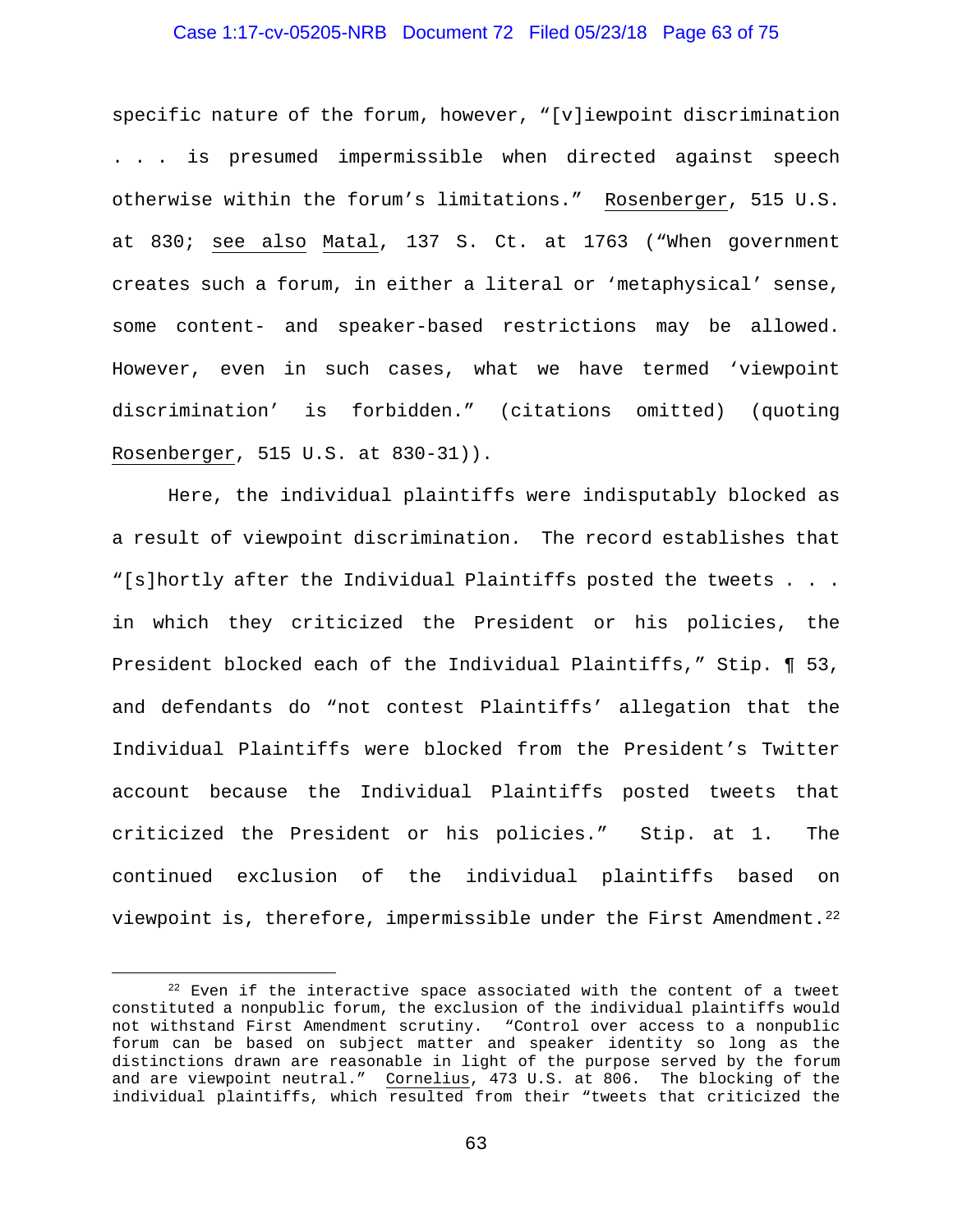## Case 1:17-cv-05205-NRB Document 72 Filed 05/23/18 Page 64 of 75

Defendants contend that the blocking of the individual plaintiffs is permissible because the President retains a personal First Amendment interest in choosing the people with whom he associates and retains the right not to engage with (i.e., the right to ignore) the individual plaintiffs. Further, they argue, the individual plaintiffs have no right to be heard by a government audience and no right to have their views amplified by the government. While those propositions are accurate as statements of law, they nonetheless do not render the blocking of the individual plaintiffs constitutionally permissible.

To be clear, a public official does not lose his First Amendment rights upon taking office. Cf. Garcetti v. Ceballos, 547 U.S. 410, 417 (2006). "The interest of the public in hearing all sides of a public issue," an interest that the First Amendment seeks to protect, "is hardly advanced by extending more protection to citizen-critics than to [public officials]." Bond v. Floyd, 385 U.S. 116, 136 (1966). That is, no set of plaintiffs could credibly argue that they "have a constitutional right to prevent [government officials] from exercising their own rights" under the First Amendment. X-Men Sec., Inc. v. Pataki, 196 F.3d 56, 70 (2d Cir. 1999). Further, "[n]othing in the First Amendment or in [the Supreme] Court's case law interpreting it suggests that the rights

i<br>Li

President or his policies," Stip. at 1, is not viewpoint-neutral, and is therefore impermissible "regardless of how the property is categorized under forum doctrine," Wandering Dago, 879 F.3d at 39.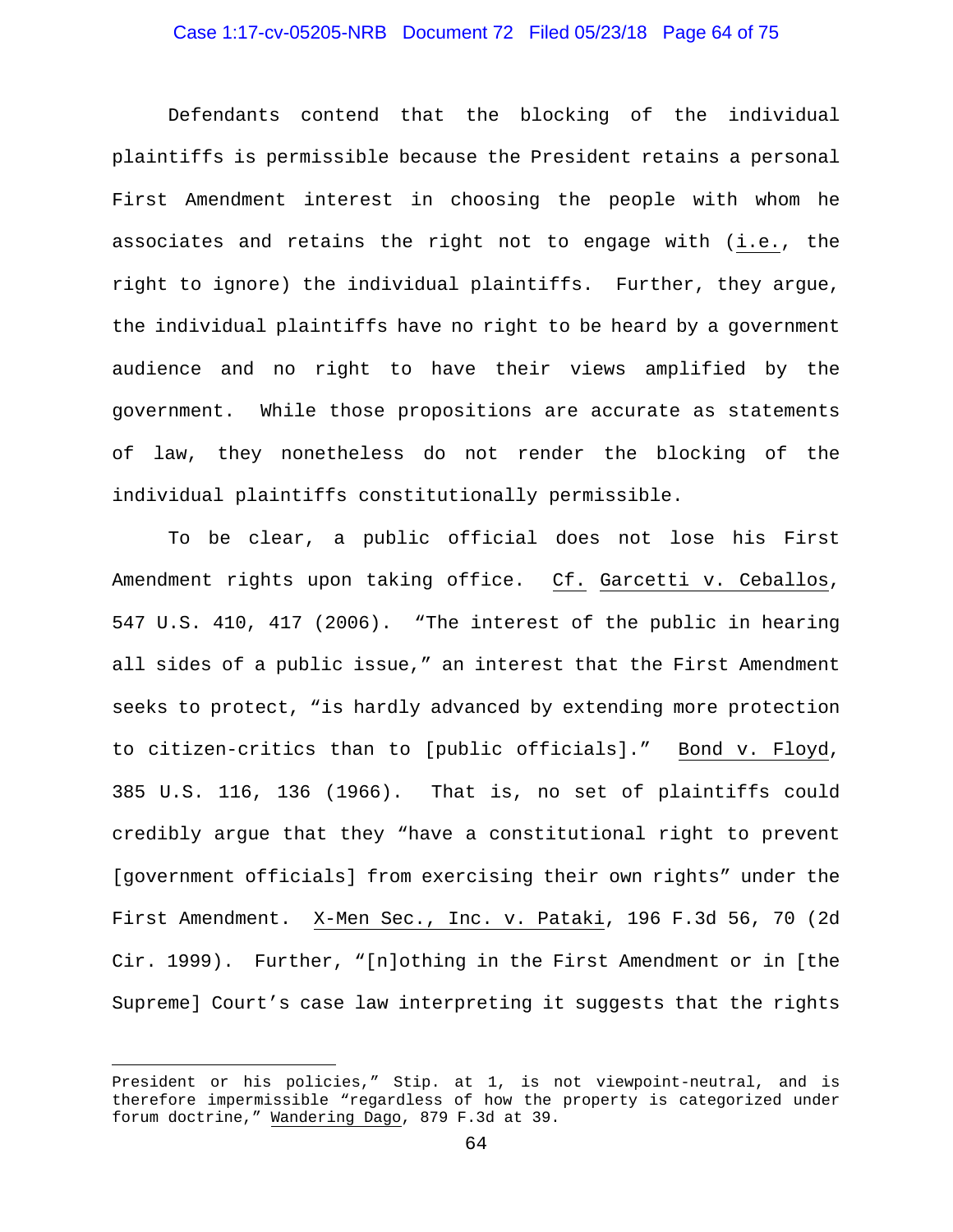## Case 1:17-cv-05205-NRB Document 72 Filed 05/23/18 Page 65 of 75

to speak, associate, and petition require government policymakers to listen or respond to individuals' communications on public issues." Minn. State Bd. for Cmty. Colls. v. Knight, 465 U.S. 271, 285 (1984). No First Amendment harm arises when a government's "challenged conduct is simply to ignore the [speaker]," as the Supreme Court has affirmed that "[t]hat it is free to do." Smith v. Ark. State Highway Emps., Local 1315, 441 U.S. 463, 466 (1979) (per curiam). Stated otherwise, "[a] person's right to speak is not infringed when government simply ignores that person while listening to others," or when the government "amplifies" the voice of one speaker over those of others. Minn. State Bd., 465 U.S. at 288. Nonetheless, when the government goes beyond merely amplifying certain speakers' voices and not engaging with others, and actively restricts "the right of an individual to speak freely [and] to advocate ideas," it treads into territory proscribed by the First Amendment. Id. at 286 (quoting Smith, 441 U.S. at 464).

Consideration of Twitter's two features for limiting interaction between users -- muting and blocking -- is useful in addressing the potentially conflicting constitutional prerogatives of the government as listener on the one hand and of speakers on the other, as muting and blocking differ in relevant ways. As Twitter explains, "[m]ut[ing] is a feature that allows [a user] to remove an account's Tweets from [the user's] timeline without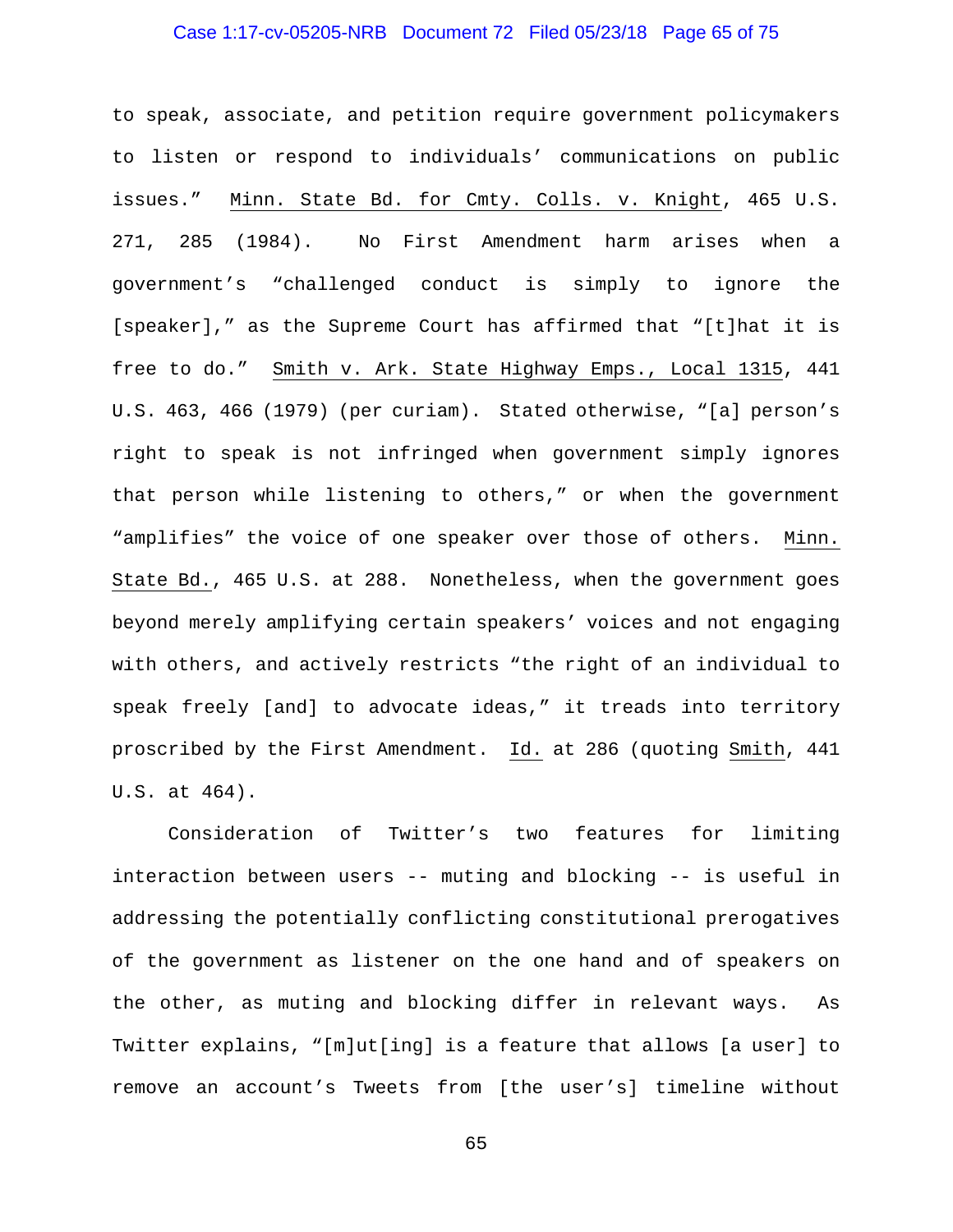## Case 1:17-cv-05205-NRB Document 72 Filed 05/23/18 Page 66 of 75

unfollowing or blocking that account." How to Mute. For muted accounts that the muting account does not follow on Twitter, "[r]eplies and mentions will not appear" in the muting account's notifications, nor will mentions by the muted account. Id. That is, muting allows a user to ignore an account with which the user does not wish to engage. The muted account may still attempt to engage with the muting account -- it may still reply to tweets sent by the muting account, among other capabilities -- but the muting account generally will not see these replies.<sup>23</sup> Critically, however, the muted account may still reply directly to the muting account, even if that reply is ultimately ignored.

Blocking, by contrast, goes further. The blocking user "will not see any tweets posted by the blocked user" just as a muting user would not see tweets posted by a muted user, but whereas muting preserves the muted account's ability to reply to a tweet sent by the muting account, blocking precludes the blocked user from "see[ing] or reply[ing] to the blocking user's tweets" entirely. Stip. ¶ 28. The elimination of the blocked user's ability to reply directly is more than the blocking user merely ignoring the blocked user; it is the blocking user limiting the blocked user's right to speak in a discrete, measurable way.

<sup>&</sup>lt;sup>23</sup> These replies will appear in the muting account's notifications if the muting account follows the muted account. Of course, the fact that one account follows a second account strongly indicates some desire by the first user to engage with the second user. Stip. ¶ 19.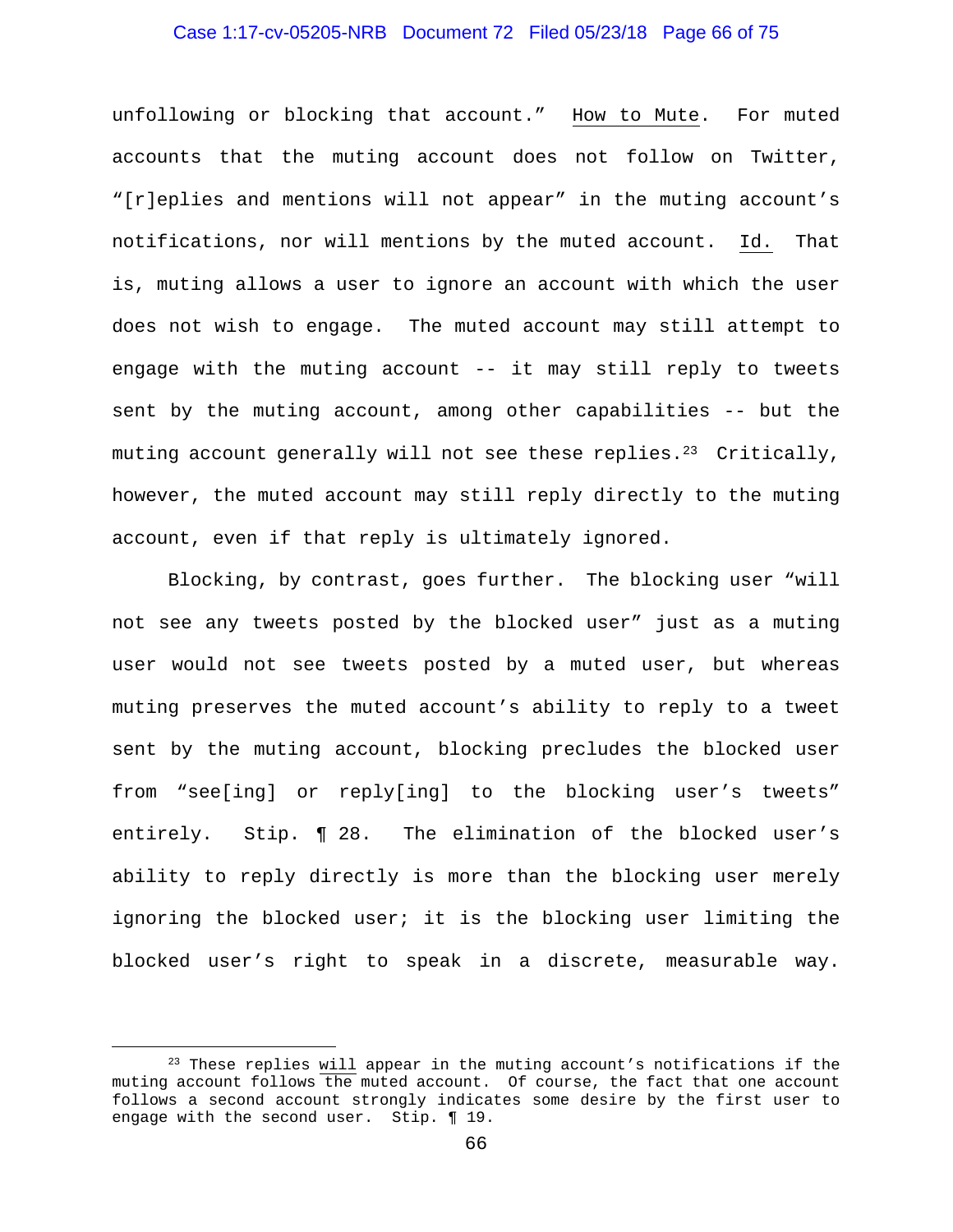## Case 1:17-cv-05205-NRB Document 72 Filed 05/23/18 Page 67 of 75

Muting equally vindicates the President's right to ignore certain speakers and to selectively amplify the voices of certain others but -- unlike blocking -- does so without restricting the right of the ignored to speak.

Given these differing consequences of muting and blocking, we find unpersuasive defendants' contention that a public official's muting and blocking are equivalent, and equally constitutional, means of choosing not to engage with his constituents. Implicit in this argument is the assumption that a reply to a tweet is directed only at the user who sent the tweet being replied to. Were that so, defendants would be correct in that there is no difference between the inability to send a direct reply (as with blocking) and the inability to have that direct reply heard by the sender of the initial tweet being responded to (as with muting). But this assumption is not supported in the record: a reply is visible to others, Stip. ¶ 22, and may itself be replied to by other users, Stip. ¶¶ 57-58. The audience for a reply extends more broadly than the sender of the tweet being replied to, and blocking restricts the ability of a blocked user to speak to that audience. While the right to speak and the right to be heard may be functionally identical if the speech is directed at only one listener, they are not when there is more than one.

In sum, we conclude that the blocking of the individual plaintiffs as a result of the political views they have expressed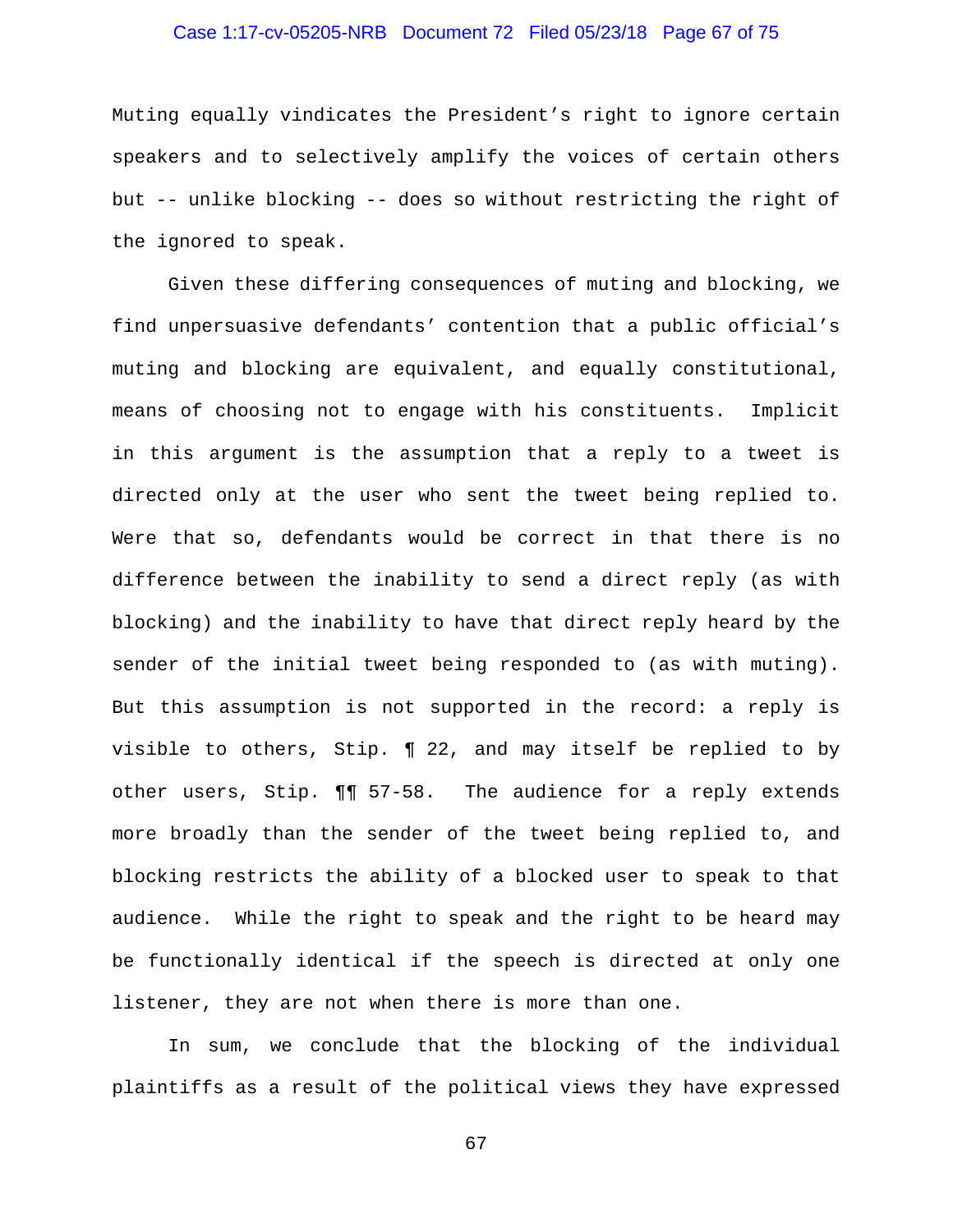## Case 1:17-cv-05205-NRB Document 72 Filed 05/23/18 Page 68 of 75

is impermissible under the First Amendment. While we must recognize, and are sensitive to, the President's personal First Amendment rights, he cannot exercise those rights in a way that infringes the corresponding First Amendment rights of those who have criticized him.

To be sure, we do not suggest that the impact on the individual plaintiffs (and, by extension, on the Knight Institute) is of the highest magnitude. It is not. But the law is also clear: the First Amendment recognizes, and protects against, even de minimis harms. See Six Star Holdings, LLC v. City of Milwaukee, 821 F.3d 795, 805 (7th Cir. 2016) (rejecting an argument of "de minimis" First Amendment harm and approving an award of nominal damages); Lippoldt v. Cole, 468 F.3d 1204, 1221 (10th Cir. 2006) (similar); KH Outdoor, LLC v. City of Trussville, 465 F.3d 1256, 1261 (11th Cir. 2006) (similar); Risdal v. Halford, 209 F.3d 1071, 1072 (8th Cir. 2000) (similar); cf. Elrod v. Burns, 427 U.S. 347, 373 (1976) (plurality opinion) ("The loss of First Amendment freedoms, for even minimal periods of time, unquestionably constitutes irreparable injury."); N.Y. Progress & Prot. PAC v. Walsh, 733 F.3d 483, 486 (2d Cir. 2013) (same). Thus, even though defendants are entirely correct in contending that the individual plaintiffs may continue to access the content of the President's tweets, Stip. ¶¶ 55-56, and that they may tweet replies to earlier replies to the President's tweets, Stip. ¶¶ 57-58, the blocking of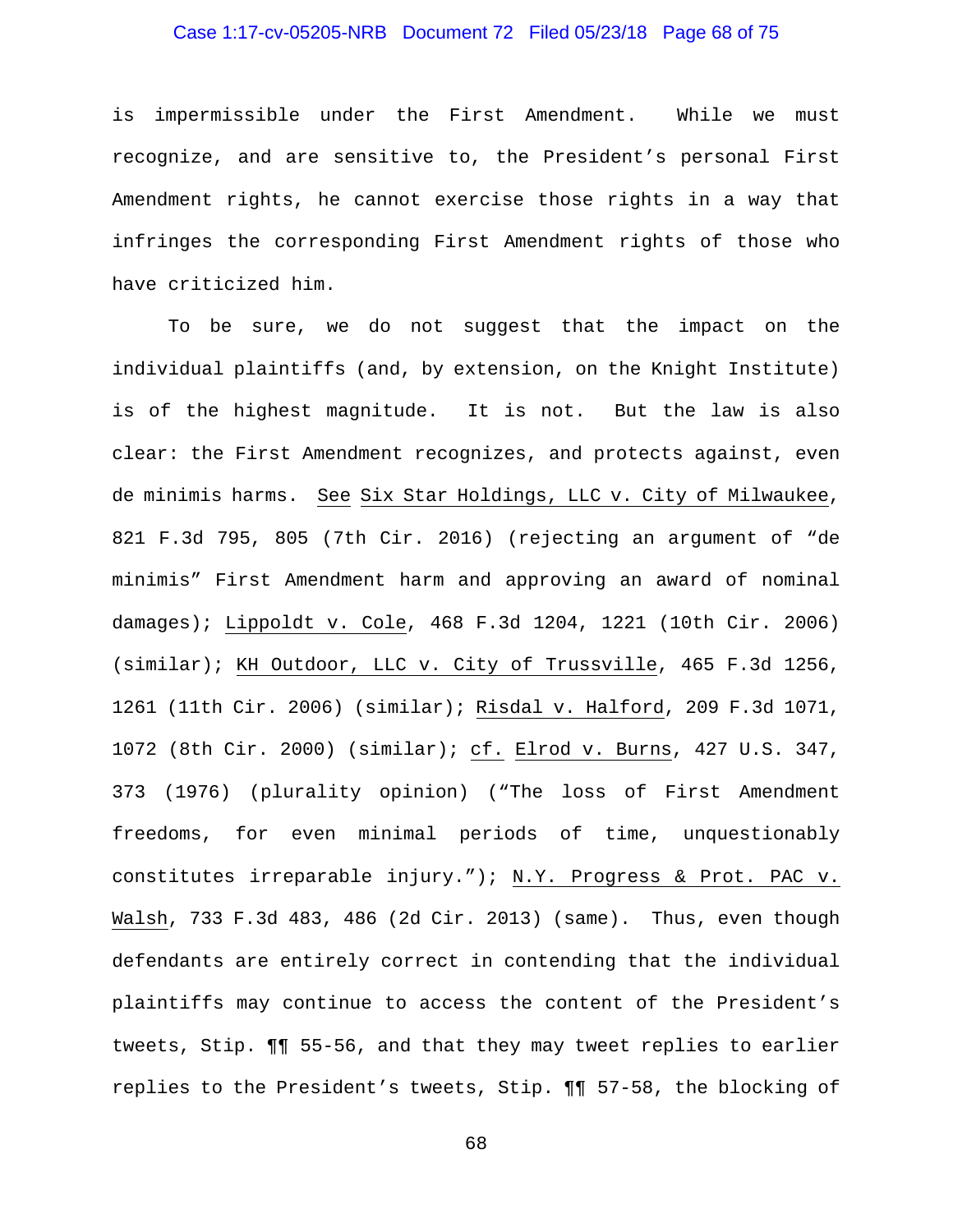#### Case 1:17-cv-05205-NRB Document 72 Filed 05/23/18 Page 69 of 75

the individual plaintiffs has the discrete impact of preventing them from interacting directly with the President's tweets, Stip. ¶ 54, thereby restricting a real, albeit narrow, slice of speech. No more is needed to violate the Constitution.

#### **IV. Relief**

As plaintiffs seek both injunctive and declaratory relief, we turn, then, to the question of the proper remedy to be afforded here. $24$  Defendants suggest that we categorically lack authority to enjoin the President, a proposition we do not accept. Stated simply, "separation-of-powers doctrine does not bar every exercise of jurisdiction over the President of the United States." Nixon v. Fitzgerald, 457 U.S. 731, 753-54 (1982). Rather, "it is . . . settled that the President is subject to judicial process in appropriate circumstances," Clinton v. Jones, 520 U.S. 681, 703 (1997), and the Supreme Court has expressly rejected the notion of "an absolute, unqualified Presidential privilege of immunity from judicial process under all circumstances," id. at 704 (quoting United States v. Nixon, 418 U.S. 683, 706 (1974)).

 $24$  We do not analyze separately the argument that the blocking of the individual plaintiffs violates their right "to petition the Government for a redress of grievances" under the First Amendment's Petition Clause. The First Amendment right to speech and petition "are inseparable," and generally "there is no sound basis for granting greater constitutional protection" to one over the other. McDonald v. Smith, 472 U.S. 479, 485 (1985). "There may arise cases where the special concerns of the Petition Clause would provide a sound basis for a distinct analysis," Borough of Duryea v. Guarnieri, 564 U.S. 379, 389 (2011), but this case does not present one of them.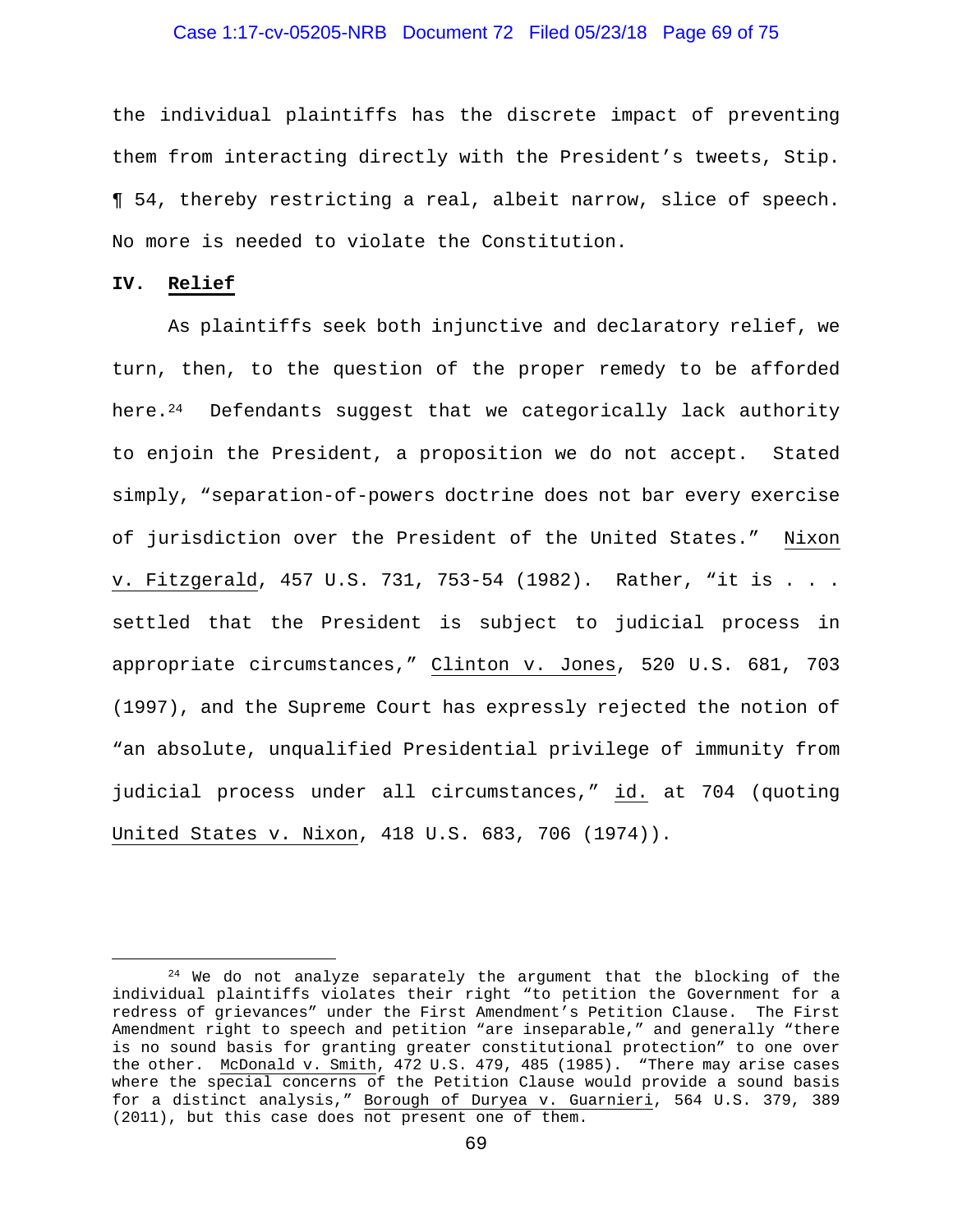# Case 1:17-cv-05205-NRB Document 72 Filed 05/23/18 Page 70 of 75

However, "a court, before exercising jurisdiction, must balance the constitutional weight of the interest to be served against the dangers of intrusion on the authority and functions of the Executive Branch." Nixon v. Fitzgerald, 457 U.S. at 754. A four-Justice plurality of the Supreme Court has explained that while "in general 'this court has no jurisdiction of a bill to enjoin the President in the performance of his official duties,'" Mississippi v. Johnson, 71 U.S. (4 Wall) 475, 499 (1866), "left open the question whether the President might be subject to a judicial injunction requiring the performance of a purely 'ministerial' duty." Franklin, 505 U.S. at 802-03 (plurality opinion) (quoting Mississippi v. Johnson, 71 U.S. (4 Wall) at 499). Franklin's acknowledgment of the door left open by Mississippi v. Johnson is consistent with the balancing approach articulated by the Court in Nixon v. Fitzgerald: an injunction directing the performance of a ministerial duty represents a minimal "danger[] of intrusion on the authority and functions of the Executive Branch" as compared to imposition posed by the injunction considered in Mississippi v. Johnson.

In this case, the intrusion on executive prerogative presented by an injunction directing the unblocking of the individual plaintiffs would be minimal. Any such injunction would not direct the President to execute the laws in a certain way, nor would it mandate that he pursue any substantive policy ends. Even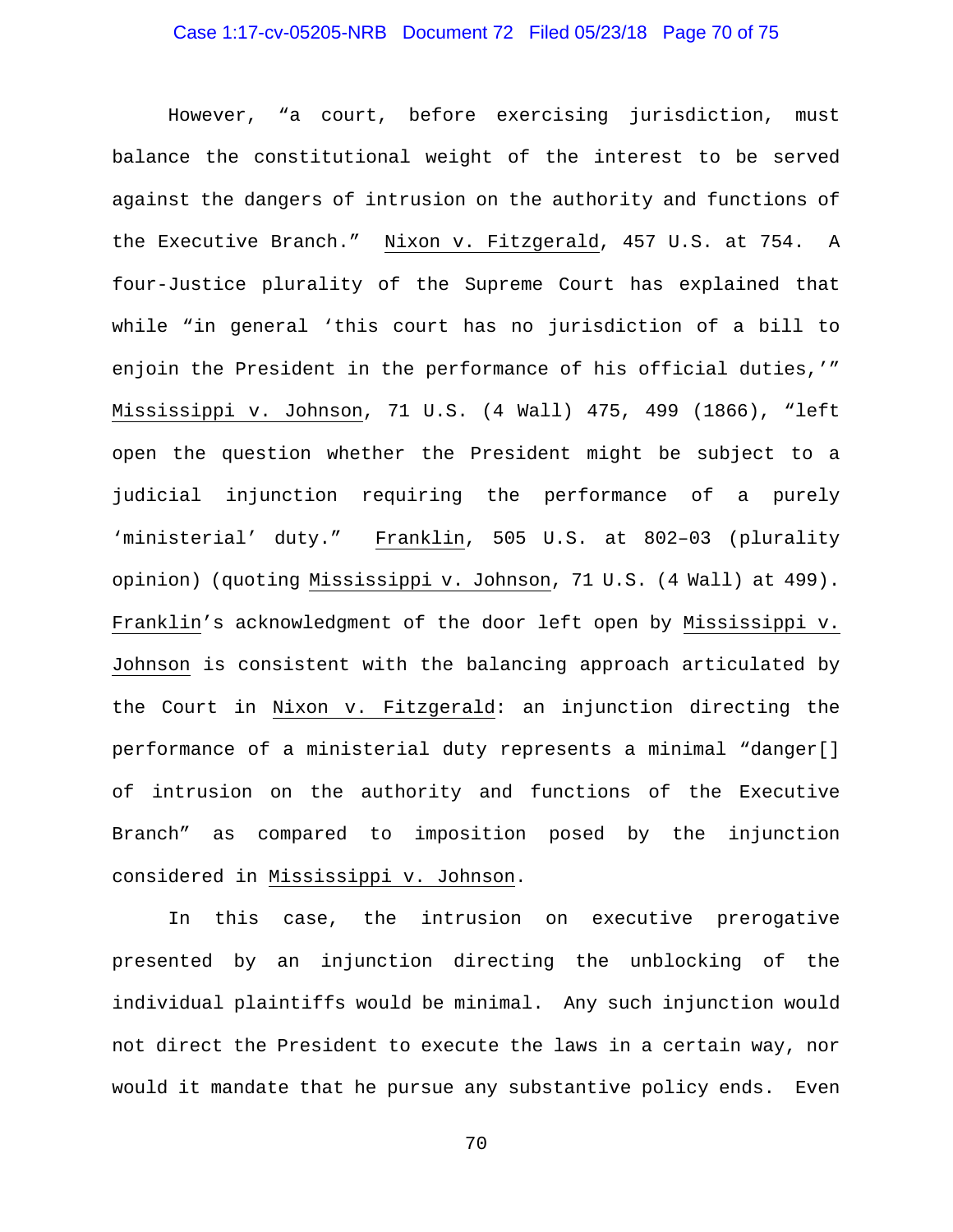## Case 1:17-cv-05205-NRB Document 72 Filed 05/23/18 Page 71 of 75

accepting that the President's blocking decisions in the first instance are discretionary, the duty to unblock -- following a holding that such blocking was unconstitutional -- would not be, as the President must act in compliance with the Constitution and other laws. Cf. Swan, 100 F.3d at 977 ("[The asserted statutory] duty, if it exists, is ministerial and not discretionary, for the President is bound to abide by the requirements of duly enacted and otherwise constitutional statutes."). That is, the correction of an unconstitutional act far more closely resembles the performance of "a mere ministerial duty," where "nothing [is] left to discretion," than the performance of a "purely executive and political" duty requiring the exercise of discretion vested in the President. Mississippi v. Johnson, 71 U.S. (4 Wall) at 499. An injunction directing the unblocking of the individual plaintiffs would therefore impose a duty that far more closely resembles the duties considered in Swan, see 100 F.3d at 977-78, and in National Treasury Employees Union v. Nixon, 492 F.2d 587, 608 (D.C. Cir. 1974) (defining a "ministerial duty" as "a simple, definite duty, arising under conditions admitted or proved to exist, and imposed by law"), than the highly discretionary duty considered in Mississippi v. Johnson. The ways to faithfully execute the Reconstruction Acts passed by Congress following the Civil War are uncountable in number, but "[t]he law require[s] the performance of a single specific act" here. Mississippi v. Johnson, 71 U.S.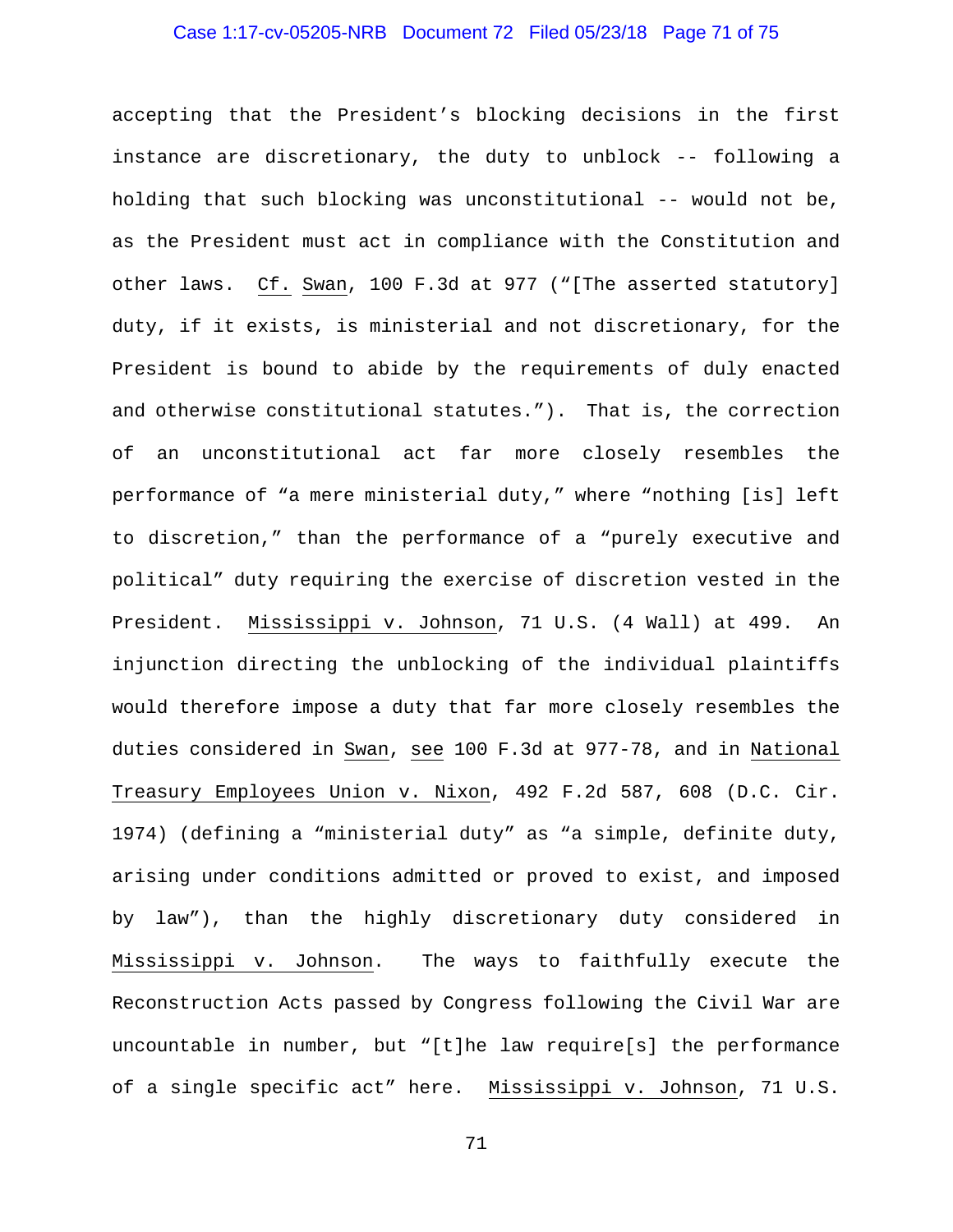## Case 1:17-cv-05205-NRB Document 72 Filed 05/23/18 Page 72 of 75

(4 Wall) at 499. No government official, after all, possesses the discretion to act unconstitutionally.

We need not, however, ultimately resolve the question of whether injunctive relief may be awarded against the President, as injunctive relief directed at Scavino and declaratory relief remain available. While we find entirely unpersuasive the Government's parade of horribles regarding the judicial interference in executive affairs presented by an injunction directing the President to comply with constitutional restrictions, we nonetheless recognize that "[a]s a matter of comity, courts should normally direct legal process to a lower Executive official even though the effect of the process is to restrain or compel the President." Nixon v. Sirica, 487 F.2d 700, 709 (D.C. Cir. 1973) (en banc) (per curiam). Subordinate officials may, of course, be enjoined by the courts. See, e.g., Youngstown Sheet & Tube Co. v. Sawyer, 343 U.S. 579, 584, 588 (1952) (affirming an injunction directed at the Secretary of Commerce); see also, e.g., Int'l Refugee Assistance Project v. Trump, 857 F.3d 554, 605 (4th Cir.) (en banc) (vacating an injunction only to the extent it was directed at the President), vacated and remanded, 138 S. Ct. 353 (2017). Injunctive relief directed against Scavino would certainly implicate fewer separation-of-powers concerns, see Franklin, 505 U.S. at 802-03, but we also recognize that "the strong remedy of injunction," Rivera-Puig v. Garcia-Rosario, 983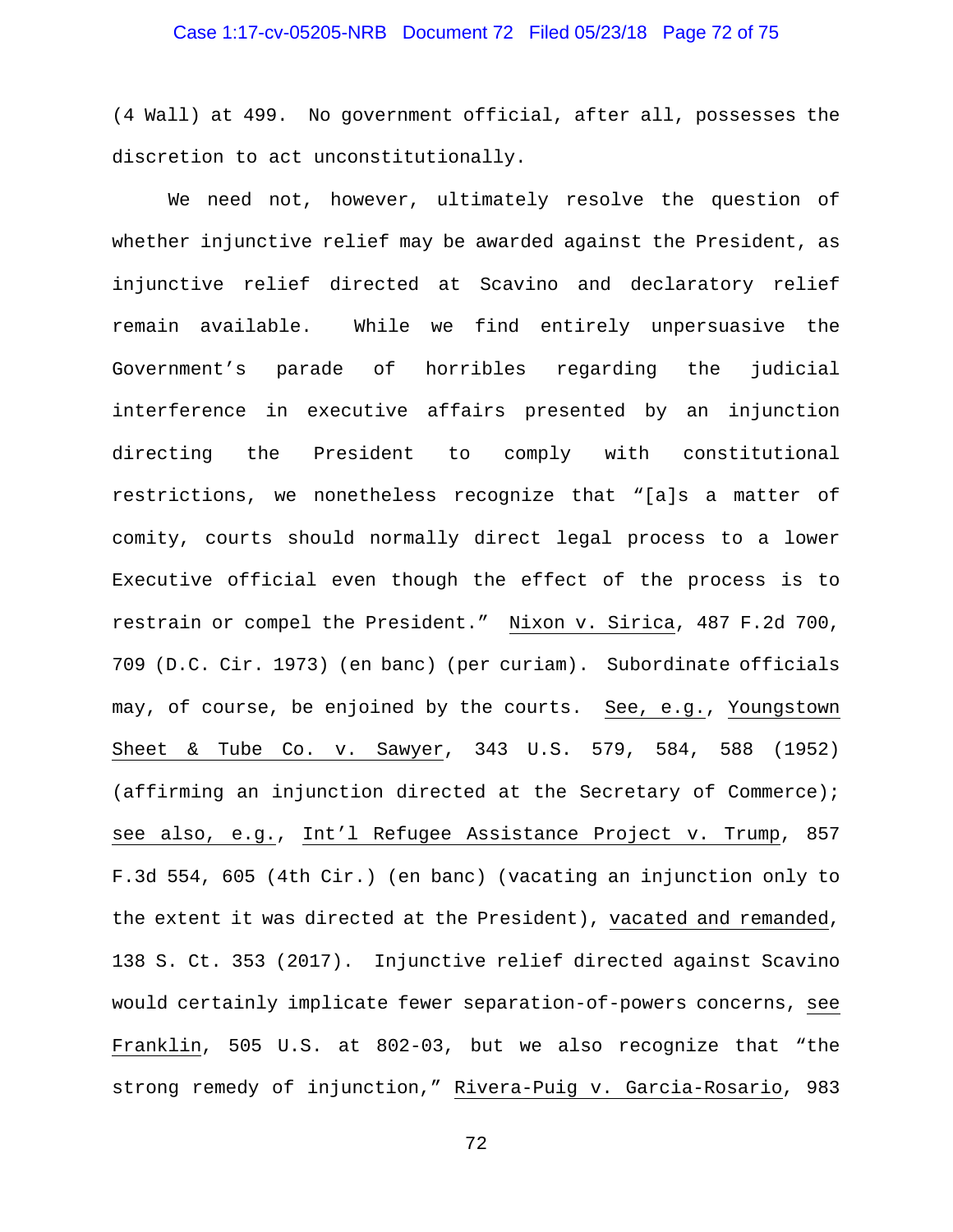## Case 1:17-cv-05205-NRB Document 72 Filed 05/23/18 Page 73 of 75

F.2d 311, 316 (1st Cir. 1992), should be sparingly employed even when those constitutional concerns are not present; see, e.g., Salazar v. Buono, 559 U.S. 700, 714-15 (2010) (plurality opinion).

Accordingly, though we conclude that injunctive relief may be awarded in this case -- at minimum, against Scavino -- we decline to do so at this time because declaratory relief is likely to achieve the same purpose. The Supreme Court has directed that we should "assume it is substantially likely that the President and other executive . . . officials would abide by an authoritative interpretation of [a] . . . constitutional provision," Franklin, 505 U.S. at 803 (plurality opinion); see Utah v. Evans, 536 U.S. at 464 (citing Franklin, 505 U.S. at 803 (plurality opinion)); see also Allco Fin. Ltd. v. Klee, 861 F.3d 82, 96 (2d Cir. 2017); Made in the USA, 242 F.3d at 1310; Swan, 100 F.3d at 980; L.A. Cty. Bar Ass'n v. Eu, 979 F.2d 697, 701 (9th Cir. 1992) ("Were this court to issue the requested declaration, we must assume that it is substantially likely that [government officials] . . . would abide by our authoritative determination."), and there is simply no reason to depart from this assumption at this time. Declaratory judgment is appropriate under the factors that the Second Circuit directs us to consider, see Dow Jones & Co. v. Harrods Ltd., 346 F.3d 357, 359-60 (2d Cir. 2003), and a declaration will therefore issue: the blocking of the individual plaintiffs from the

73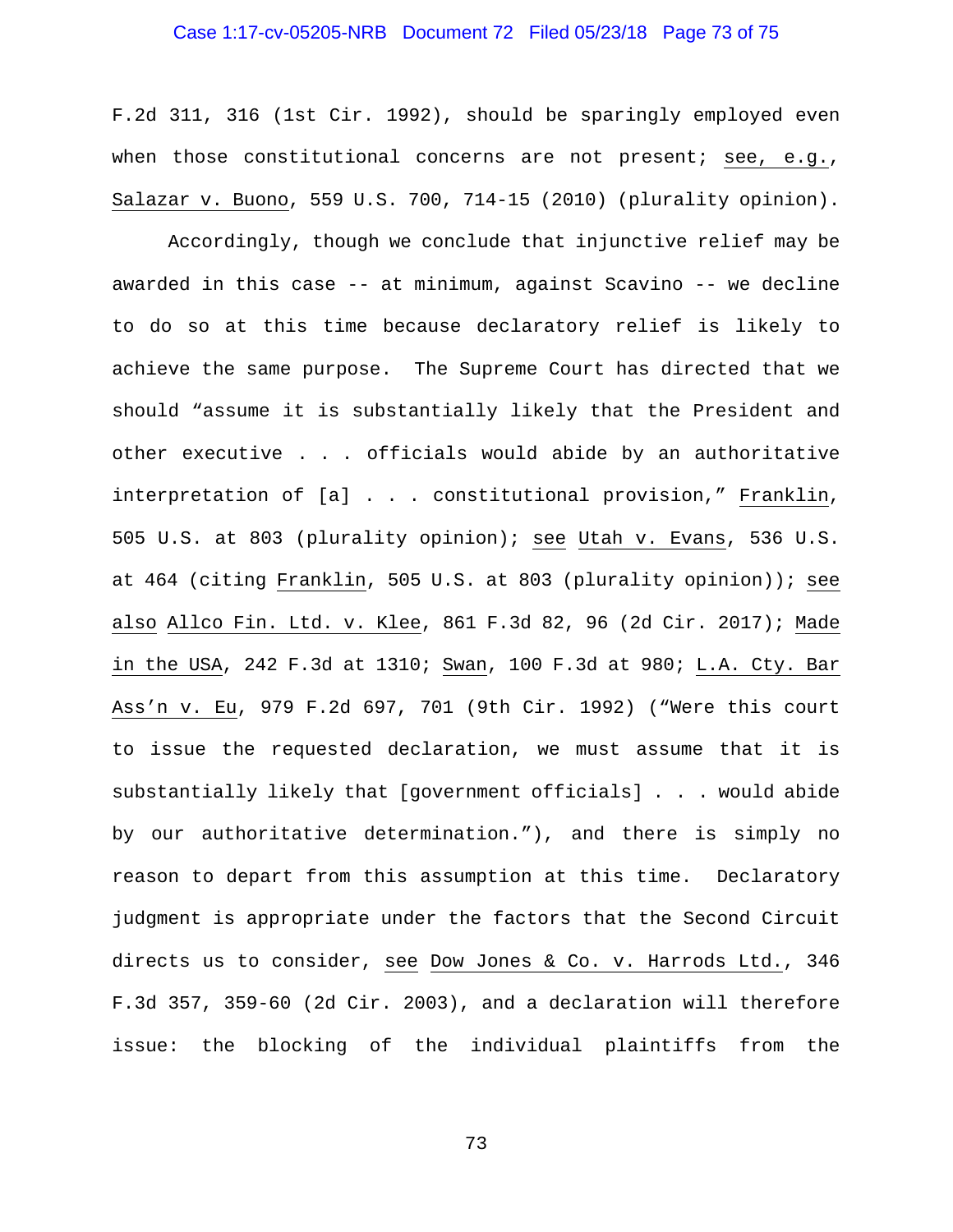## Case 1:17-cv-05205-NRB Document 72 Filed 05/23/18 Page 74 of 75

@realDonaldTrump account because of their expressed political views violates the First Amendment.

"It is emphatically the province and duty of the judicial department to say what the law is," Marbury v. Madison, 5 U.S. (1 Cranch) 137, 177 (1803), and we have held that the President's blocking of the individual plaintiffs is unconstitutional under the First Amendment. Because no government official is above the law and because all government officials are presumed to follow the law once the judiciary has said what the law is, we must assume that the President and Scavino will remedy the blocking we have held to be unconstitutional.

## **V. Conclusion**

We conclude that we have jurisdiction to entertain this dispute. Plaintiffs have established legal injuries that are traceable to the conduct of the President and Daniel Scavino and, despite defendants' suggestions to the contrary, their injuries are redressable by a favorable judicial declaration. Plaintiffs lack standing, however, to sue Sarah Huckabee Sanders, who is dismissed as a defendant. Hope Hicks is also dismissed as a defendant, in light of her resignation as White House Communications Director.

Turning to the merits of plaintiffs' First Amendment claim, we hold that the speech in which they seek to engage is protected by the First Amendment and that the President and Scavino exert

74